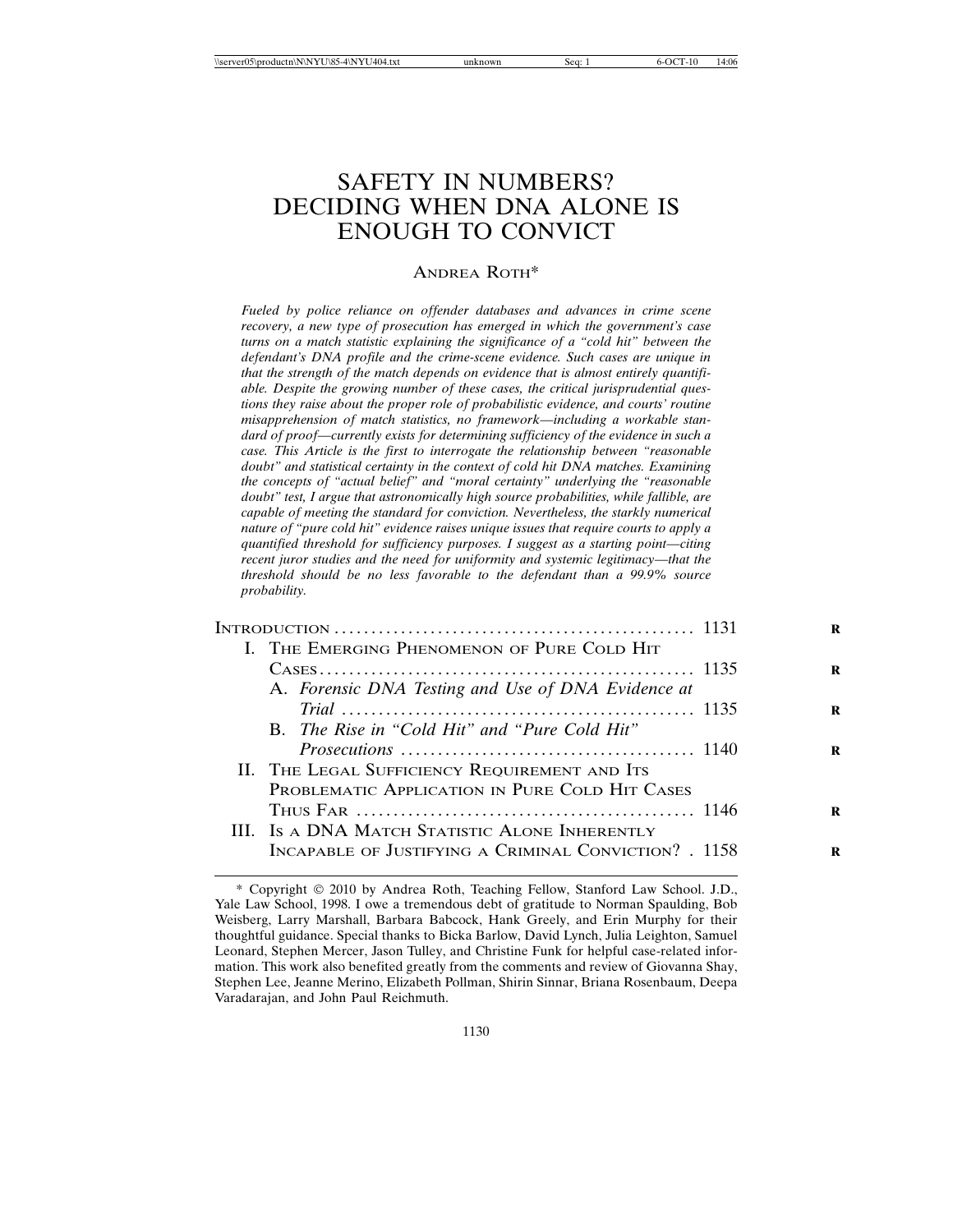| A. Why the Government's Evidence Must Inspire an          |  |
|-----------------------------------------------------------|--|
| "Actual Belief" in Guilt To Meet the "Reasonable"         |  |
|                                                           |  |
| B. Why Evidence Perceived as Probabilistic Fails To       |  |
| Inspire an "Actual Belief" in the Defendant's Guilt. 1162 |  |
| C. Why Very High Source Probabilities Transcend the       |  |
| Realm of Probability and Become Assertions of             |  |
| Certainty Capable of Justifying Conviction  1167          |  |
| IV. CHOOSING A UNIFORM SUFFICIENCY THRESHOLD  1170        |  |
| V. HOW THE SUFFICIENCY THRESHOLD WOULD WORK IN            |  |
|                                                           |  |
| (`on                                                      |  |
|                                                           |  |

#### **INTRODUCTION**

In 1972, a young nurse was raped and murdered in her San Francisco home. The initial suspect, Robert Baker, had escaped from an asylum a month before, raped a woman less than a quarter-mile from the nurse's home, stalked a young mother and her child's nanny on the nurse's block, $1$  and left a parking ticket in his van with blood drops on it matching the nurse's type.2 But the case against Baker stalled, and the investigation went cold for over thirty years. In 2004, authorities reopened the case, comparing DNA found inside the victim to the 338,000 DNA profiles in California's offender database. The search yielded one match, or "cold hit," to then-seventy-one-yearold John Puckett, a wheelchair-bound man in Stockton.3 At Puckett's trial, the primary evidence against him was the DNA profile match, though jurors also heard that he lived in the Bay Area in 1972 and had a 1977 sexual assault conviction. The government's DNA expert reported that the chance that a random person from the population would match the profile (the "random match probability," or RMP) was 1 in 1.1 million. The judge allowed the defense to argue to the jury that "[t]here really is no other evidence against Mr. Puckett,"4 but refused the defense's request to tell the jury that the chance of finding

<sup>1</sup> The mother and nanny stalked by Baker lived at 1240 Sixth Avenue in San Francisco; the nurse-decedent lived at 1279 Sixth Avenue. Appellant's Opening Brief at 81, People v. Puckett, No. A121368 (Cal. Ct. App. Apr. 18, 2009).

<sup>2</sup> Chris Smith, *DNA's Identity Crisis*, S.F. MAG., Sept. 2008, http://www.sanfranmag. com/story/dna's-identity-crisis. The blood-stained notice was destroyed by the government at some point before trial. Appellant's Opening Brief, *supra* note 1, at 85.

<sup>3</sup> Edward Humes, *Guilt by the Numbers: How Fuzzy Is the Math that Makes DNA Evidence Look So Compelling to Jurors?*, CAL. LAW., Apr. 2009, at 20, 20–22.

<sup>4</sup> Appellant's Opening Brief, *supra* note 1, at 56.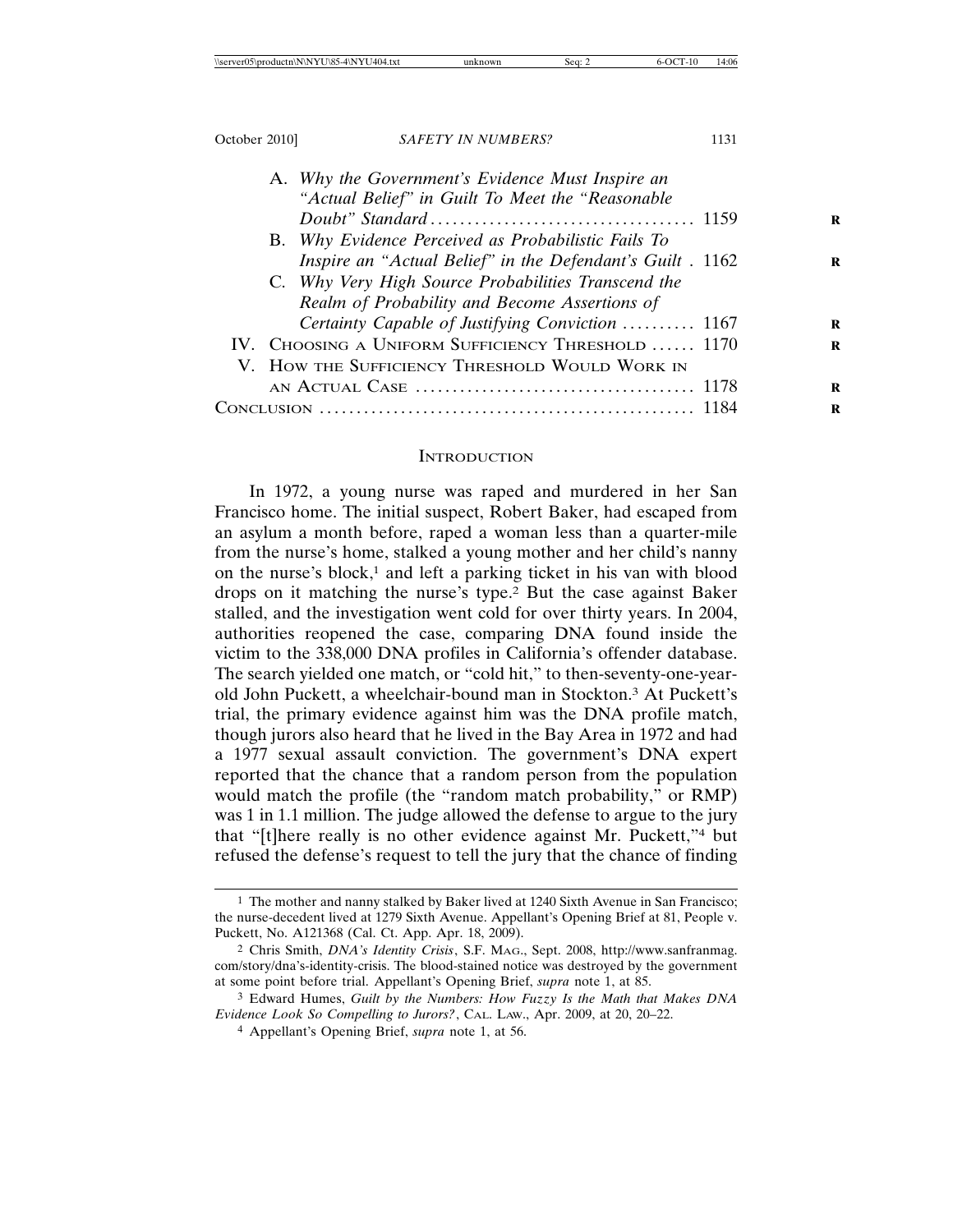at least one match in California's database was one in three.5 The jury also never heard—and neither party volunteered or asked permission to state—that the chance that another prime-aged man living in the Bay Area in 1972 shared the matching profile was likely over fifty percent.6 The jury found Puckett guilty, and his appeal is pending.

Cases like *Puckett* are part of an emerging phenomenon of "pure cold hit" DNA prosecutions in which the entirety of the government's case against the suspect, aside from his prior conviction, is a DNA profile match or a match accompanied only by general evidence, such as age or race, that limits the suspect population only to a small and quantifiable degree.7 These cases have been made possible by law enforcement's increased reliance on DNA databases to investigate crimes, the newfound ability to develop DNA profiles on old, degraded, and mixed evidence samples, and the modern practice of securing so-called "John Doe" indictments against DNA profiles of yet-unknown suspects.8 Local prosecutors have already brought several such cases, and some have reached appellate courts.9 While most have ended in a guilty plea, guilty verdict, or acquittal, some pure cold

7 By defining "pure cold hit" in this way, I mean to isolate those cases in which the government's evidence is almost entirely quantifiable, thus raising the issues addressed in this Article related to the limits of purely probabilistic proof of guilt. For example, while the government in Puckett's case introduced not only the profile match but also proof of Puckett's connection to the Bay Area, this added evidence at most limits the size of the likely suspect population to others with a similar connection. Because the chance of another suspect sharing the profile is still relatively high, the case is qualitatively different from cases with other significant individualized evidence of guilt. *See* discussion *infra* Part III (discussing difficulty of finding guilt beyond reasonable doubt in "cold hit" cases). And while a prior conviction might make the suspect statistically more likely to be the perpetrator, courts may not view that fact alone as enough to create a legally sufficient case against the suspect if there are others who also match the profile. *See infra* notes 210–18 (discussing role of evidence of prior conviction in meeting sufficiency standard generally and in *Puckett*). Others have similarly used the term. *See, e.g.*, Simon A. Cole & Michael Lynch, *The Social and Legal Construction of Suspects*, 2 ANN. REV. L. & SOC. SCI. 39, 49–50 (2006) (describing innocent attorney Brandon Mayfield as "pure cold hit suspect" in Madrid train bombing case where only evidence against him was database match and other details law enforcement found suspicious, for example, that he converted to Islam and had not left country). Still others have used the related term "naked trawl" case to denote a prosecution based on a DNA cold hit (the result of a "database trawl") and no other individualized evidence of guilt. *See, e.g.*, Kaye, *supra* note 6, at 472, 490.

<sup>5</sup> *See* Humes, *supra* note 3, at 22 ("What the jurors didn't know, though, and what the judge didn't think they needed to know, is that there's another way to run the numbers.").

<sup>6</sup> *See infra* note 214 (calculating posterior odds of Puckett being source as only about thirty-three percent); *see also* David H. Kaye, *Rounding Up the Usual Suspects: A Legal and Logical Analysis of DNA Trawling Cases*, 87 N.C. L. REV. 425, 490–92 (2009) (discussing probability of another source in Bay Area sharing Puckett's DNA profile).

<sup>8</sup> *See* discussion *infra* Part I.B (discussing recent rise in cold hit prosecutions).

<sup>9</sup> *See infra* notes 50–53 and accompanying text (listing cold hit cases).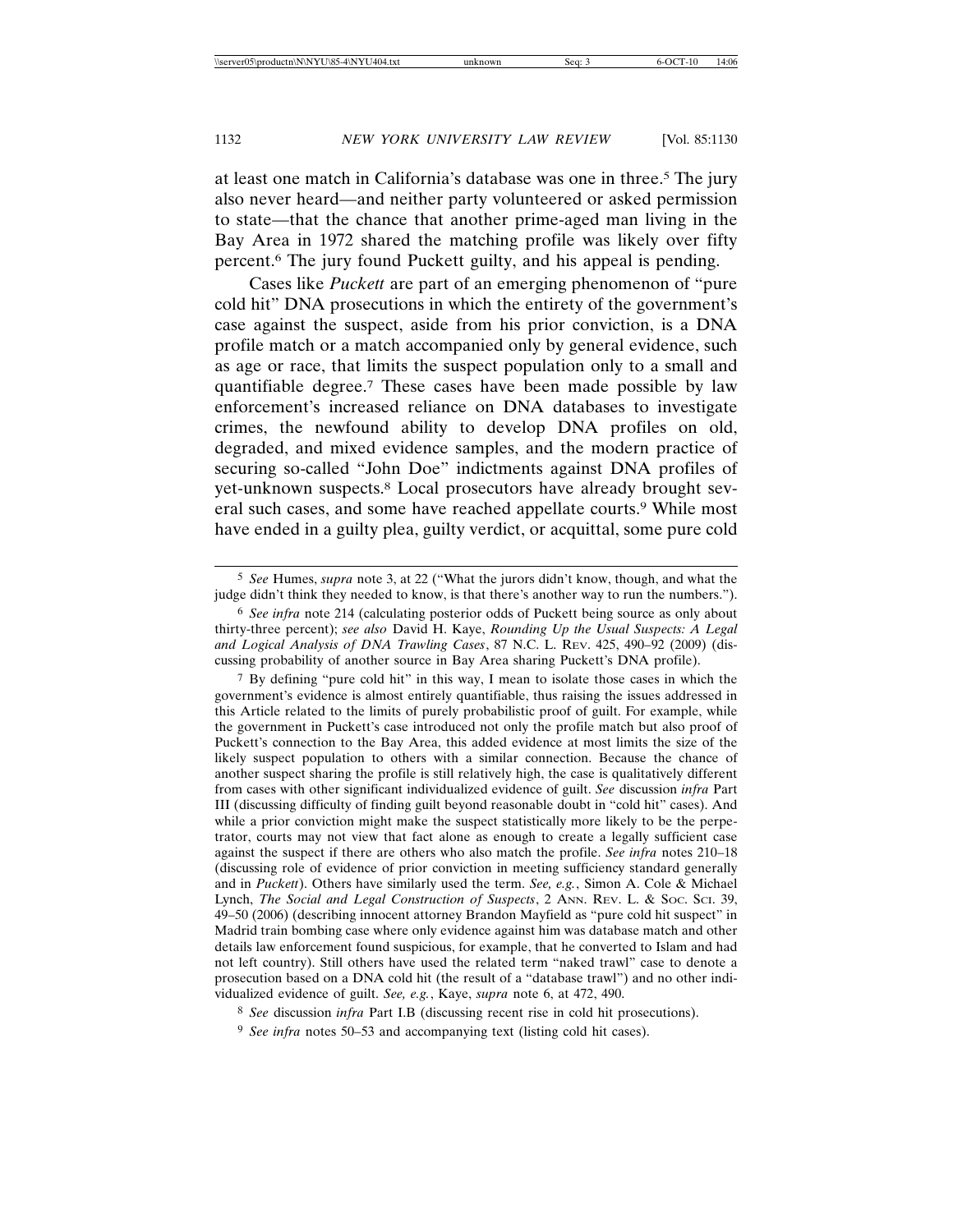hit suspects have been exonerated during the investigatory stage upon discovery that the cold hit was coincidental or erroneous.<sup>10</sup>

Because of their starkly numerical nature, their tantalizing offer of—in Justice Alito's recent words—"virtual certainty"11 of guilt, and the daunting complexity of the statistics involved, pure cold hit cases invite a new conversation about fundamental issues of criminal procedure and evidence law. For example, while a spirited debate persists as to whether culpability should ever be based on naked statistical evidence, pure cold hit cases pose a somewhat different question: whether objections to probabilistic evidence even apply where source probabilities are so high that they are arguably transformed into assertions of certainty rather than probability. If there is a threshold at which the numbers transcend probability, how should courts determine whether the evidence in a given case is legally sufficient to prove guilt? Should judges set a numerical sufficiency threshold? How does the familiar dispute about the propriety of quantifying standards of proof apply to a case in which almost all of the government's evidence is numerical to begin with?

These jurisprudential questions are critical to the future of criminal justice in a technological age; it is thus no surprise that "the question whether or not DNA evidence on its own is enough to convict an accused" was recently described as "one of the most talked-about points regarding DNA evidence."12 Nevertheless, for being so "talked-about," the question has generated little litigation or scholarship. While scholars have discussed methods of determining whether a profile is unique in a given suspect population, $13$  no one has yet suggested a framework for determining sufficiency, including a workable standard of proof, in a pure cold hit case. And while at least one scholar has questioned in passing whether "the sheer statistical power of the probabilities" will transcend arguments that such cases are solely probabilistic and therefore "intrinsically immoral,"<sup>14</sup> no one has addressed the issue in depth. Meanwhile, most courts and litigants grappling with the question of sufficiency have fallen prey to statistical

<sup>10</sup> *See infra* notes 54–60 (listing cases and their dispositions).

<sup>11</sup> Dist. Attorney's Office for the Third Judicial Dist. v. Osborne, 129 S. Ct. 2308, 2327 (2009) (Alito, J., concurring) (internal citation omitted).

<sup>12</sup> ANDREI SEMIKHODSKII, DEALING WITH DNA EVIDENCE: A LEGAL GUIDE 136 (2007).

<sup>13</sup> *See infra* note 84 and accompanying text (discussing popularity among scholars of Bayes' Theorem, one method for determination).

<sup>14</sup> Cole & Lynch, *supra* note 7, at 50–51 (quoting Laurence H. Tribe, *Trial by Mathematics: Precision and Ritual in the Legal Process*, 84 HARV. L. REV. 1329, 1372 (1971)). I discuss Tribe's argument more fully in Part III.B. *See infra* text accompanying notes 153–57.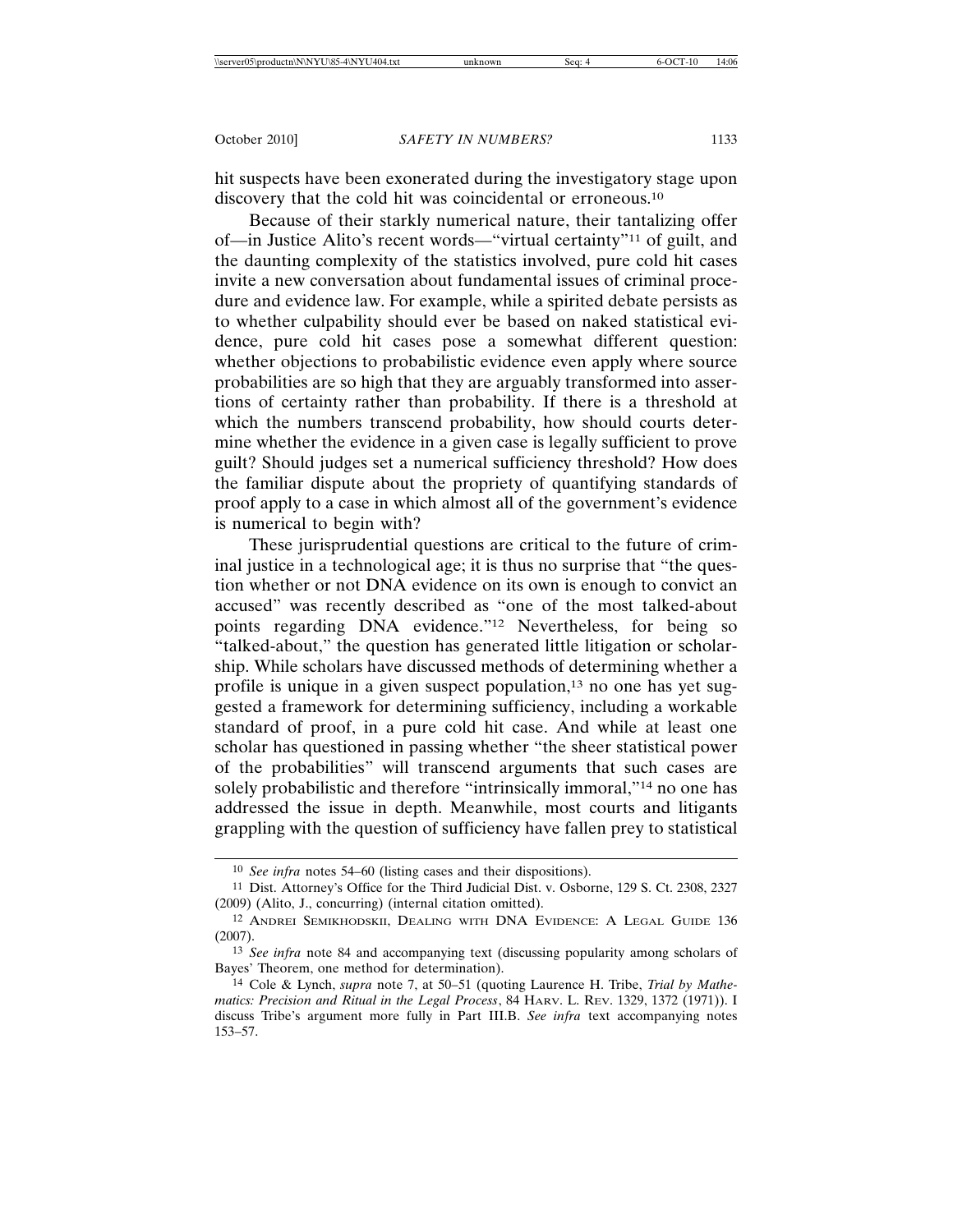fallacies. Most commonly, they mistake the RMP, the chance that a person randomly selected from the population will match the profile, for the "source probability," the ultimate probability that the defendant is the source of the DNA,15 and thus fail to correctly assess the strength of the DNA evidence.

My goal in this Article is two-fold. First, I seek to give preliminary answers to the critical, unexplored jurisprudential questions raised by pure cold hit DNA cases. Second, in the process of grappling with these theoretical issues, I hope to illuminate these dramatic cases for their own sake, offering an overview of existing pure cold hit cases and providing a coherent framework for determining sufficiency of the evidence in such cases. Toward these dual ends, Part I describes the pure cold hit phenomenon and reviews existing cases. Part II sets forth the legal sufficiency standard and details how courts have incorrectly assessed sufficiency in pure cold hit cases thus far by focusing on the RMP rather than the source probability. Part III explores the potential critique that pure cold hit evidence is legally insufficient proof of guilt because of its probabilistic nature. Referencing trial-bymathematics scholarship, cognitive psychology studies of the so-called "Wells Effect,"16 and the related concepts of "reasonable doubt" and "moral certainty," I argue that there exists a point at which the numbers are so compelling as to amount to an assertion of certainty rather than probability. When that point is reached, pure cold hit evidence is capable of inspiring an actual belief in the defendant's guilt sufficient to justify conviction. In Part IV, I argue that courts should adopt a numerical threshold that reflects this "actual belief" insight and suggest a threshold of a 99.9% source probability. In Part V, I explain how the framework would operate in actual prosecutions, using existing cases as examples. I conclude by raising issues to be explored in future work about the role of the lay jury in cases involving purported near-certain mathematical evidence of guilt.

<sup>15</sup> Scientists typically refer to the conflation of the random match probability (RMP) and source probability as the "fallacy of the transposed conditional." *See infra* Part II for further discussion. The RMP of 1 in 1.1 million in *Puckett* does not signify that there is only a 1 in 1.1 million chance that someone other than Puckett is the source of the DNA. Rather, it means that a person randomly selected from the population has a 1 in 1.1 million chance of matching or, equivalently, that we would expect 1 in every 1.1 million people to match the profile. *See infra* text accompanying note 94 (explaining confusion in use of RMP). In a population of about two million men, we would expect about two men to match. In such a case, the probability that the suspect might not actually be the true source might even be greater than fifty percent, a far cry from 1 in 1.1 million.

<sup>&</sup>lt;sup>16</sup> The "Wells Effect" refers to jurors' demonstrated tendency to impose liability more readily in cases involving impressionistic evidence such as eyewitness testimony rather than naked statistical evidence. *See infra* notes 157–62 and accompanying text (citing work by Gary Wells on this phenomenon).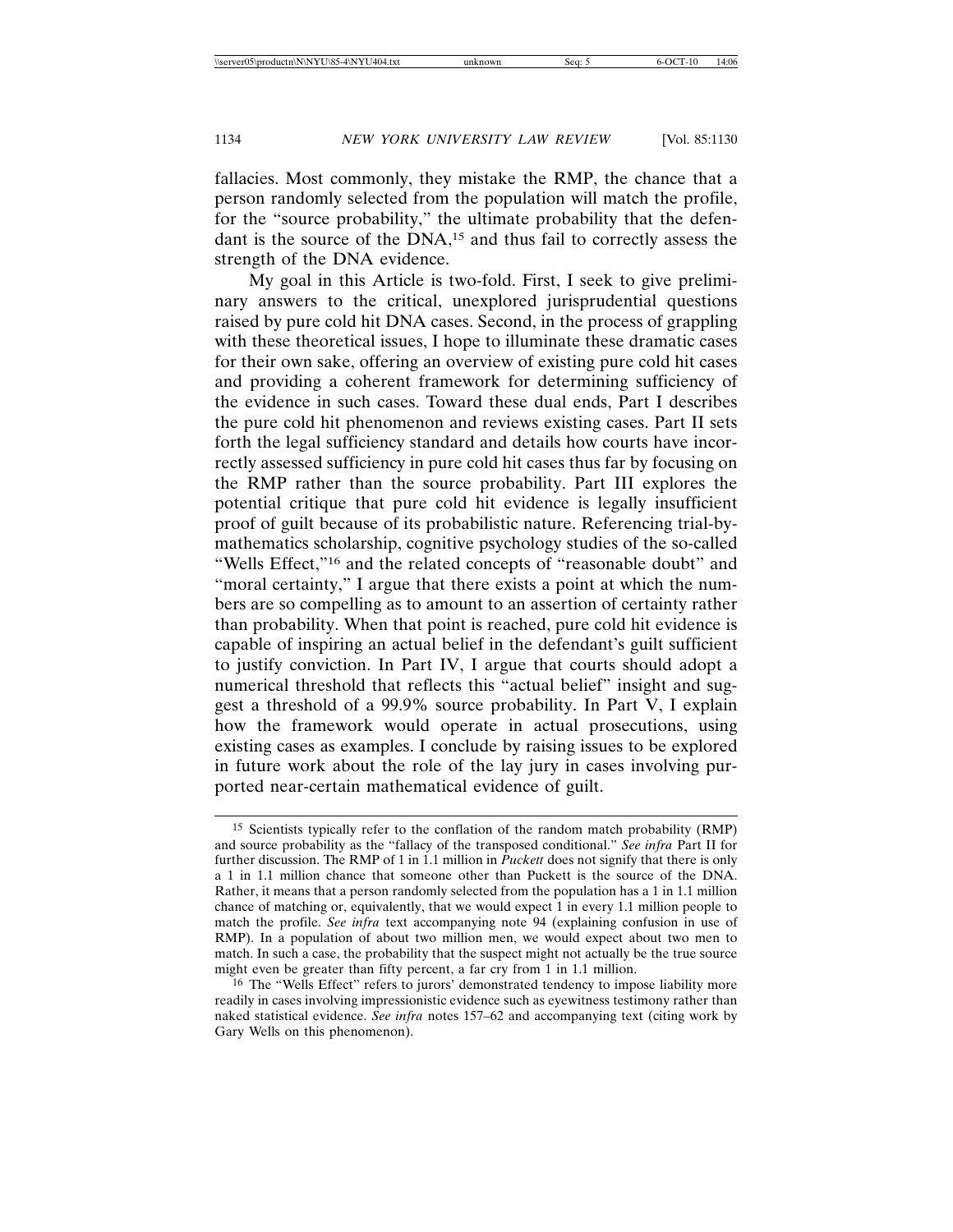### I

# THE EMERGING PHENOMENON OF PURE COLD HIT CASES

In this Part, I explain how DNA typing and database development have evolved to the point that a prosecution based solely on a DNA match is possible. I catalog "pure" or nearly pure cold hit cases currently being prosecuted, explain why the number of these cases will likely grow in the future, and note that, with the advent of such cases, journalists and scholars have begun to see the question whether DNA evidence alone can be sufficient to prove guilt as one of critical importance.

# *A. Forensic DNA Testing and Use of DNA Evidence at Trial*

Two basic types of DNA-based criminal prosecutions exist: "confirmatory" cases and "cold hit" cases. In a "confirmatory" case, a suspect is first identified through non-DNA evidence such as eyewitness identification or a strong motive and then is later determined through forensic testing to match the DNA profile recovered from the crime scene or sample taken from an alleged victim.17 In a "cold hit" case, by contrast, police develop a DNA profile from an evidence sample but have no identified suspect. The development of DNA offender databases has allowed law enforcement to try to solve such "cold" cases by running the evidence sample profile through such databases to see if the search yields a matching offender profile*—*a cold hit. Once an offender in the database is identified through a cold hit, he becomes a suspect. In most cold hit cases, police find additional individualized inculpatory evidence, either direct or circumstantial, against the suspect. In other cases, police find little or no additional evidence against the suspect.

During forensic testing, DNA is amplified and typed at several locations, or loci, along the genetic strand. A person's DNA profile consists of two genetic markers, or alleles, at each locus, representing the two alleles he inherits from each of his two parents at that locus.18 In the currently dominant iteration of DNA-matching technology, short tandem repeat (STR) testing, each allele is a number, repre-

<sup>17</sup> The suspect's DNA is sent to the laboratory for testing, either simultaneously or after the evidence sample is tested, depending on the laboratory's practices and the timing of the suspect's arrest. *Cf.* Erin Murphy, *The Art in the Science of DNA: A Layperson's Guide to the Subjectivity Inherent in Forensic DNA Typing*, 58 EMORY L.J. 489, 497–98 (2008) (describing how crime scene DNA samples are taken).

<sup>18</sup> *See* JOHN M. BUTLER, FORENSIC DNA TYPING: BIOLOGY, TECHNOLOGY, AND GENETICS OF STR MARKERS 23–24 (2d ed. 2005) (explaining genetic principles behind DNA testing).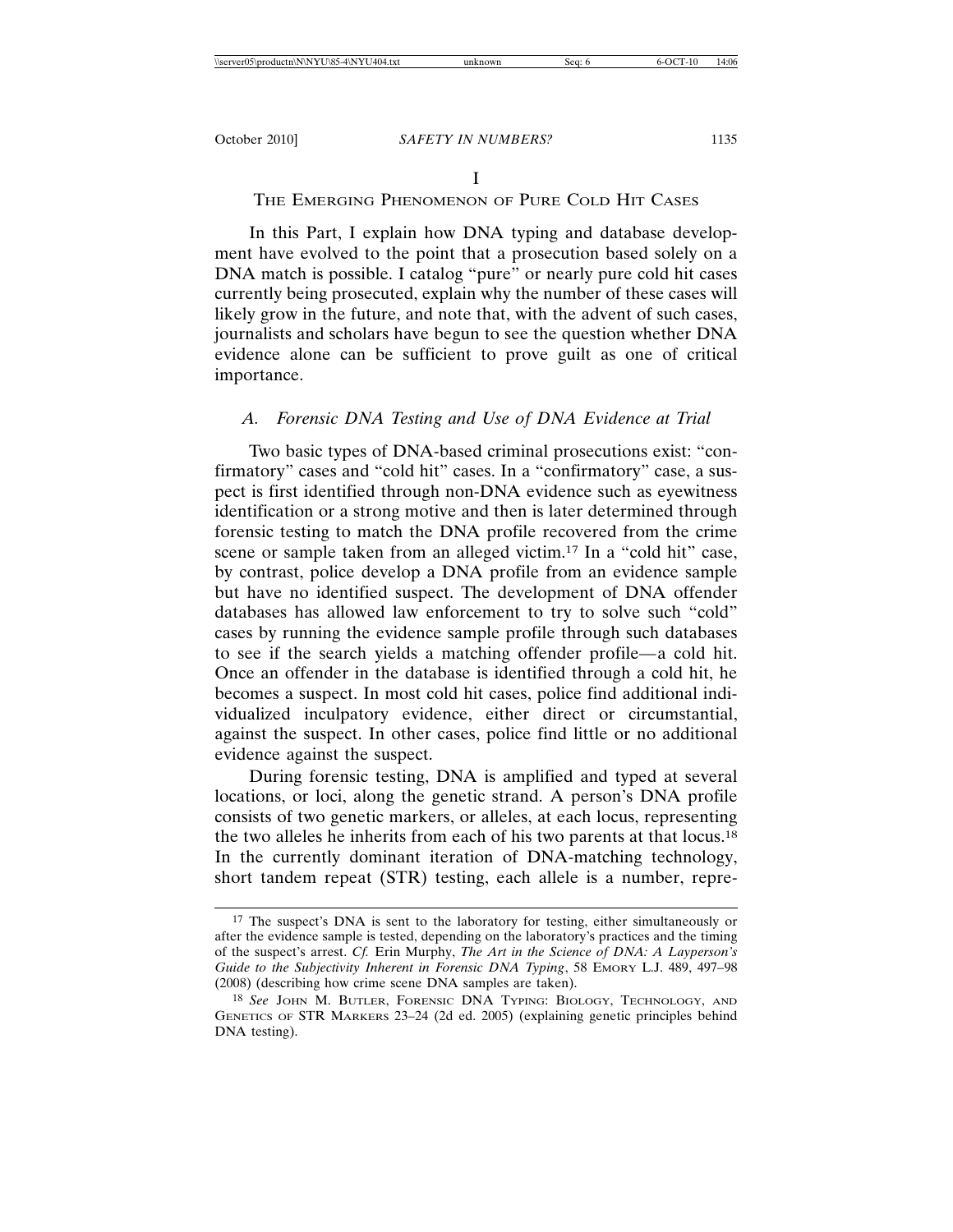senting the number of times a four-part sequence*—*such as ATTG19 is repeated at a particular locus.20 Thus, if a person's alleles at a certain locus are 20 and 22, that person inherited a 20-repeat allele from one parent and a 22-repeat allele from the other. State laboratories and the Federal Bureau of Investigation (FBI) typically test thirteen STR loci. If each of the suspect's twenty-six alleles in his DNA profile matches each of the twenty-six alleles in the evidence sample, the laboratory declares a thirteen-loci "match" between the profiles.21

In any case involving a DNA match, no matter how the suspect was initially identified, the match is essentially meaningless without some sense of how unusual it is: "Without the probability assessment, the jury does not know . . . whether the patterns are as common as pictures with two eyes, or as unique as the Mona Lisa."22 To calculate the frequency of the reported profile in the population, the government's DNA analyst consults a statistical table developed by the FBI based on sample groups of about two hundred people from each of four self-reported racial categories.23 Using the table, the analyst can estimate the chance of finding each particular allele at each particular locus in the different racial groups.24 Based on the assumption that the allelic frequencies among the loci are statistically independent, the laboratory multiplies the twenty-six frequencies together to report for each group a "random match probability" (RMP), or the probability that a random person selected from the population will exhibit the twenty-six-allele profile.

The size of the RMP depends on how unusual the alleles in the particular profile are, as well as the quality of the evidence sample. Based on allelic frequency tables, the RMP for a fully developed, pristine thirteen-loci STR profile will likely have a denominator at least in the trillions.25 But some cases involve only partial matches, due to

<sup>19</sup> ATTG is a sequence of four units called nucleotides that make up the genetic strand. Here, the sequence includes A (adenine), T (thymine), and G (guanine). *See id.* at 18–19.

<sup>20</sup> *See* Murphy, *supra* note 17, at 494–96 (describing practice of STR testing); *cf.* BUTLER, *supra* note 18, at 30 (discussing advantages of STR markers).

<sup>21</sup> *See* Murphy, *supra* note 17, at 494–96 (describing testing).

<sup>22</sup> United States v. Yee, 134 F.R.D. 161, 181 (N.D. Ohio 1991).

<sup>23</sup> The categories are African American, Caucasian, Southeast Hispanic, and Southwest Hispanic. *See* People v. Venegas, 954 P.2d 525, 537 (Cal. 1998) (discussing use of categories). Thus far, no court has upheld an admissibility challenge to DNA match statistics based on race-based limitations of the allelic frequency tables.

<sup>24</sup> For example, the estimated chance of a member of the Afro-Caribbean population having a 23 allele at the locus FGA is, according to the FBI's tables, 0.234, or 23.4%. Chantal J. Frégeau et al., *Population Genetic Characteristics of the STR Loci D21S11 and* FGA *in Eight Diverse Human Populations*, 70 HUM. BIOLOGY 813, 837 tbl.9 (1998).

<sup>25</sup> Bruce Budowle et al., *Source Attribution of a Forensic DNA Profile*, FORENSIC SCI. COMM., July 2000, http://www.fbi.gov/hq/lab/fsc/backissu/july2000/source.htm ("The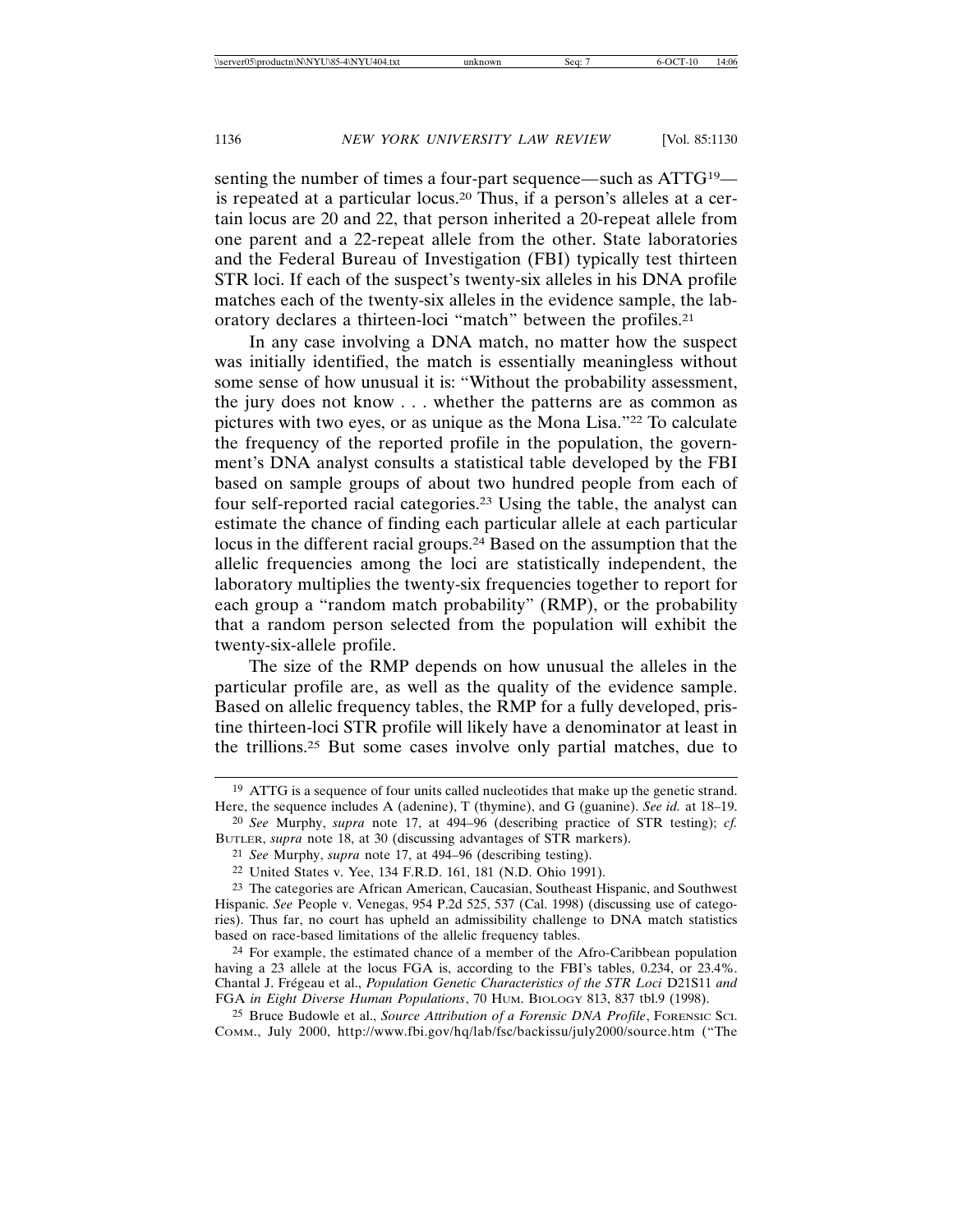either the low copy number<sup>26</sup> or degraded state<sup>27</sup> of the DNA in the evidence sample. Moreover, in cases involving mixed samples with more than one contributor, the "combined [p]robability of [i]nclusion"28—the probability that a randomly selected person's alleles would be consistent with the many alleles in the sample—will be higher than an RMP for a single-source profile.29 And should the government ever venture beyond nuclear DNA and rely upon a "pure" *mitochondrial* DNA (mtDNA) sequence match to prosecute someone for a crime, the probability of inclusion would also typically be higher than RMPs for nuclear DNA profiles.<sup>30</sup> Finally, the RMP for persons related to the perpetrator is much higher than an RMP assuming a population of unrelated individuals. For example, the chance that two siblings match at all thirteen STR loci can be as high as 1 in 40,000.31

27 *See, e.g.*, Humes, *supra* note 3, at 23 (discussing 5.5 loci profile due to degradation in *Puckett*); Solomon Moore, *Damaged DNA Evidence Shrinks Serial Killer Case*, N.Y. TIMES, May 22, 2009, at A14 (discussing partial matches resulting from damaged DNA sample).

28 Ray Wickenheiser, *General Guidelines for Categorization and Interpretation of Mixed STR DNA Profiles*, 39 CAN. SOC. FORENSIC SCI. J. 179, 214 (2006).

29 *See, e.g.*, *id.* at 199–207 (explaining example of mixed sample and finding that correct match can be more accurately deduced from single-source sample); William C. Thompson, *The Potential for Error in Forensic DNA Testing*, GENEWATCH, Nov.–Dec. 2008, at 5, 6 (noting that chance of coincidental match will increase if sample is mixed compared with single-source sample).

30 The power of mtDNA in identifying suspects is limited because it is inherited only through the mother, sequence types tend to cluster geographically, and population databases are very limited. *See* Frederika A. Kaestle et al., *Database Limitations on the Evidentiary Value of Forensic Mitochondrial DNA Evidence*, 43 AM. CRIM. L. REV. 53, 66–67 (2006) (identifying problems with mtDNA database). As a result, mtDNA match statistics are currently much less discriminating than RMPs associated with nuclear DNA typing. *See* SEMIKHODSKII, *supra* note 12, at 68–71 (describing different calculations necessary to interpret mtDNA evidence).

31 *See* Budowle et al., *supra* note 25 ("[A]mong African Americans, Chinese, and Caucasians, the most common conditional probability for a 13 STR locus profile is expected to occur with a frequency no more than one in 40,000 among full siblings.").

average random match probability for unrelated individuals for the 13 STR loci is less than one in a trillion, even in populations with reduced genetic variability . . . .").

<sup>26</sup> In low copy number (LCN) cases—involving a very small amount of recovered DNA—typing a full thirteen-loci profile may be impossible. *See, e.g.*, NUFFIELD COUNCIL ON BIOETHICS, THE FORENSIC USE OF BIOINFORMATION: ETHICAL ISSUES 19, 23 (2007) [hereinafter NUFFIELD REPORT] (discussing problems with LCN analysis). At least one court has ruled LCN testing results inadmissible on the ground that the method has not gained "general acceptance" in the relevant scientific community as required in some jurisdictions—including California—under the *Frye* test. Court Reporter's Notes at 3, People v. Espino, No. NA076620 (Cal. Super. Ct. Mar. 18, 2009) (ruling LCN results inadmissible because of lack of consensus in scientific community). The number of such cases is increasing. *See* Cole & Lynch, *supra* note 7, at 43–44 (discussing potential risks of enhanced ability to use LCN samples).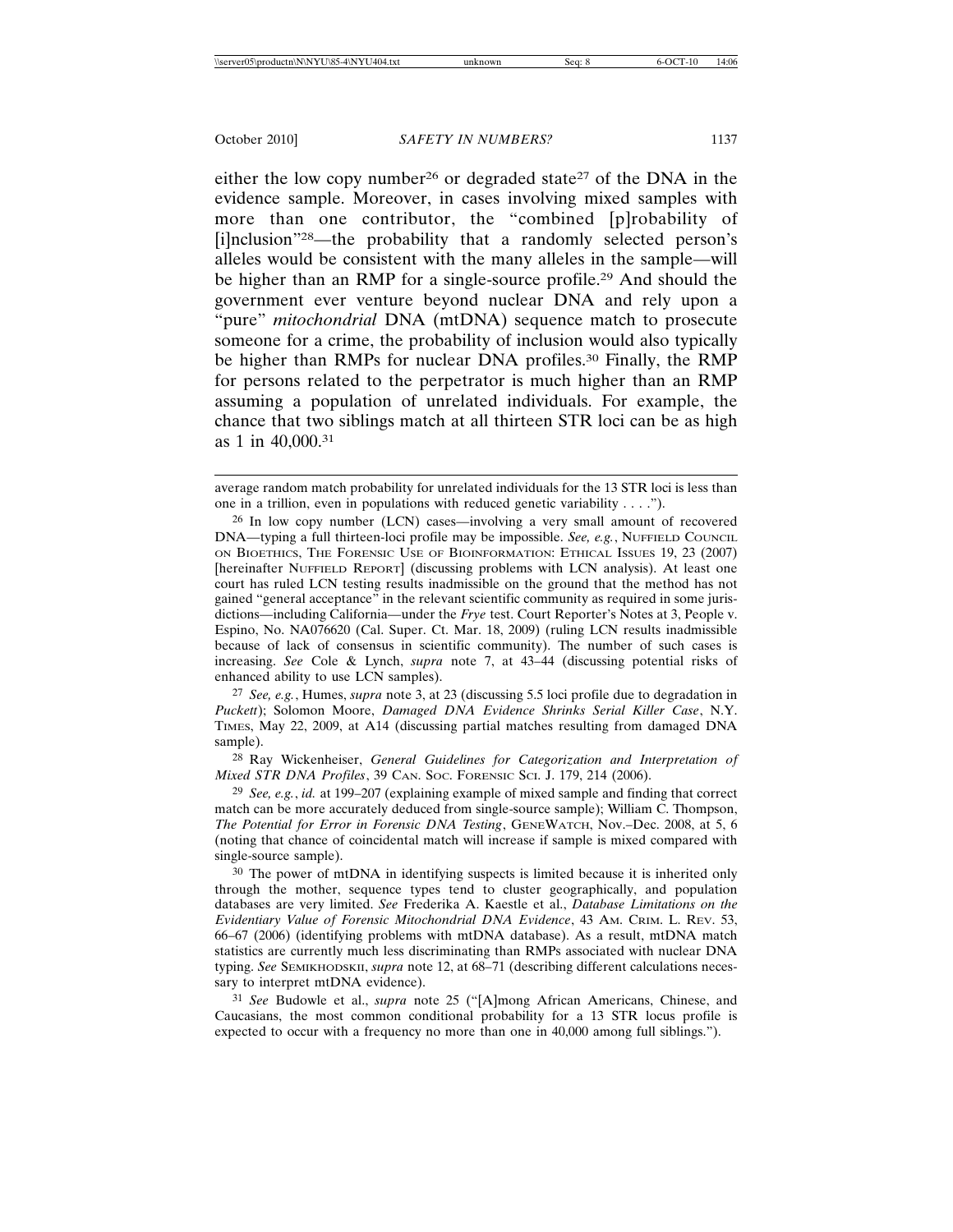At a criminal trial involving DNA match evidence, the prosecution presents evidence to establish that a crime was committed and that the perpetrator left DNA at the scene under circumstances precluding mere innocent presence.32 The prosecution often calls a serologist or other technician to the stand to explain how the DNA was recovered and extracted and to establish a chain of custody. In other cases, the government has instead introduced the serologist's hearsay report through another expert, such as the analyst who performed the DNA testing—a practice now presumably unconstitutional.<sup>33</sup> The prosecution then typically calls the DNA analyst, who explains both the Polymerase Chain Reaction (PCR)-STR testing process and how she determined which STR alleles were present in each sample based on electropherograms, the graphs that are created by the testing software and that show the results of the testing.<sup>34</sup> The government might also elicit from the analyst the method by which the government determined the RMP via the allelic frequency tables and product rule.35 In some cases in which the RMP is sufficiently small, the analyst is permitted to assert that, "with reasonable scientific certainty, a particular individual is the source of an evidentiary sample."36 The analyst decides, based on the practice of her laboratory, when the RMP is small enough to justify such an assertion of source attribution. The FBI currently sets its source attribution threshold at around 1 in

34 *See, e.g.*, Appellant's Opening Brief, *supra* note 1, at 11–13 (describing DNA analyst's testimony about testing process); Official Transcript of Proceedings at 3-79 to 3-80, State v. Derr, No. 08-K-04-000930 (Md. Cir. Ct. June 28, 2006) (testimony of FBI Analyst Jennifer Luttman) [hereinafter Luttman Testimony] (describing DNA-testing process).

35 *See, e.g.*, Appellant's Opening Brief, *supra* note 1, at 17 (describing analyst's testimony regarding RMP calculation).

36 Budowle et al., *supra* note 25; *see also* D.J. Balding, *When Can a DNA Profile Be Regarded as Unique?*, 39 SCI. & JUST. 257, 258 (1999) (discussing whether sufficiently small RMP can justify calling defendant's profile unique).

<sup>32</sup> As a practical matter, the nature of the evidence in most pure cold hit cases makes mounting an innocent presence defense at trial untenable. *See, e.g.*, Yun S. Song et al., *Average Probability that a "Cold Hit" in a DNA Database Search Results in an Erroneous Attribution*, 54 J. FORENSIC SCI. 22, 23 (2009) ("In cases of sexual assault, courts have reasoned that the intimate nature of the sample forecloses arguments that it might have been left accidentally or inadvertently.").

<sup>33</sup> *See* Melendez-Diaz v. Massachusetts, 129 S. Ct. 2527, 2531–32 (2009) (holding that drug analyst's hearsay report was inadmissible under Confrontation Clause, but noting that not all chain-of-custody witnesses or equipment technicians need testify). Even before *Melendez-Diaz*, several lower courts had recognized that this practice violated the rule of *Crawford v. Washington*, 541 U.S. 36, 68 (2004), which prohibited the government from introducing hearsay affidavits in lieu of live testimony absent a showing of the live witness's unavailability and a prior opportunity for cross-examination. *See, e.g.*, Roberts v. United States, 916 A.2d 922, 938–39 (D.C. 2007) (holding unconstitutional, but affirming due to lack of plain error, government's introduction of serologist's hearsay report through DNA expert).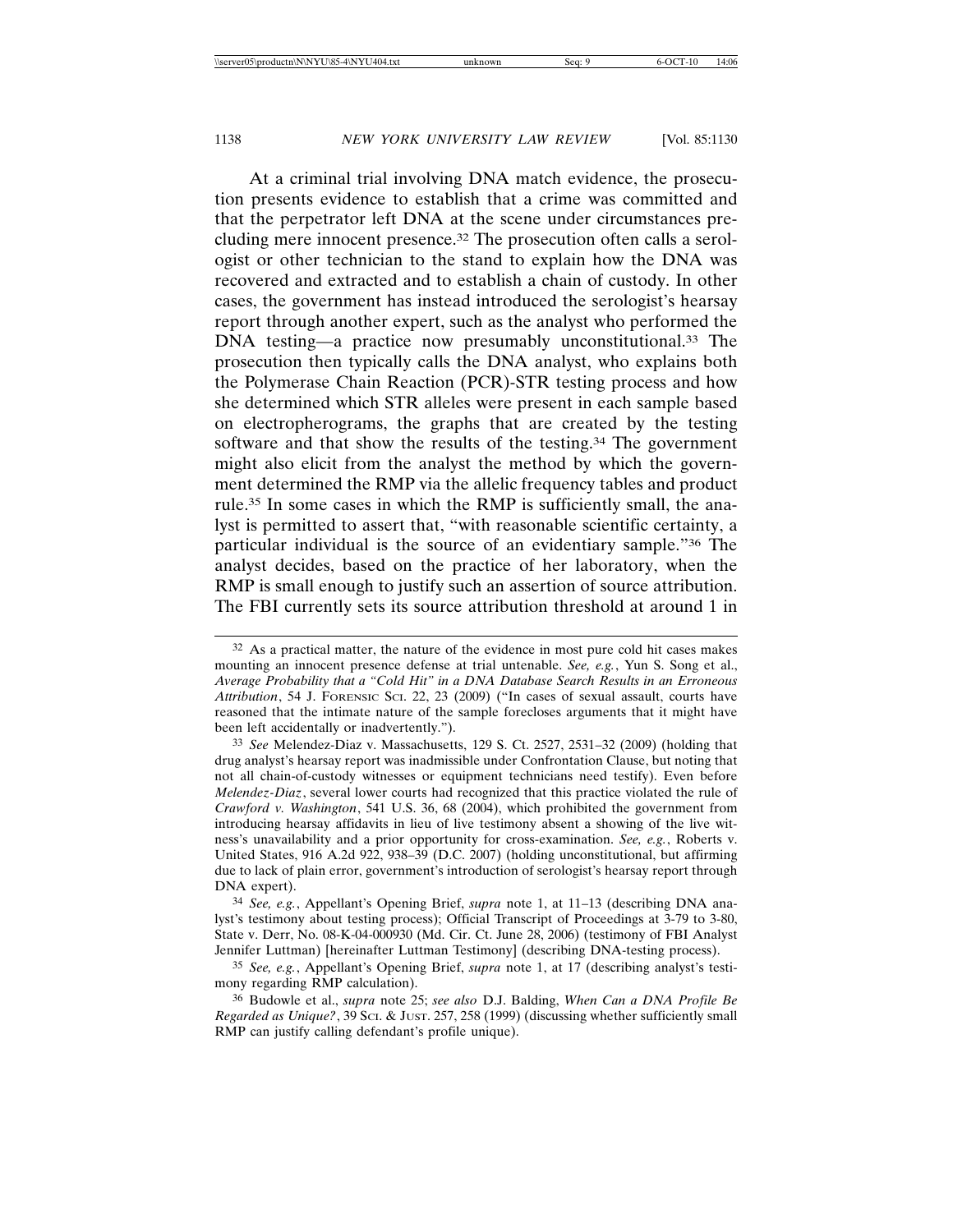280 billion, or about a thousand times the population of the United States.<sup>37</sup> In cases involving a controversy as to how to express the statistical significance of a cold hit match, the government may also call a statistician or population geneticist, either in its own case or to rebut a defense expert.38

Defendants are able to cross-examine the DNA analyst about various aspects of the testing process and (upon request) are typically given a compact disc containing all the electronic data generated by the analysis software before the trial.39 However, they have only a limited ability to meaningfully challenge the two critical statistical factors determining the probative value of a DNA profile match: the chance of a "false" match due to laboratory or interpretive error and the chance that the observed profile match is a "true" match but nonetheless coincidental. Most DNA laboratories do not generate statistics regarding false positive rates of DNA testing procedures, nor do they conduct the type of frequent, double-blind proficiency testing that would be a first step toward generating accurate false positive rates.40 And while the defense has access to the allele frequency tables used to generate the RMP for various racial groups, $41$  it cannot access the millions of DNA profiles in state or federal offender databases to challenge whether the match might be a coincidence. In the wake of evidence that certain state databases have a surprising number of nearly matching profiles,42 many scholars—including myself—have recently argued that outside researchers must have limited access to large databases in order to meaningfully assess the accuracy of the

40 *See* Jonathan J. Koehler, *Fingerprint Error Rates and Proficiency Tests: What They Are and Why They Matter*, 59 HASTINGS L.J. 1077, 1094–98 & 1096 n.68 (2008) (discussing design of blind proficiency testing in DNA laboratories while noting difficulty in conducting enough tests to report accurate laboratory-specific error rates); *see also infra* note 204 (discussing importance of false positive rate as counterpoint to RMP).

41 *See* Bruce Budowle & Tamyra R. Moretti, *Genotype Profiles for Six Population Groups at the 13 CODIS Short Tandem Repeat Core Loci and Other PCR-Based Loci*, 1 FORENSIC SCI. COMM. (1999), http://www.fbi.gov/hq/lab/fsc/backissu/july1999/budowle.htm (presenting genotype frequency tables for thirteen core loci by population group).

42 *See infra* note 203 (discussing criticisms of reported RMPs and reports that matches are less rare than claimed).

<sup>37</sup> *See* Luttman Testimony, *supra* note 34, at 3-79 to 3-80 (testifying that when probability is "exceedingly rare," meaning "smaller than 1 in 280 billion in all four of the population databases that we examine," she "will say the person is the source of the DNA to a reasonable degree of scientific certainty").

<sup>38</sup> *See, e.g.*, Smith, *supra* note 2 (noting that government called genetics and statistics expert Dr. Ranajit Chakraborty in *Puckett* case to rebut defense expert).

<sup>39</sup> *See* William C. Thompson et al., *Evaluating Forensic DNA Evidence, Part 2*, CHAMPION, May 2003, at 24, *available at* http://www.nacdl.org/public.nsf/freeform/championmag?OpenDocument (roll over "Champion Magazine" and follow "Search All Articles" hyperlink to find article) (describing ease of providing laboratory files on compact discs for defense attorney review).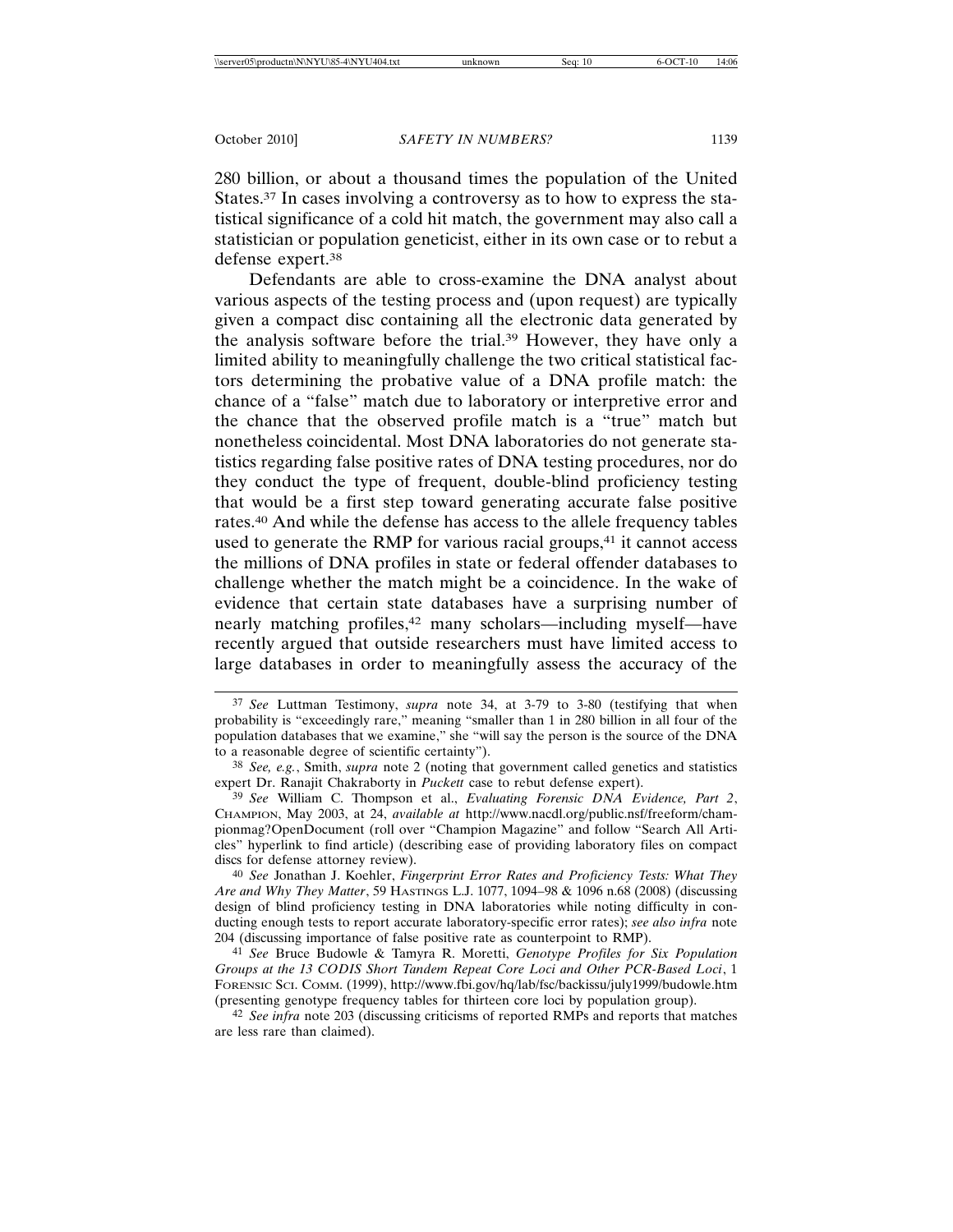government's claims that thirteen-loci STR profiles are so rare as to be most certainly unique in the population.<sup>43</sup>

### *B. The Rise in "Cold Hit" and "Pure Cold Hit" Prosecutions*

When national DNA databases were first developed in the 1990s,44 the number of cold hit prosecutions—those in which the suspect was identified through a database match—was relatively low. In the last decade, however, such cases have grown exponentially, presumably for two reasons.<sup>45</sup> First, the databases are ever-expanding. In both the United States and Britain, state and federal DNA databases have now grown to include not only convicted felons, but also misdemeanants, juveniles, and even arrestees.<sup>46</sup> There are now over 7.8 mil-

44 DNA Identification Act of 1994, Pub. L. No. 103-322, §§ 210,301–06, 108 Stat. 1796, 2065–71 (codified as amended in scattered sections of 42 U.S.C.), authorized the FBI to establish a national DNA database for identification purposes. The FBI's National DNA Index System (NDIS) became operational in October 1998, and the Combined DNA Index System (CODIS), enables information exchanges between NDIS, state, and local authorities. *See* FED. BUREAU OF INVESTIGATION, U.S. DEP'T OF JUSTICE, THE FBI'S COMBINED DNA INDEX SYSTEM PROGRAM—CODIS 1 (2000), *available at* http://www.rootsecure.net/ content/downloads/pdf/fbi\_codis.pdf.

45 *Compare* NAT'L RESEARCH COUNCIL, THE EVALUATION OF FORENSIC DNA EVI-DENCE 134 (1996) (noting that "more than 20 suspects have been identified" through offender database searches), *with* Fed. Bureau of Investigation, CODIS—NDIS Statistics, http://www.fbi.gov/hq/lab/codis/clickmap.htm (last visited Aug. 16, 2010) [hereinafter CODIS—NDIS Statistics] ("As of June 2010, CODIS has produced over 120,300 hits assisting in more than 117,800 investigations.").

46 As of last year, thirteen states collected DNA samples from arrestees. In addition, federal arrestees are now subject to DNA testing regardless of whether they are ultimately convicted of the charged offense. Randal C. Archibold, *Justice Department Details Program for Collecting DNA from People in Federal Custody*, N.Y. TIMES, Apr. 19, 2008, at A11. And in May 2010, the House of Representatives passed a bill providing financial incentives to states that collect DNA from arrestees for certain serious crimes. Katie Sepich Enhanced DNA Collection Act of 2010, H.R. 4641, 111th Cong. (2010). The United Kingdom now permits DNA sampling of arrestees for recordable offenses. *See* CAROLE MCCARTNEY, FORENSIC IDENTIFICATION AND CRIMINAL JUSTICE 195 (2006) (discussing

<sup>43</sup> *See, e.g.*, Andrea L. Roth & Edward J. Ungvarsky, *Data Sharing in Forensic Science: Consequences for the Legal System*, 2009 AM. STAT. ASS'N, PROC. JOINT STAT. MEETING 469, 470–71 (discussing need for outside assessment of government claims); Erin Murphy, *Give Scholars Access to the National DNA Database*, S.F. CHRON., Feb. 24, 2009, at A11 (arguing that outside review is needed based on "broad reliance on the accuracy of DNA matches"); D.E. Krane et al., *Time for DNA Disclosure*, 326 SCI. 1631, 1631–32 (2009) (calling for greater scholarly access to DNA databases); *see also* Song et al., *supra* note 32, at 22, 24 (noting justice concerns about increased use of cold hits and calling for continued testing of assumptions behind government model). Even Professor David Kaye, who predicts that researchers will likely not find anything in the FBI's databases to contradict the FBI's RMP estimates, has called upon the FBI to allow access and end the controversy once and for all. David H. Kaye, *Trawling DNA Databases for Partial Matches: What Is the FBI Afraid of?*, 19 CORNELL J.L. & PUB. POL'Y 145, 170–71 (2009) (encouraging government to make anonymized version of data available to researchers to increase confidence in use of data).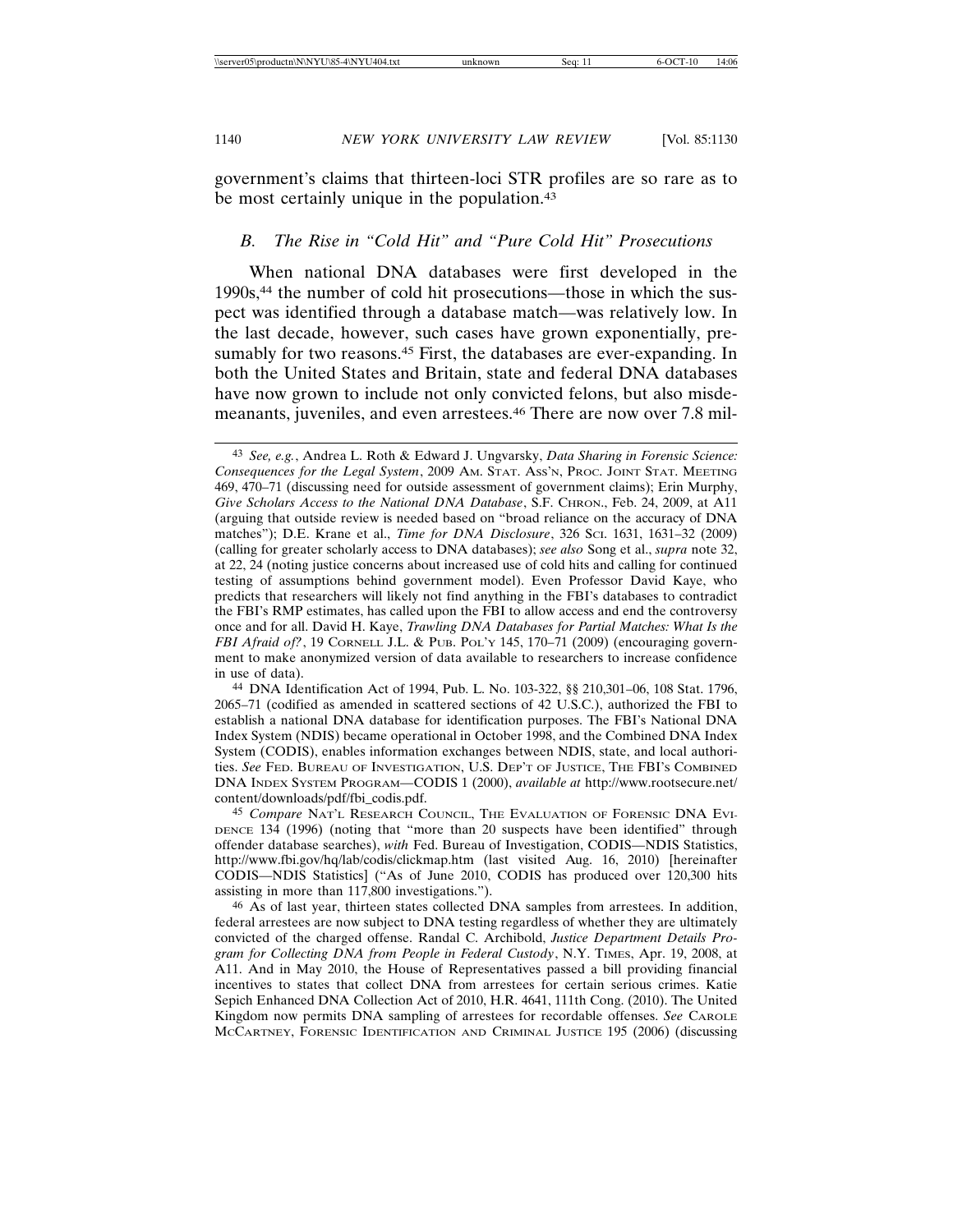lion offender profiles in the FBI's Combined DNA Index System (CODIS), a group of federal and state databases that together have produced over 120,300 cold hits.<sup>47</sup> Second, localities have received significant federal grant money to resolve backlogged cases using DNA evidence. In 2003, in an effort to expand and improve the use of DNA for solving crimes, then-President George W. Bush launched a \$1 billion "DNA Initiative" to fund state agencies' examination of over 100,000 DNA cases.48 As of 2009, more than 5000 database hits had resulted from the DNA Initiative alone.49

The number of "pure cold hit" DNA cases is also expanding. In those cases, the entirety of the government's case—other than the prior interaction with legal authorities that placed the suspect in the database—consists of the DNA match and perhaps general evidence, such as the perpetrator's race or age, that limits the potential suspect population only to a small and quantifiable degree. In some cases, the reviewing court has described the case before it as involving only DNA match evidence.<sup>50</sup> In others, the DNA match is accompanied

47 *See* CODIS—NDIS Statistics, *supra* note 45 (describing success of CODIS program).

48 *See* NAT'L RESEARCH COUNCIL, STRENGTHENING FORENSIC SCIENCE IN THE UNITED STATES: A PATH FORWARD 71–72 (2009) (describing initiative).

49 *Id.* at 72.

50 *See, e.g.*, State v. Hunter, 861 N.E.2d 898, 901 (Ohio Ct. App. 2006) (noting in rape case that "*literally no other evidence linked appellant to the crime*" other than DNA match with RMP of 1 in 756 trillion (emphasis added)); State v. Toomes, 191 S.W.3d 122, 129 (Tenn. Crim. App. 2005) ("The only—and we emphasize *the only*—evidence connecting [Toomes] to the victim's rape is the DNA results."); R v. Lashley [2000] EWCA (Crim) 88, [3] (Eng.) (describing jury instruction explaining that Lashley was 1 of 7–10 males in United Kingdom expected to share this DNA profile, and noting that jury convicted even though there was no other evidence against defendant); R v. Adams, [1996] 2 Crim. App. 467, 469–70 (Eng.) (finding no inculpatory evidence against suspect except DNA match with disputed RMP between 1 in 2 million and 1 in 200 million); *see also* Mike Redmayne, *Rationality, Naturalism, and Evidence Law*, 2003 MICH. ST. L. REV. 849, 879–80 [hereinafter Redmayne, *Rationality*] (discussing *Lashley* and noting that RMP was 1 in 4 million); Mike Redmayne, *Appeals to Reason*, 65 MOD. L. REV. 19, 21 (2002) (discussing *Lashley*); *cf.* State v. Davis, 698 N.W.2d 823, 826–27 (Wis. Ct. App. 2005) (describing evidence for warrant issued against Davis, accused of 1994 rape, as being cold hit found in 1998–1999 and laboratory's conclusion that "only reasonable scientific explanation" for match "was that Davis was the source of the semen in [the victim's] underwear"). Other apparently "pure cold hit" cases have not yet been reviewed by an appellate court. *See, e.g.*, Preliminary Hearing Minutes, People v. Moore, No. YA062921 (Cal. Super. Ct. May 30, 2007) (basing case against defendant solely on DNA match with RMP with denominator in quintillions). Of course, even in those cases described by courts as having only DNA match evidence, undisputed facts presumably exist that would narrow the potential suspect popu-

change in U.K. practices). Also, as of 2008, twenty-eight states collected DNA samples from juveniles adjudicated delinquent. Natalie A. Bennett, *A Privacy Review of DNA Databases*, 4 I/S: J.L. & POL'Y FOR INFO. SOC'Y 821, 840 (2008). Indeed, some politicians and legal scholars have called for the establishment of population-wide citizen DNA databases. *See id.* at 837–38.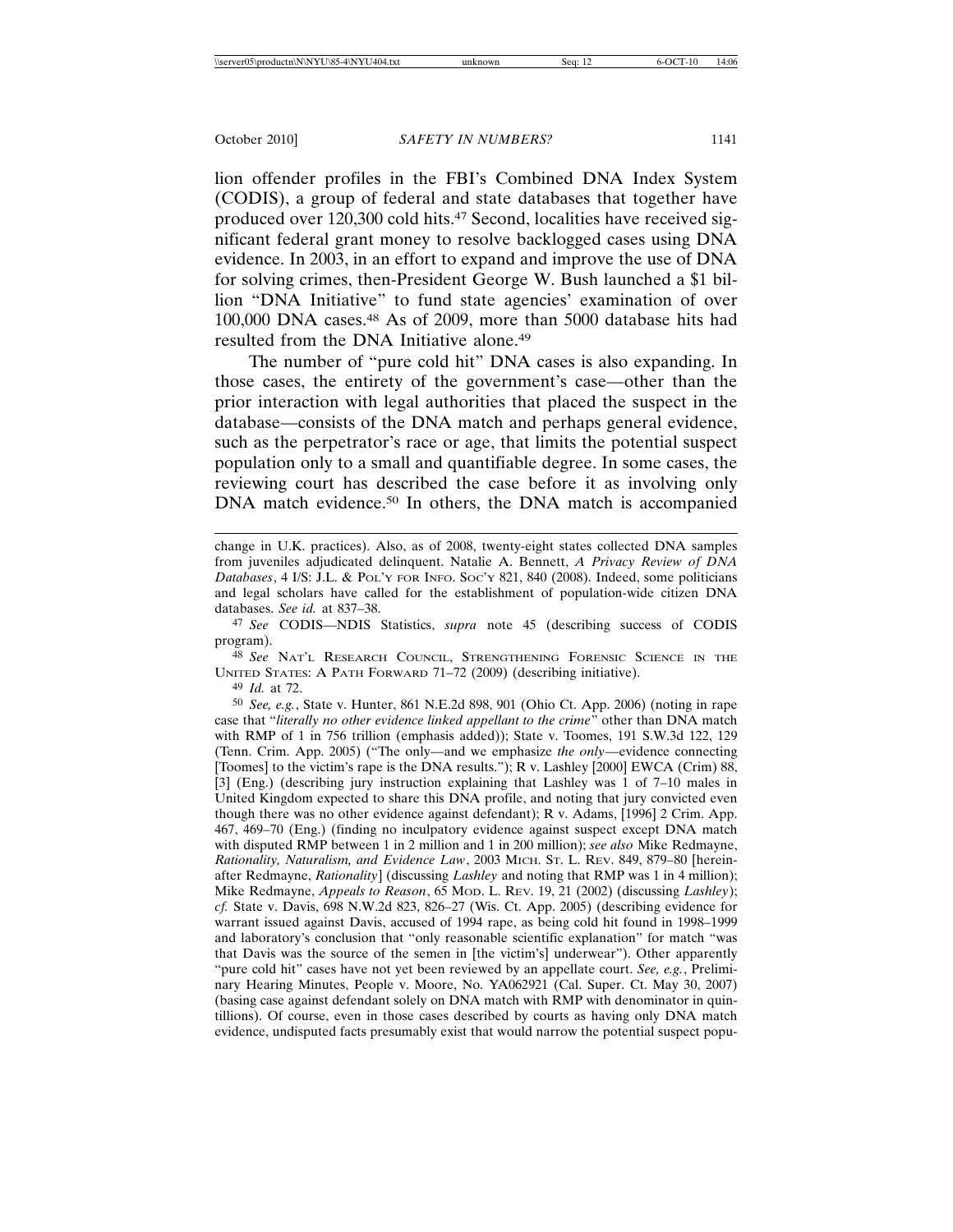only by a general description of the perpetrator's physical appearance or his connection to a large geographic area that only moderately limits the size of the suspect population.51 The RMPs in existing pure cold hit cases range from 1 in  $1.1$  million<sup>52</sup> to those with denominators in the quintillions or beyond.53

51 *See, e.g.*, State v. Raines, 857 A.2d 19, 21–22 (Md. 2004) (stating that only evidence was that both perpetrator and Raines were black males of medium height); Roberson v. State, 16 S.W.3d 156, 160–63 (Tex. App. 2000) (providing no evidence except cold hit and match to blood type common to 9–10% of all men); R v. Watters [2000] EWCA (Crim) 89 (noting no inculpatory evidence except DNA match linking defendant to cigarette butts found at five apparently related burglaries in Birmingham, England, evidence that defendant was smoker and that he lived in Birmingham, and fact that he was male, coupled with assumption that most people who crack safes are men); Appellant's Opening Brief, *supra* note 1, at 38, 56–57, 102–03 (describing primary evidence as cold hit with RMP of 1 in 1.1 million, prior sexual assault conviction, and Puckett's connection to Bay Area); Official Transcript of Proceedings at 4-12, State v. Derr, No. 08-K-04-000930 (Md. Cir. Ct. Aug. 31, 2006) (recording defendant's motion for acquittal based on evidentiary insufficiency since only evidence identifying defendant was cold hit and very general physical description of perpetrator). In other cases, the additional information is still general but limits the suspect population more narrowly to a neighborhood or those seen around the crime area. *See, e.g.*, Riggs v. State, 809 N.E.2d 322, 324 (Ind. 2004) (mentioning that only evidence against Riggs for 1985 rape-murder was 2000 cold hit and fact that Riggs lived near location where victim went missing); State v. Abdelmalik, 273 S.W.3d 61, 63 (Mo. Ct. App. 2008) (describing no inculpatory evidence except DNA match with RMP of 1 in 1 quintillion and fact that defendant lived within two miles and worked within one mile of crime scene at time of 1980 killing); People v. Rush, 630 N.Y.S.2d 631, 632 (Sup. Ct. 1995), *aff'd*, 672 N.Y.S.2d 362 (App. Div. 1998) (noting that only evidence permissible in court was cold hit and fact that defendant had been seen in "area" of robbery-rape three days before incident); *cf.* People v. Soto, 981 P.2d 958, 961 (Cal. 1999) (describing only inculpatory evidence as DNA match with RMP of 1 in 189 million in Hispanic population and fact that victim thought masked rapist's voice might be defendant's because defendant had come over earlier that day, while noting that defendant (Latino, black hair, dark complexion) did not match victim's physical description of rapist (white, blond hair, olive complexion)); Springfield v. State, 860 P.2d 435, 449 (Wyo. 1993) (providing no evidence other than DNA match, fact that defendant was consistent with general description of perpetrator, and that victim said at trial that defendant "definitely resembles" her attacker, though she could not identify him).

52 *See, e.g.*, Appellant's Opening Brief, *supra* note 1, at 38 (describing prosecution's case in *Puckett*, including its assessment of defendant's RMP).

53 *See, e.g.*, *Abdelmalik*, 273 S.W.3d at 66 (relying on RMP of 1 in 1 quintillion). None of these cases has discussed what the source probability might be, given the RMP and the population of likely suspects. Instead, nearly all of these courts have engaged in the fallacy of the transposed conditional, *see infra* note 95 and accompanying text (distinguishing between RMP and source probability), and treated the RMP as the source probability. While low RMPs on the order of 1 in 1 quintillion necessarily imply astronomically high source probabilities as well, higher RMPs may well be consistent with a source probability of less than 99.9%. *See infra* Part V (examining cases discussed for whether they would be resolved at sufficiency stage because of high RMP).

lation. *See* Kaye, *supra* note 6, at 487 (noting in hypothetical "naked trawl" case that "some men would have been in the hospital or have been too feeble to have carried [the victim] away; many would have airtight alibis; many would be psychologically incapable of the alleged conduct").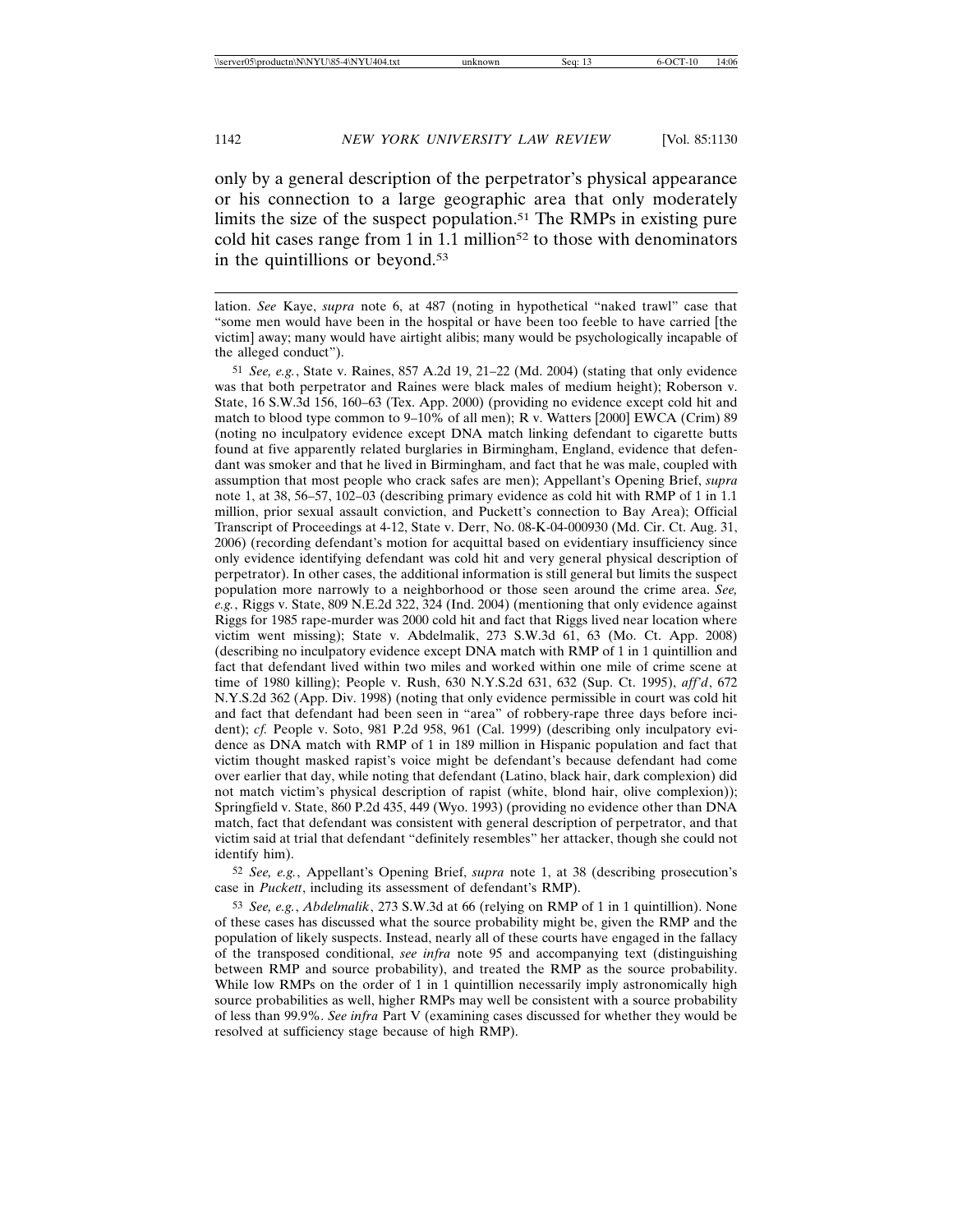Although some pure cold hit cases have ended in post-trial conviction and affirmance on appeal after trial,<sup>54</sup> others have ended in pleas,<sup>55</sup> acquittals,<sup>56</sup> or reversal on appeal.<sup>57</sup> In addition, several pure cold hit suspects have been exonerated upon discovery by law enforcement that the cold hit was coincidental<sup>58</sup> or the likely product of laboratory contamination<sup>59</sup> or interpretive errors.<sup>60</sup>

54 *See, e.g.*, *Hunter*, 861 N.E.2d at 901 (affirming conviction after trial though "*literally no other evidence linked appellant to the crime*" other than DNA match with RMP of 1 in 756 trillion (emphasis added)); *Toomes*, 191 S.W.3d at 129 (affirming conviction after trial though "[t]he only—and we emphasize *the only*—evidence connecting [Toomes] to the victim's rape is the DNA results").

55 *See, e.g.*, Motion To Compel Government To Produce Statistics on Matching and Near-Matching Profiles Maintained in the CODIS DNA Database at 1, United States v. Rue, Crim. No. F-3817-05 (D.C. Super. Ct. Dec. 3, 2005) ("The sole basis for the indictment of Mr. Rue was a DNA database 'cold hit.' . . . Prior and subsequent to the DNA search, to the best knowledge of defense counsel, no other evidence has been alleged to link Mr. Rue to the complaining witness."); Response to Defendant's Motion To Compel Production of Statistics on Matching and Near-Matching Profiles Maintained in the CODIS Database at 2, United States v. Rue, Crim. No. F-3817-05 (D.C. Super. Ct. Jan. 6, 2006) (referring to match between defendant and DNA sample as "cold hit"). Rue entered a plea of guilty on January 11, 2006. *See* Court File, United States v. Rue, Crim. No. F-3817-05 (D.C. Super. Ct. Jan. 11, 2006).

56 Tim O'Neil & William C. Lhotka, *DNA Is Just a Start in Two Old Murders: Expert Says He Doesn't Know of a Single Rape or Murder Conviction Based on DNA Alone*, ST. LOUIS POST-DISPATCH, Feb. 13, 2007, at A1 (noting acquittal of rape defendant on twentyseven counts resting on DNA evidence alone).

57 *See, e.g.*, R v. Lashley, [2000] EWCA 88, [3], [14]–[16] (setting aside conviction based on insufficiency of evidence when DNA could have matched "five or six men in the United Kingdom"); *see also* Redmayne, *Rationality*, *supra* note 50, at 880 (discussing *Lashley*).

58 For example, police investigating a burglary in Bolton, England, recovered blood off a window and got a cold hit match to Raymond Easton, a man who lived two hundred miles away and was in the British database by virtue of a previous domestic dispute. Though Easton could barely walk because of Parkinson's disease and had a corroborated alibi, police insisted he was the culprit based on the RMP of 1 in 37 million. Easton was exonerated after police conducted more advanced DNA testing at additional loci. Cole & Lynch, *supra* note 7, at 48; *see also* William C. Thompson, *The Potential for Error in Forensic DNA Testing (and How That Complicates the Use of DNA Databases for Criminal Identification)*, 2008 COUNCIL FOR RESPONSIBLE GENETICS NAT'L CONF. 9, http:// www.councilforresponsiblegenetics.org/pageDocuments/H4T5EOYUZI.pdf (noting coincidental cold hit match between two unrelated crime scene DNA samples); *id.* at 33 (noting cold hit tying Nottingham boy to Northern Ireland terrorist bombing case that appeared to be coincidental match).

59 For example, police investigating a 1969 Michigan murder recently conducted DNA testing on stains on the victim's clothing, which yielded database hits to two men: Gary Leiterman, a sixty-two-year-old nurse with a forgery conviction, and John Ruelas, a fortyyear-old convicted murderer. People v. Leiterman, No. 265821, slip op. at 2 (Mich. Ct. App. July 24, 2007). Though Ruelas would have been only four years old at the time of the murder, prosecutors insisted he was a "chronic nose-bleeder" and, while not the murderer, had bled at the scene. Cole & Lynch, *supra* note 7, at 48. A more likely explanation for the hit to Ruelas is contamination; both men's samples were processed in the same laboratory at the same time as the sample from the 1969 case. *Id.*; *see also* William C. Thompson, *Tarnish on the "Gold Standard": Understanding Recent Problems in Forensic DNA Testing*,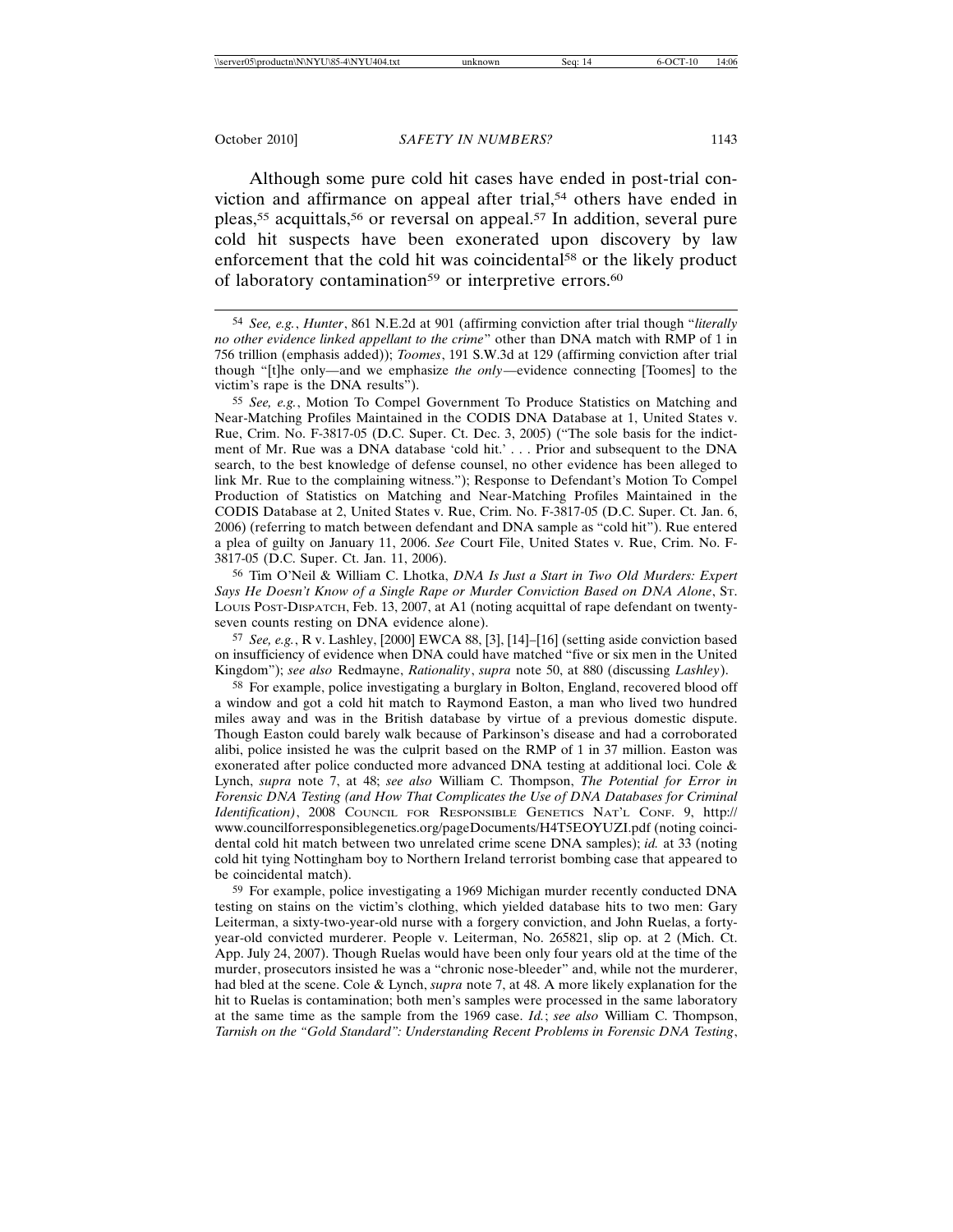Several factors suggest that pure cold hit cases may grow significantly in the coming years. First, the federal government is giving states grant money to solve closed "no suspect" cases, some from twenty or thirty years ago.61 In these old cases, witnesses may be unable or unwilling to give testimony<sup>62</sup>—indeed, numerous key witnesses had died by the time of Mr. Puckett's trial63*—*and the government may lack a coherent theory of motive or any non-DNA forensic evidence.64 The modern practice in some unsolved cases of indicting a DNA profile with the name "John Doe" when police have an evidence sample but not a suspect, to save the prosecution from statutes of limitations, will continue to make such old cases possible.65 Second, the very discovery of a cold hit may cause police to feel that additional time-consuming and expensive factual investigation is unnecessary.<sup>66</sup>

60 *See, e.g.*, Thompson, *supra* note 58, at 31 (noting Sacramento rape case in which police got cold hit match to man who lived in local area and when further investigation suggested his innocence, laboratory reviewed analyst's work and found interpretive error); *cf. id.* at 33 (discussing near-exclusion in 2005 of Missouri man whose CODIS profile matched evidence sample at twelve of thirteen loci, when police realized that man's profile had been mislabeled at non-matching locus and in fact all thirteen loci matched).

61 *See supra* notes 48–49 and accompanying text (discussing DNA Initiative).

62 *See, e.g.*, Song et al., *supra* note 32, at 22 ("[C]old-hit cases raise justice-related concerns, especially since mounting a defense to a crime that occurred in the past becomes increasingly difficult as time progresses.").

63 Appellant's Opening Brief, *supra* note 1, at 4 & n.6, 9 (noting that victim's landlady, investigating police officers, and medical examiners were all dead or incapacitated by time of trial).

64 *Cf.* Solomon Moore, *Progress Is Minimal in Clearing DNA Cases*, N.Y. TIMES, Oct. 25, 2008, at A9 ("An audit . . . found that 217 backlogged cases [in Los Angeles] involved sexual assaults so old the 10-year statute of limitations had lapsed."); Cole & Lynch, *supra* note 7, at 46 (noting high number of backlogged and older cases waiting for analysis and database searches).

65 *See generally* Meredith A. Bieber, *Meeting the Statute or Beating It: Using "John Doe" Indictments Based on DNA To Meet the Statute of Limitations*, 150 U. PA. L. REV. 1079 (2002) (describing new practice of issuing "John Doe" indictments to allow police to "continue their efforts to identify the suspect").

66 *See, e.g.*, MCCARTNEY, *supra* note 46, at 63, 183 (discussing concern that "faith in forensic science has been too easily used to shore up falling confidence in police investigative competence" and explaining that once investigators recover fingerprints or DNA from crime scene, both police and defense attorneys tend to neglect follow-up investigation); Cole & Lynch, *supra* note 7, at 44 ("Forensic investigation is positioned to displace much of

CHAMPION, Jan./Feb. 2006, at 10, 13 (discussing Washington "false 'cold hit[ ]'" where juvenile respondent's database sample was used as "training sample" in laboratory at same time another kit was analyzed for rape committed when juvenile was a young child); *id.* at 13–14 (discussing Australian toddler-murder case where young mentally disabled woman, herself a victim of sexual assault, was falsely inculpated by cold hit when her own DNA, found on outside of condom used in sexual assault against her, was analyzed at same time as toddler's clothing); Thompson, *supra* note 58, at 9 (noting coincidental cold hit in Chicago burglary case to woman incarcerated at time of offense); *id.* at 25 (citing examples of false cold hits due to likely contamination between samples); *id.* at 28–29 (discussing admitted false cold hit due to suspected contamination in New Jersey case).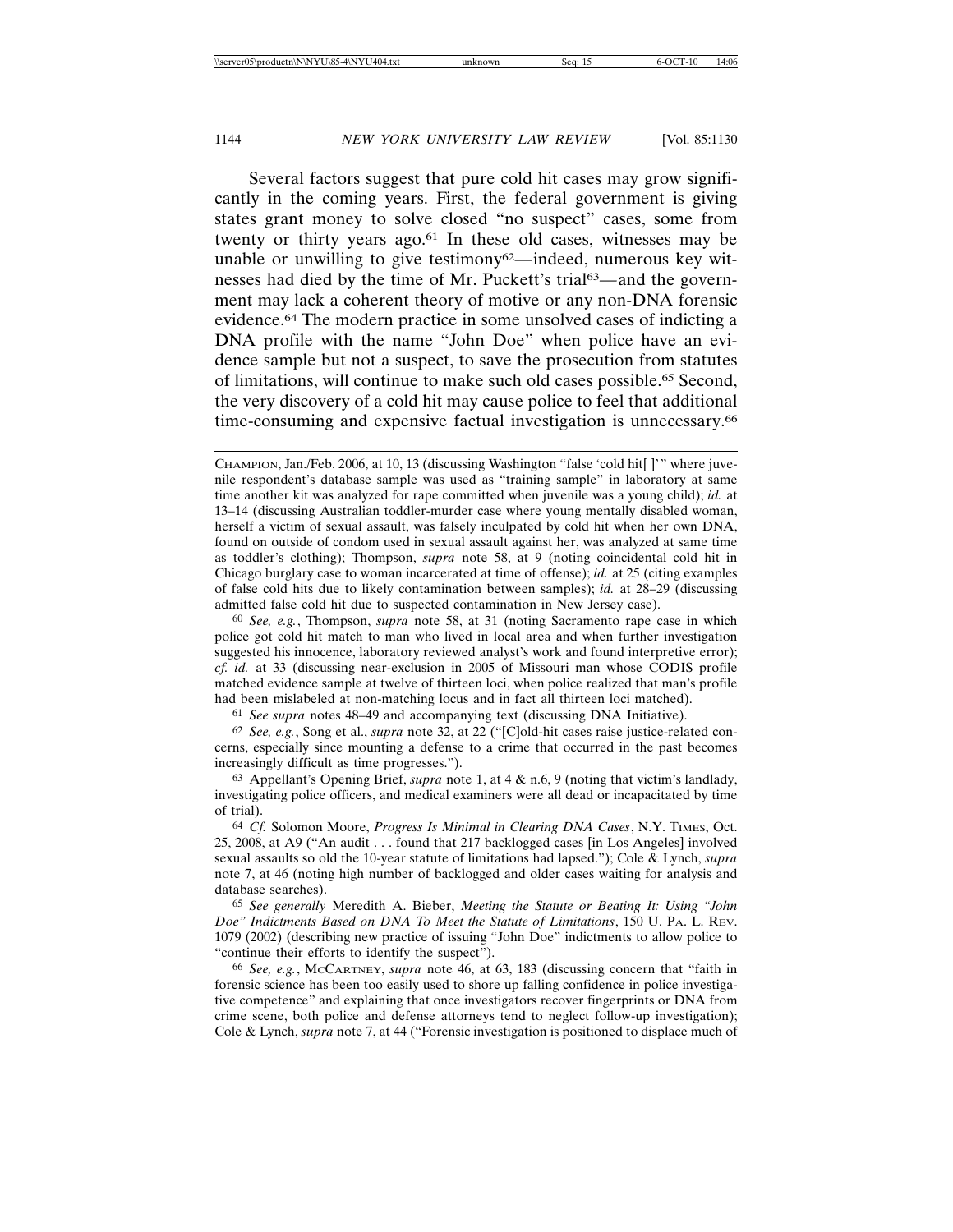Third, there appears to be a trend in law enforcement toward reliance on DNA rather than other lesser forms of direct but unreliable evidence such as eyewitness identification.67 The highly publicized use of DNA typing as a tool of exoneration in cases involving wrongful convictions based on such lesser forms of evidence<sup>68</sup> has likely fueled the perception that DNA evidence, when present, is dispositive.<sup>69</sup>

The increasing frequency of pure cold hit cases*—*including false cold hits ending in exoneration*—*has not escaped the notice of journalists and scholars.70 Some have voiced concern that DNA alone carries too great a risk of laboratory error,71 coincidental matches,72 or

68 *See, e.g.*, Adam Liptak, *Study of Wrongful Convictions Raises Questions Beyond DNA*, N.Y. TIMES, July 23, 2007, at A1 (noting that two hundred prisoners have been shown innocent because of DNA evidence); The Innocence Project, http:// www.innocenceproject.org/know/Browse-Profiles.php (last visited July 26, 2010) (listing and linking to information on over two hundred cases in which convicted defendants were exonerated through DNA testing).

69 Given the clear differences in using DNA as a tool of exclusion versus inclusion, this perception may not be justified. *See* discussion *infra* note 145 (discussing differences between DNA exoneration and DNA proof of guilt).

70 *See, e.g.*, MICHAEL LYNCH ET AL., TRUTH MACHINE: THE CONTENTIOUS HISTORY OF DNA FINGERPRINTING 184 (2008) ("[I]n some cases the cold hit is the sole, or main, item of criminal evidence."); Cole & Lynch, *supra* note 7, at 47 (observing "some very interesting cases" in which DNA "was not corroborated and was even contradicted by other evidence"); Kaye, *supra* note 6, at 490–92 (discussing *Puckett* as database trawl case based on defendant's regional proximity); Erin Murphy, *The New Forensics: Criminal Justice, False Certainty, and the Second Generation of Scientific Evidence*, 95 CAL. L. REV. 721, 741 (2007) ("[I]n some cases, the government may proceed on the sole basis of genetic evidence or marginally probative additional evidence, such as the suspect's proximity to the scene of the offense."); Song et al., *supra* note 32, at 22 ("Cold-hit cases have prompted courts to confront the question of whether a genetic match constitutes sufficient evidence to uphold a conviction.").

71 *See generally* Boaz Sangero & Mordechai Halpert, *Why a Conviction Should Not Be Based on a Single Piece of Evidence: A Proposal for Reform*, 48 JURIMETRICS J. 43, 45 (2007) ("[T]he possibility of a laboratory error . . . is much more likely than a random match."); Brooke G. Malcom, Comment, *Convictions Predicated on DNA Evidence Alone: How Reliable Evidence Became Infallible*, 38 CUMB. L. REV. 313 (2008) (discussing concerns about human error and fraud with regard to forensic testing in laboratories).

72 *See, e.g.*, Song et al., *supra* note 32, at 22–24 (discussing probability of erroneous cold hit matches); Jason Felch & Maura Dolan, *DNA: Genes as Evidence*, L.A. TIMES, July 20, 2008, at A1 (noting problems with using matches obtained through database searches due to potential for incorrect matches); Humes, *supra* note 3, at 20–22 (using *Puckett* as example where possibility exists of coincidental match); Smith, *supra* note 2 (describing existence of data suggesting that coincidental "low-level matches" are much more common

the 'good, old-fashioned detective work' of canvasing [sic] neighborhoods, questioning witnesses, interrogating suspects, and cultivating informants." (quoting MARK FUHRMAN, DEATH AND JUSTICE 222 (2003))).

<sup>67</sup> *See* MCCARTNEY, *supra* note 46, at 32 (quoting official as acknowledging that: "You are not going to get admissions [from suspects] these days, the use of informants is not as effective as it was, even societal factors such as the public not relating to the police as they once did . . . as other things have fallen away, forensic evidence is what is left").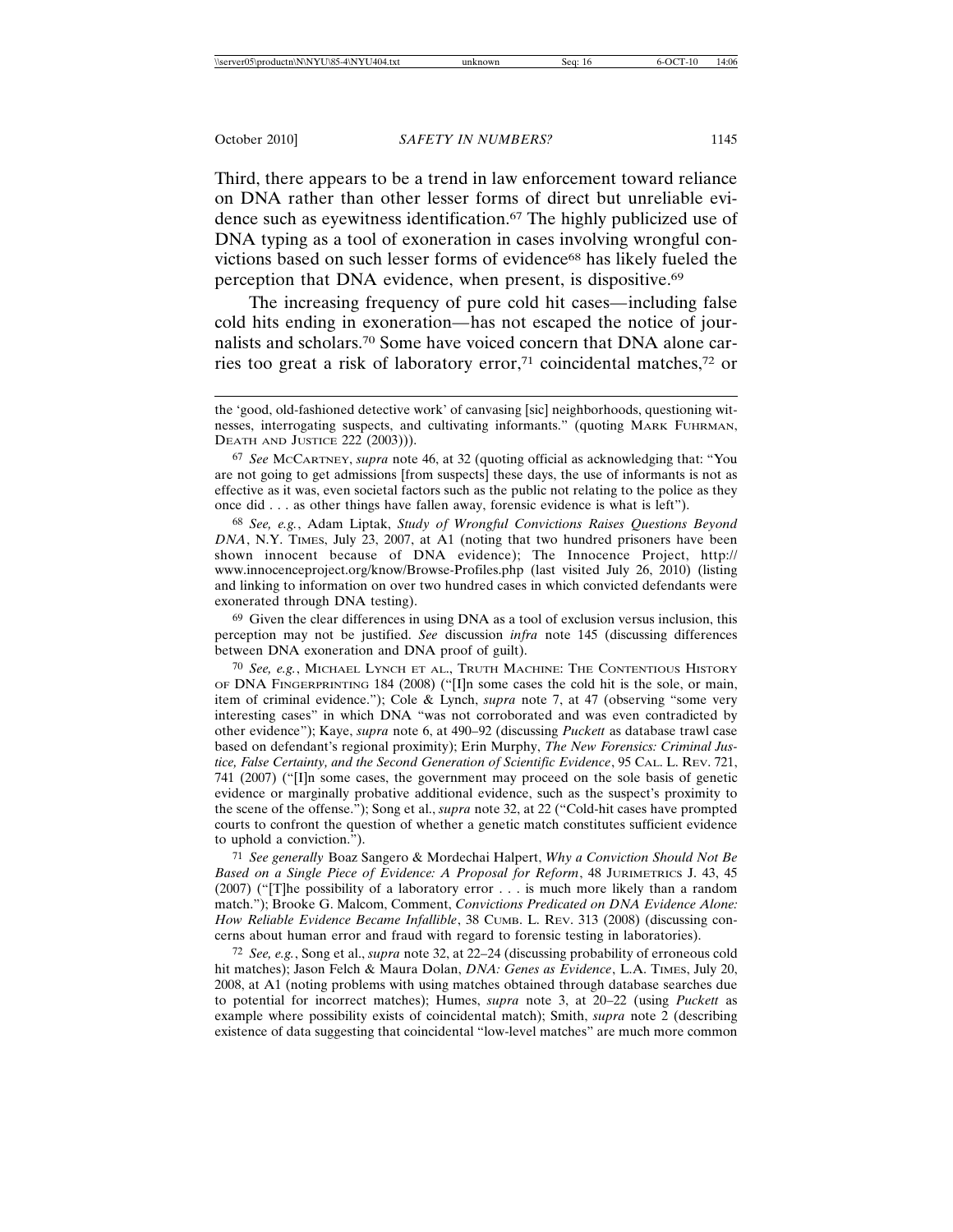other injustice73 to be permissible. Nevertheless, it seems clear that pure DNA-based prosecutions, because of their proffered near-certain statistical proof of guilt, are "well on the way to remaking the technology of justice."74

#### II

# THE LEGAL SUFFICIENCY REQUIREMENT AND ITS PROBLEMATIC APPLICATION IN PURE COLD HIT CASES THUS FAR

A criminal defendant has a due process right not to be tried on legally insufficient evidence.<sup>75</sup> Evidence against a defendant is insufficient as a matter of law if no rational juror could find that the evidence proves the defendant's guilt beyond a reasonable doubt.76 The trial judge typically makes this determination upon the defendant's motions for judgment of acquittal both at the close of the government's case and at the close of all the evidence.77 Viewing the evidence in the light most favorable to the government, the non-moving party, the judge must grant the defendant's motion if the judge determines that no rational juror could find the evidence to constitute proof beyond a reasonable doubt.78 The purpose of the sufficiency

74 Cole & Lynch, *supra* note 7, at 44; *see also* Murphy, *supra* note 70, at 723 (describing "new generation of forensic sciences," including DNA typing, as "stak[ing] a central and indispensable role in the future administration of criminal justice").

75 *See* Jackson v. Virginia, 443 U.S. 307, 316 (1979) (describing reasonable doubt standard as necessary to protect due process of law); *see also* Herrera v. Collins, 506 U.S. 390, 402 (1993) (reaffirming that "the *Jackson* inquiry is aimed at determining whether there has been an independent constitutional violation—i.e., a conviction based on evidence that fails to meet the *Winship* standard," requiring proof beyond reasonable doubt on each element of offense as matter of due process).

76 *See Jackson*, 443 U.S. at 320 (holding that sufficiency requires more than "mere modicum" of evidence).

77 *See, e.g.*, Richardson v. United States, 468 U.S. 317, 318 (1984) (citing instances of defendant's motions for acquittal).

78 *See, e.g.*, *Jackson*, 443 U.S. at 324 (articulating standard for habeas relief based on insufficiency of evidence); *see also* WAYNE R. LAFAVE ET AL., CRIMINAL PROCEDURE § 24.6(c) (3d ed. 2000) (describing sufficiency standard).

than previously thought); Thompson, *supra* note 58, at 10 (suggesting probability of coincidental matches is higher from cold hits than from profile matching).

<sup>73</sup> *See, e.g.*, MCCARTNEY, *supra* note 46, at 101 (arguing that courts "need to demand independent corroborative evidence" before convicting defendant on basis of forensic identity evidence alone, though not specifying why); *id.* at 145 (reporting that Sir Alec Jeffries, the father of modern DNA testing, had qualified his early support for comprehensive national DNA database in Britain by stating that cold hit alone should not be considered conclusive evidence of guilt and had expressed concern about potential discrimination in database samples); NUFFIELD REPORT, *supra* note 26, at 71 (arguing that because misleading DNA evidence could be given great weight in courtroom, it is "vital that defendants are not convicted on a DNA match alone").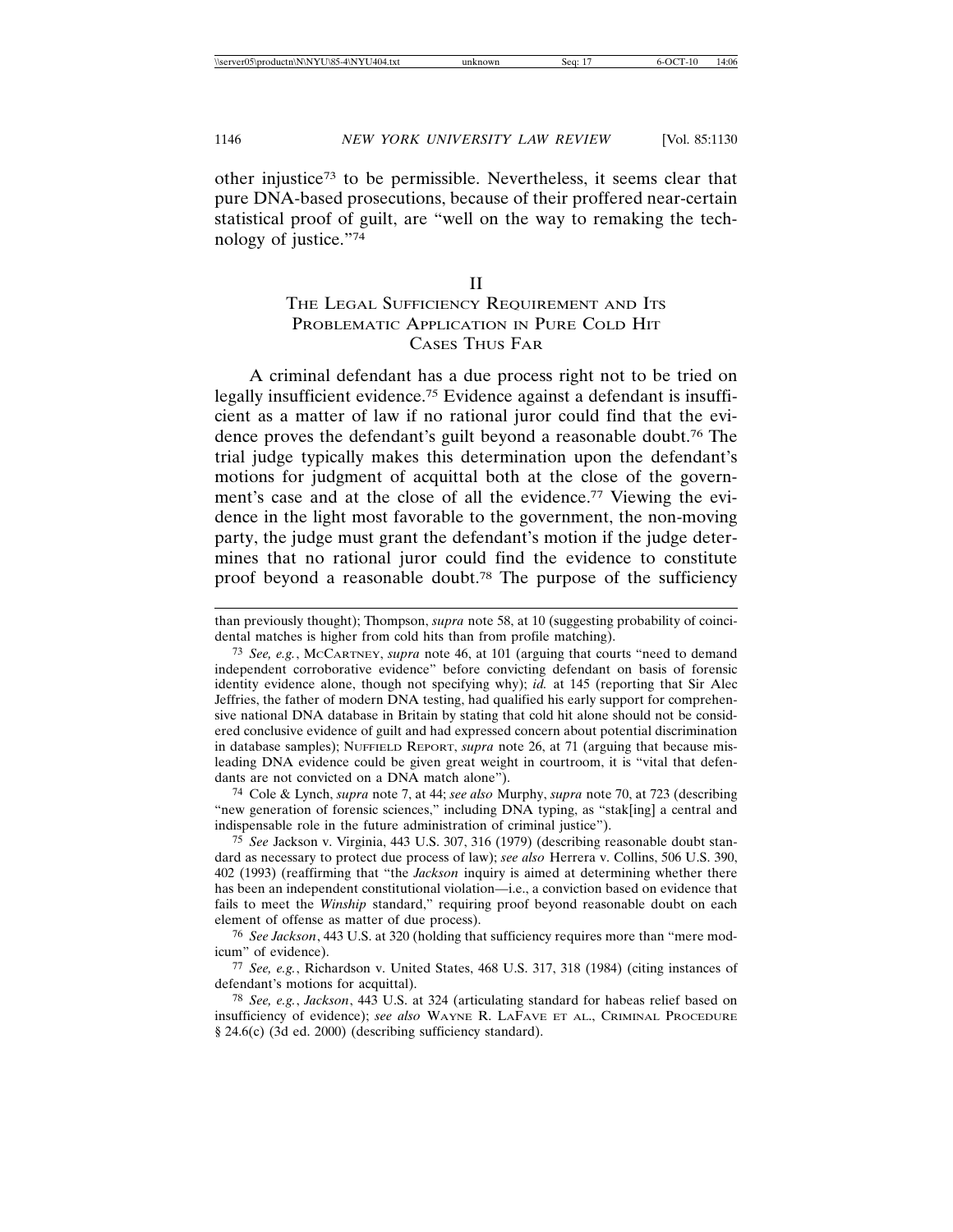requirement is to ensure that a defendant is never convicted on less than proof "beyond a reasonable doubt."79

When a criminal case involves qualitative evidence such as an eyewitness identification or confession, a judge cannot easily determine whether no rational juror would find the evidence to be proof beyond a reasonable doubt. The assessment of such evidence turns on each juror's determination of the credibility of witnesses, and shortcircuiting the prosecution before trial would presumably usurp the credibility-finding role of the jury. Courts typically dispose of qualitative cases on sufficiency grounds only when the evidence fails to meet a clear statutory or common law requirement, such as failure to prove the operability of a weapon,<sup>80</sup> failure to comply with the corpus delicti rule prohibiting conviction based solely on an uncorroborated confession,<sup>81</sup> or the fact that the instrument involved in a crime does not meet the definition of a "deadly weapon."82 Thus, in cases involving both DNA evidence and qualitative corroborative evidence of guilt, judges typically allow the case to go to the jury, and sufficiency issues related to DNA evidence are rare (if they exist at all) on appeal.<sup>83</sup>

In a case where the only evidence is a DNA profile match, however, a trial judge could conceivably determine mathematically,

81 *See, e.g.*, Goodsell v. State, 289 S.W.3d 534, 535–36 (Ark. Ct. App. 2008) (reversing sexual assault conviction for insufficient evidence where alleged victim recanted prior testimony and government failed to corroborate defendant's confession with other substantive evidence of assault).

82 *See, e.g.*, Berry v. State, 212 P.3d 1085, 1094 (Nev. 2009) (holding that government failed to prove that pellet gun met definition of "deadly weapon").

83 In nearly all cases I have found in which an appellant raised a sufficiency claim related to DNA evidence, the appellant's argument was that the DNA is uncorroborated and insufficient on its own. For examples, see *infra* note 90. In one case, a litigant argued that, notwithstanding corroborative evidence of guilt, DNA evidence was prejudicial because it turned the case into the type of "trial by mathematics" condemned in *People v. Collins*, 438 P.2d 33, 38–42 (Cal. 1968). *See* United States v. Wright, 215 F.3d 1020, 1028 (9th Cir. 2000) (rejecting appellant's argument on grounds that "*Collins* is not a DNA case" and is "simply inapplicable"). In *Collins*, the court reversed the conviction of one of the defendants due to prejudicial testimony given by a mathematician who improperly used the product rule to estimate the probability that the defendants were guilty based on various characteristics they shared with the victim's and a witness's description of the suspects. 438 P.2d 33. To bring an argument in a pure cold hit case based on *Collins*, a defendant would have to argue that the match statistic as calculated was somehow unreliable because of a lack of independence among variables. Should future studies show that currently reported RMPs are indeed unreliable, such arguments may gain traction.

<sup>79</sup> *Jackson*, 443 U.S. at 320 n.14; *see also* Keith A. Findley & Michael S. Scott, *The Multiple Dimensions of Tunnel Vision in Criminal Cases*, 2006 WIS. L. REV. 291, 348 (noting that *Jackson* ruling protected "constitutional requirement of proof beyond a reasonable doubt").

<sup>80</sup> *See, e.g.*, People v. Brun, 872 N.Y.S.2d 188, 191 (App. Div. 2009) (reversing conviction for "criminal use of a firearm" on sufficiency grounds where government failed to prove firearm was operable, which is one element of offense).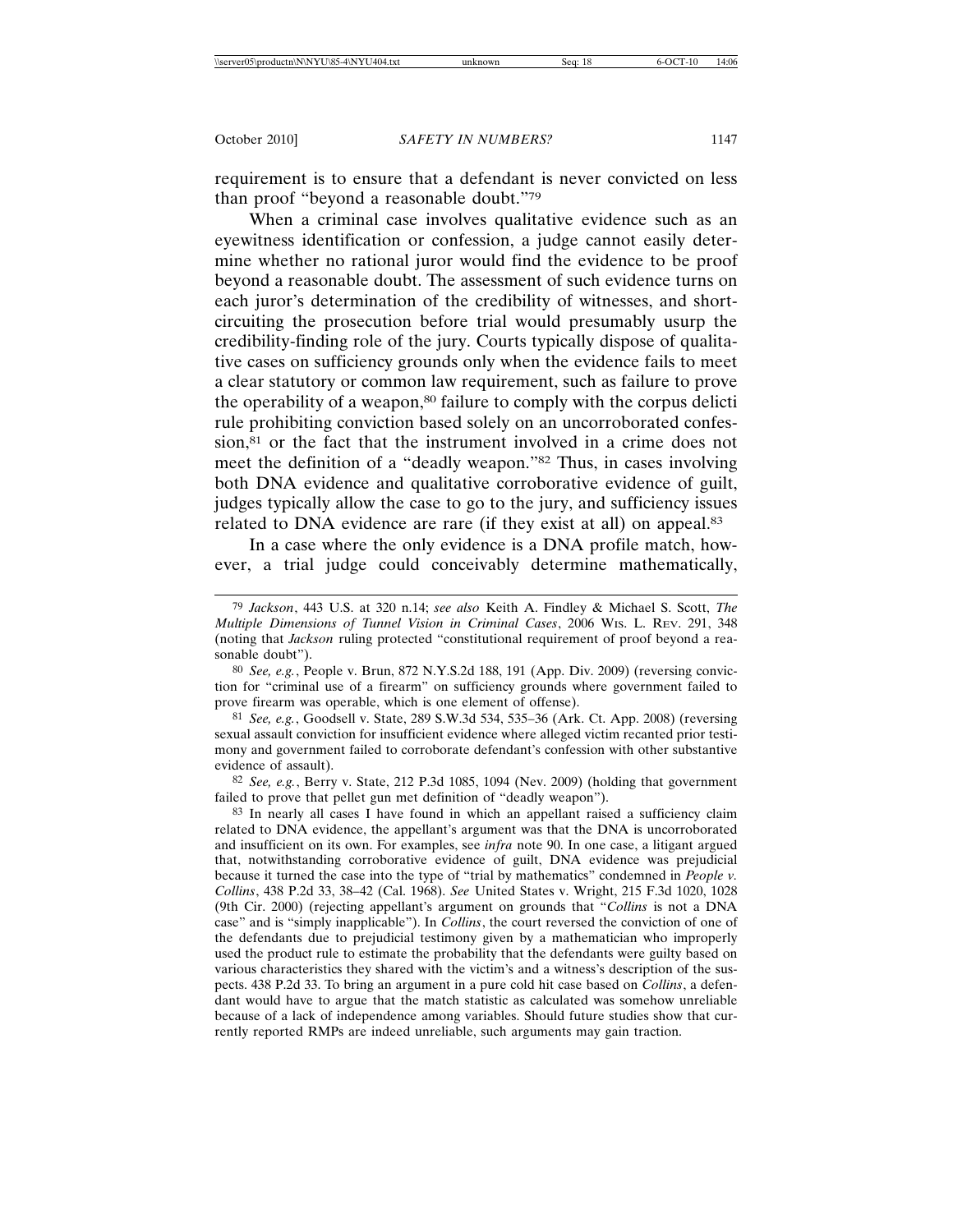without usurping the jury's credibility-determining role, the extent to which the evidence tends to show a high or low "source probability," that is, the probability that the defendant, and not some other person, is the source of the DNA. Where a DNA profile match is the only evidence against a suspect, a court can calculate the source probability from the RMP and the size of the suspect population by using Bayes' Theorem, a common and well-established mathematical formula.<sup>84</sup> For example, if the suspect population were the number of men in California (approximately 18 million), $85$  the initial or "prior" odds of guilt would be about 18 million to 1.86 If the RMP were 1 in 180 million (meaning that we would expect 1 in every 180 million people to have the profile), and the government offers no other admissible inculpatory evidence of guilt, the best that the government would be able to offer the jury is about 10-to-1 odds, or about a 91% chance, that the defendant is the source of the DNA based on the profile match.87

A simple statement of Bayes' Theorem uses three terms. One is the *prior odds* of a proposition—that is, the odds as assessed before receipt of the new evidence. The second is the *posterior odds* of the proposition—that is, the odds that the proposition is true as assessed after receipt of the new evidence. And the third is the *likelihood ratio*. Simply defined, the likelihood ratio of a given body of evidence with respect to a given proposition is the ratio of the probability that the evidence would arise given that the proposition is true to the probability that the evidence would arise given that the proposition is false.

Richard D. Friedman, Commentary, *A Presumption of Innocence, Not of Even Odds*, 52 STAN. L. REV. 873, 875 (2000).

85 California Quick Facts from the U.S. Census Bureau, http://quickfacts.census.gov/ qfd/states/06000.html (last visited July 24, 2010).

86 Absent non-DNA evidence of guilt, our initial estimate of the chance that the defendant is the source is the inverse of the suspect population.

87 Using Bayes' Theorem, the odds that the defendant is the source (or posterior odds) would be the prior odds that the defendant is the source multiplied by the likelihood ratio, which is the inverse of the RMP—that is, the chance of the match assuming the defendant is the source (one), divided by the chance of the defendant matching, assuming he is not the source (the RMP). In the example above, the posterior odds would be:

| Prior Odds |  | Likelihood Ratio |  | Posterior Odds |
|------------|--|------------------|--|----------------|
|            |  | 180 million      |  | 10             |
| 18 million |  |                  |  |                |

<sup>84</sup> Scholars appear to be in agreement on this point. *See, e.g.*, David J. Balding & Peter Donnelly, *How Convincing Is DNA Evidence?*, 368 NATURE 285, 285–86 (1994) (using version of Bayes' Theorem to illustrate calculation of source probability); Kaye, *supra* note 6, at 491–92 (explaining how to determine source probability using simplified version of Bayes' Theorem); Thompson, *supra* note 58, at 11 n.2 (noting that size of unrelated population multiplied by probability of finding at least one additional individual with same genetic profile gives simplified estimate of chance of finding at least one match). Professor Richard Friedman offers a straightforward statement for the non-mathematician regarding the relevant terms used in Bayesian analysis: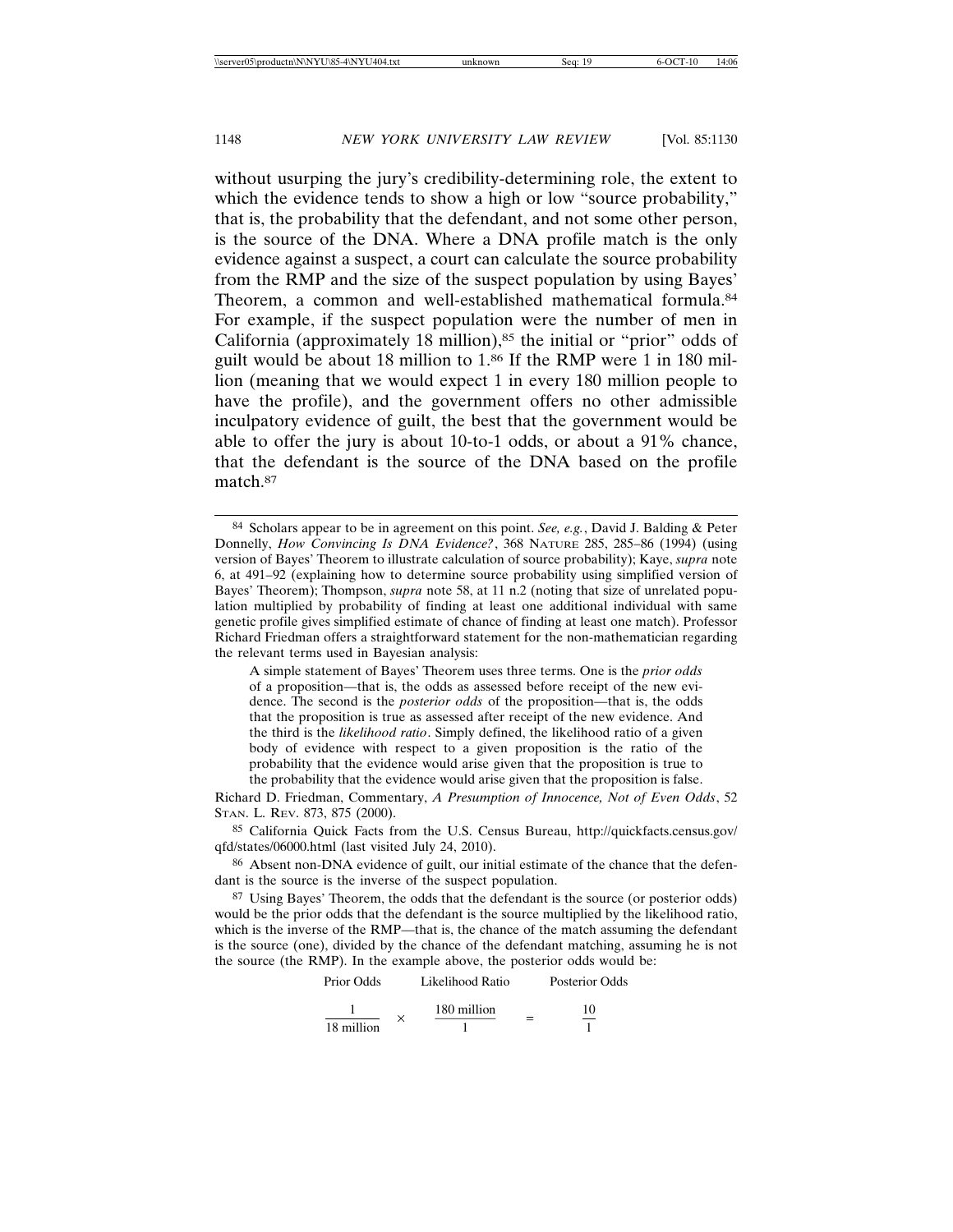A court would then presumably have to decide whether a 91% chance that the defendant is the source of the DNA is high enough to justify the legal conclusion that the DNA match statistic alone is legally sufficient evidence of guilt. Of course, the source probability is different from the ultimate probability that the defendant is guilty of the charged offense.88 Nonquantifiable factors might still influence the jury's ultimate determination of whether the defendant is guilty, including legal defenses, such as innocent presence or consent, that do not contradict the DNA evidence.<sup>89</sup> Any other exculpatory evidence, such as a persuasive alibi or the victim's description of her attacker as a tall Caucasian man (when the defendant is a short African-American man), might also sway a jury. But these factors would, if anything, decrease the chance of guilt to a point lower than the 91% source probability. Faced with an uncorroborated DNA match statistic that, at most, shows a 91% upper bound on the chance of the defendant's guilt, the court would be forced to decide whether that number is high enough to constitute proof beyond a reasonable doubt.

A number of litigants have attempted to argue in pure cold hit cases that a DNA profile match alone, uncorroborated by other individualized evidence, is legally insufficient proof of guilt.<sup>90</sup> Most of these litigants have argued that a DNA match, like blood typing, at worst places the defendant in a pool of potential suspects rather than

88 *See, e.g.*, McDaniel v. Brown, 130 S. Ct. 665, 670 (2010) ("It is further error to equate source probability with probability of guilt, unless there is no explanation other than guilt for a person to be the source of crime-scene DNA.").

89 As noted previously, the nature of the evidence in most pure cold hit cases makes these defenses untenable. *See supra* note 32 (discussing sexual assault cases in which type of evidence available forecloses possibility of innocent presence).

While the posterior "odds" express the ratio of the probability the defendant is the source to the probability he is not, the posterior "probability" would be equal to (odds)/(odds+1) = 10/11 = 91%. *See* NAT'L RESEARCH COUNCIL, *supra* note 45, at 132 (1996) (explaining conversion of odds to probability when using Bayes' Theorem). Note that this calculation assumes a uniform prior probability throughout the suspect population. While this is not entirely realistic, since various persons in the suspect population will be more or less likely than the defendant to be the source of the DNA, the government will likely be unable to prove more favorable prior odds without information about those in the suspect population. *See* Kaye, *supra* note 6, at 492 (noting assumptions underlying this "simplified version" of Bayes' Theorem); Song et al., *supra* note 32, at 24 (noting that while assumption that "*a priori*, each individual in the population is equally likely to have committed the crime" is not precise, it is acceptable estimate to make results "conservative"); Thompson, *supra* note 58, at 11 n.2 (noting possibility of using uniform prior probability distribution among suspect population). Note also that this formula assumes a zero false-positive rate in the DNA-typing process.

<sup>90</sup> *See* People v. Soto, 35 Cal. Rptr. 2d 846, 859 (Ct. App. 1994), *aff'd*, 981 P.2d 958 (Cal. 1999) (describing defendants' attempts to argue that cold hit is legally insufficient); State v. Abdelmalik, 273 S.W.3d 61, 65 (Mo. Ct. App. 2008) (same); People v. Rush, 630 N.Y.S.2d 631, 632 (Sup. Ct. 1995) (same); State v. Hunter, 861 N.E.2d 898, 901 (Ohio Ct. App. 2006) (same); Roberson v. State, 16 S.W.3d 156, 159 (Tex. App. 2000) (same).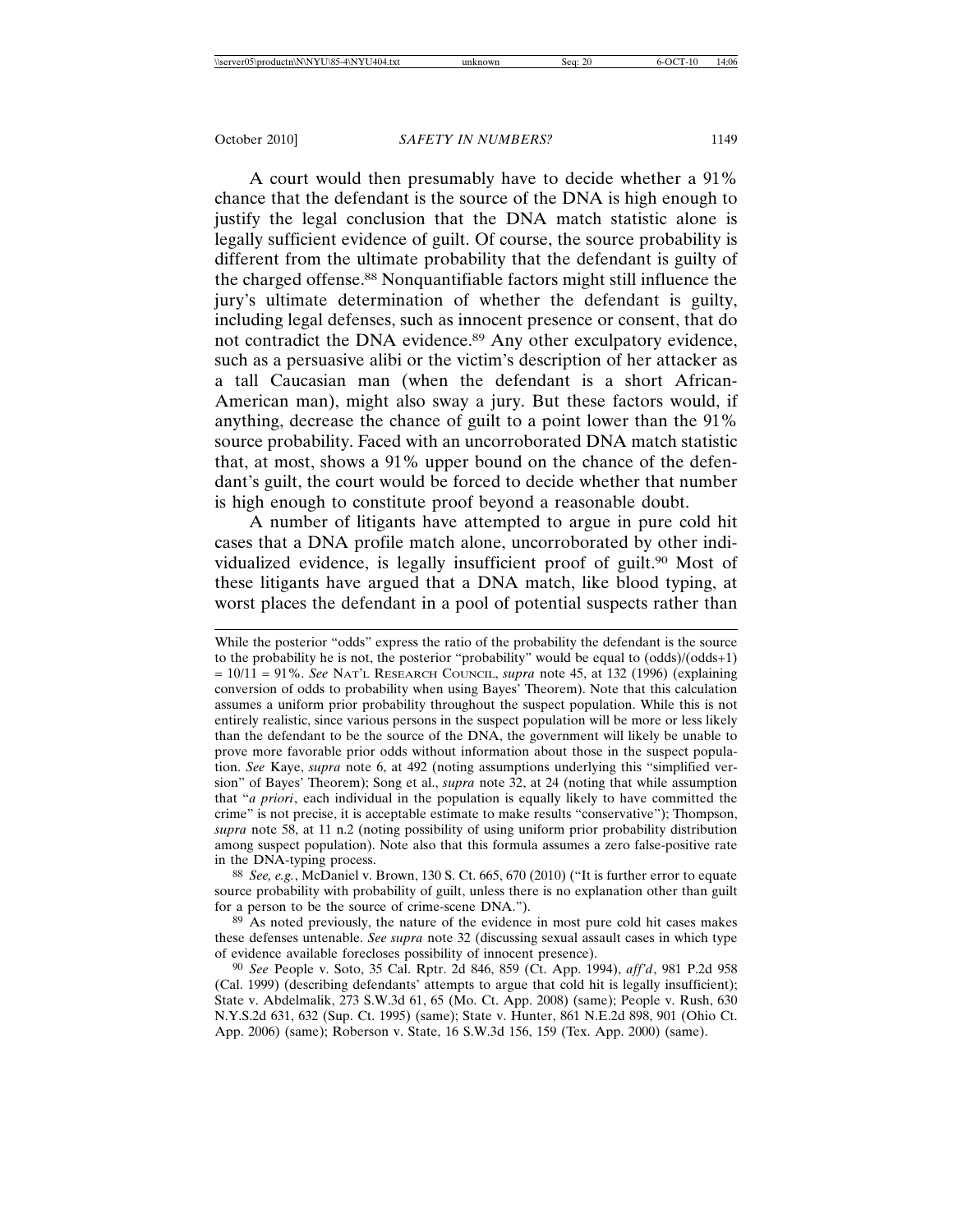conclusively identifying the defendant as the source of the evidence, like fingerprints ostensibly do. $91$  Thus, these litigants seem to have implicitly acknowledged that the "source probability" is the ultimate question in determining sufficiency in a pure cold hit case. No litigant has yet argued that probabilistic evidence alone is inherently insufficient as a matter of law to prove guilt.<sup>92</sup>

Appellate courts in the United States have uniformly rejected these sufficiency challenges.93 In doing so, as catalogued below, nearly all have relied on impressive-sounding RMPs—with denominators ranging from the millions to the quintillions—to conclusorily declare that the DNA evidence is sufficient because it shows beyond peradventure that the defendant is the source. Thus, these courts also appear to implicitly recognize that the source probability is the ultimate question in determining sufficiency in a pure cold hit case. Yet none has discussed how high a source probability would have to be for an uncorroborated DNA profile match to be legally sufficient, nor explained why an RMP with a denominator in the millions is legally sufficient proof that the defendant is the source of the DNA when the relevant suspect population may well include millions of people, making another matching suspect likely. If any court recognized that the chance of another suspect matching was a real possibility, it would presumably have to decide whether that possibility is great enough to create reasonable doubt as a matter of law.

One clear reason for American courts' failure to fully explore the exact point at which a match statistic becomes legally sufficient evidence of guilt is that nearly every one has succumbed to the "fallacy of

<sup>91</sup> *See Soto*, 35 Cal. Rptr. 2d at 859 (describing defendant's argument that DNA evidence should have to be corroborated because it only brought Soto "within a *class* of potential suspects"); *Abdelmalik*, 273 S.W.3d at 66 (describing defendant who argued that DNA match alone did not provide "substantial evidence of identity"); *Rush*, 630 N.Y.S.2d at 632 (recounting testimony of DNA expert who distinguished fingerprinting from DNA matching in terms of former's ability to result in "absolute identification," contrasted with latter's lack of ability to do so); *Roberson*, 16 S.W.3d at 159 (describing appellant who argued "that DNA evidence is not an inclusionary tool but one of probability," given that "DNA testing can exclude someone as the donor of semen, but it cannot definitively link someone to a crime without other evidence"). In *Hunter*, the appellant argued "that the jury clearly lost its way in giving credence to the DNA results when literally no other evidence linked appellant" to the charged stranger-rape. 861 N.E.2d at 901. His claim appeared to be not that the DNA was insufficient because the probability of a coincidental match was too great, but that the DNA was not sufficiently reliable because of alleged gaps in the chain of custody. *Id.*

<sup>92</sup> *Cf. infra* Part III.C (arguing that very high source probabilities can justify conviction).

<sup>93</sup> For cases rejecting sufficiency challenge, see*,* for example, *Abdelmalik*, 273 S.W.3d at 66, *Rush*, 630 N.Y.S.2d at 634, *Hunter*, 861 N.E.2d at 901, *State v. Toomes*, 191 S.W.3d 122, 131 (Tenn. Crim. App. 2005), and *Roberson*, 16 S.W.3d at 171.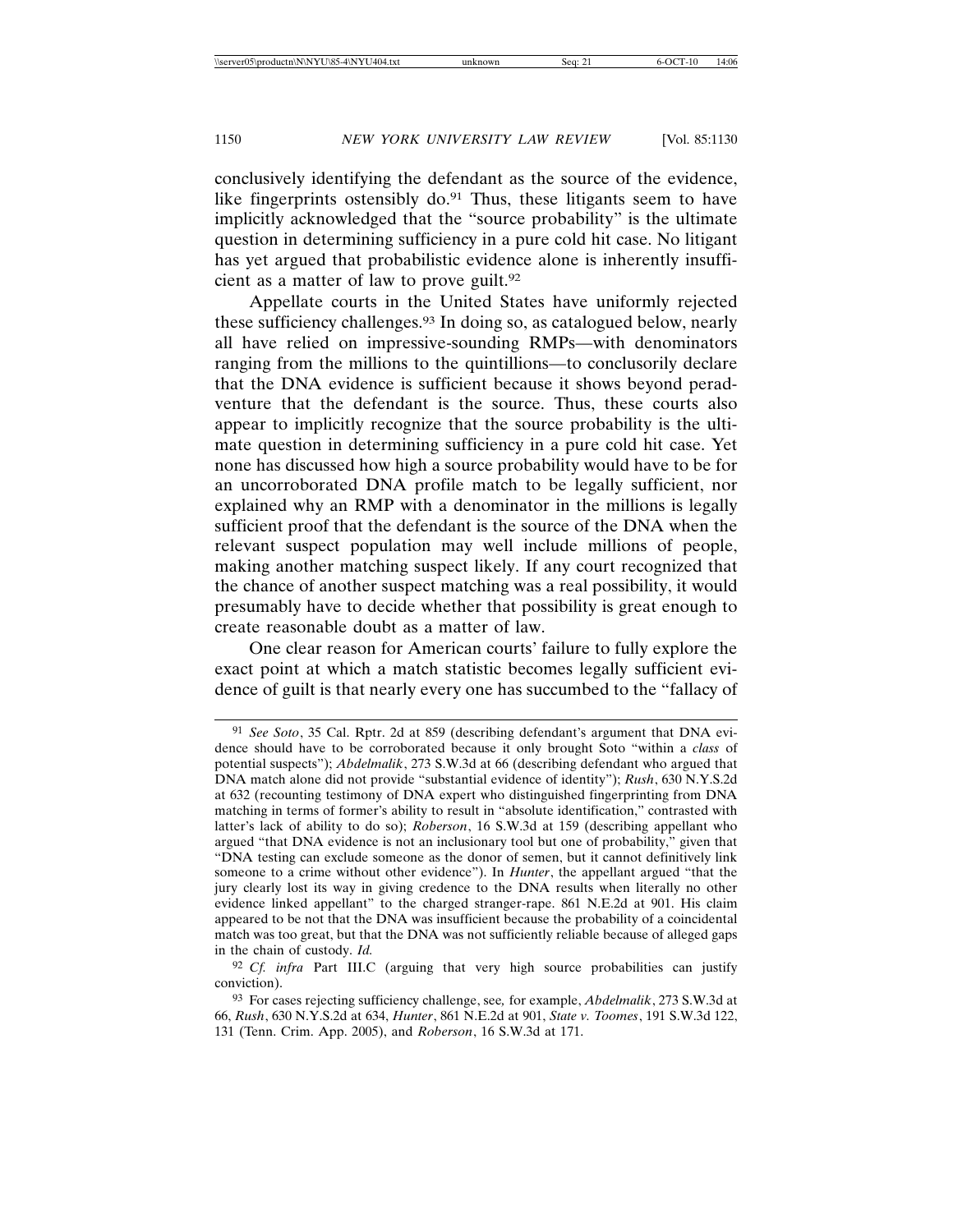the transposed conditional,"94 conflating the RMP with the source probability. Recall that while the former is the chance that a random person from the population would match the profile (and is thus an estimate of the frequency of the profile in the population), the latter is the chance that the defendant is the source of the DNA given the evidence.95 An RMP of 1 in 1000 does not signify that there is only a 1 in 1000 chance that someone other than the defendant is the source of the DNA. Rather, it means that a person randomly selected from the population has a 1 in 1000 chance of matching the profile, or, equivalently, that we would expect 1 in every 1000 people to share the profile.96 In a population of 20,000 people, for example, we would expect about twenty people to match. Thus, the match alone only puts the defendant within a group of twenty possible sources, a far cry from suggesting only a 1 in 1000 chance that he might not be the source.

The fallacy takes center stage in nearly every discussion about sufficiency of evidence in a pure cold hit case in U.S. appellate courts. For example, the Tennessee Court of Appeals in *State v. Toomes*, a case in which "*the only* . . . evidence connecting [Toomes] to the

95 The tendency of courts, litigants, and journalists to misunderstand the RMP and source probability may also be related to their near-exclusive focus in the last few years on the so-called "database search controversy," a dispute among statisticians as to how best to communicate the strength of cold hit evidence to a jury by using the RMP and/or the chance of finding at least one match in the offender database searched (the "database match probability," or DMP). *See, e.g.*, People v. Nelson, 185 P.3d 49, 62–64 (Cal. 2008) (recounting four different methods of analyzing statistical significance of match); United States v. Jenkins, 887 A.2d 1013, 1019–20 (D.C. 2005) (describing "raging debate" among scientists over "which method of probability determination is the most significant for expressing a cold hit"). Ultimately, it is the chance of finding the profile in the potential suspect population, not the offender database, that is the relevant probability for determining the probative value of a cold hit. The concepts of the RMP and DMP (approximately the RMP multiplied by the size of the database), and the difference between those two probabilities, are not well understood by litigants. *See generally* David H. Kaye, Case Comment, People v. Nelson*: A Tale of Two Statistics*, 7 LAW PROBABILITY & RISK 249 (2008) (portraying *Nelson* court's difficulty in comprehending difference in probative value of DMP versus RMP). Ironically, in a pure cold hit case, the DMP may well be a less favorable statistic to the defendant than the source probability.

96 *See McDaniel* Amici Brief, *supra* note 94, at 14–15 (distingushing between RMP and source probability by noting that "no meaningful conclusions" about source probability may be drawn "from DNA evidence alone").

<sup>94</sup> *See* McDaniel v. Brown, 130 S. Ct. 665, 670 (2010) (acknowledging this fallacy as "the prosecutor's fallacy"); Brief of 20 Scholars of Forensic Evidence as *Amici Curiae* in Support of Respondent, at 12 & nn.7–9, McDaniel v. Brown, 130 S. Ct. 665 (2010) (No. 08- 559) [hereinafter *McDaniel* Amici Brief] (noting frequency of "fallacy of the transposed conditional" and difference between that fallacy and similar "prosecutor's fallacy," where government mistakes RMP for chance that defendant is innocent); William C. Thompson, Letter to the Editor, *The Prosecutor's Fallacy in George Clarke's* Justice and Science: Trials and Triumphs of DNA Evidence, 54 J. FORENSIC SCI. 504, 504 (2009) (noting literature documenting "well-known prosecutor's fallacy" and pointing out Judge Clarke's own fallacious statements conflating RMP and chance that observed match is coincidental).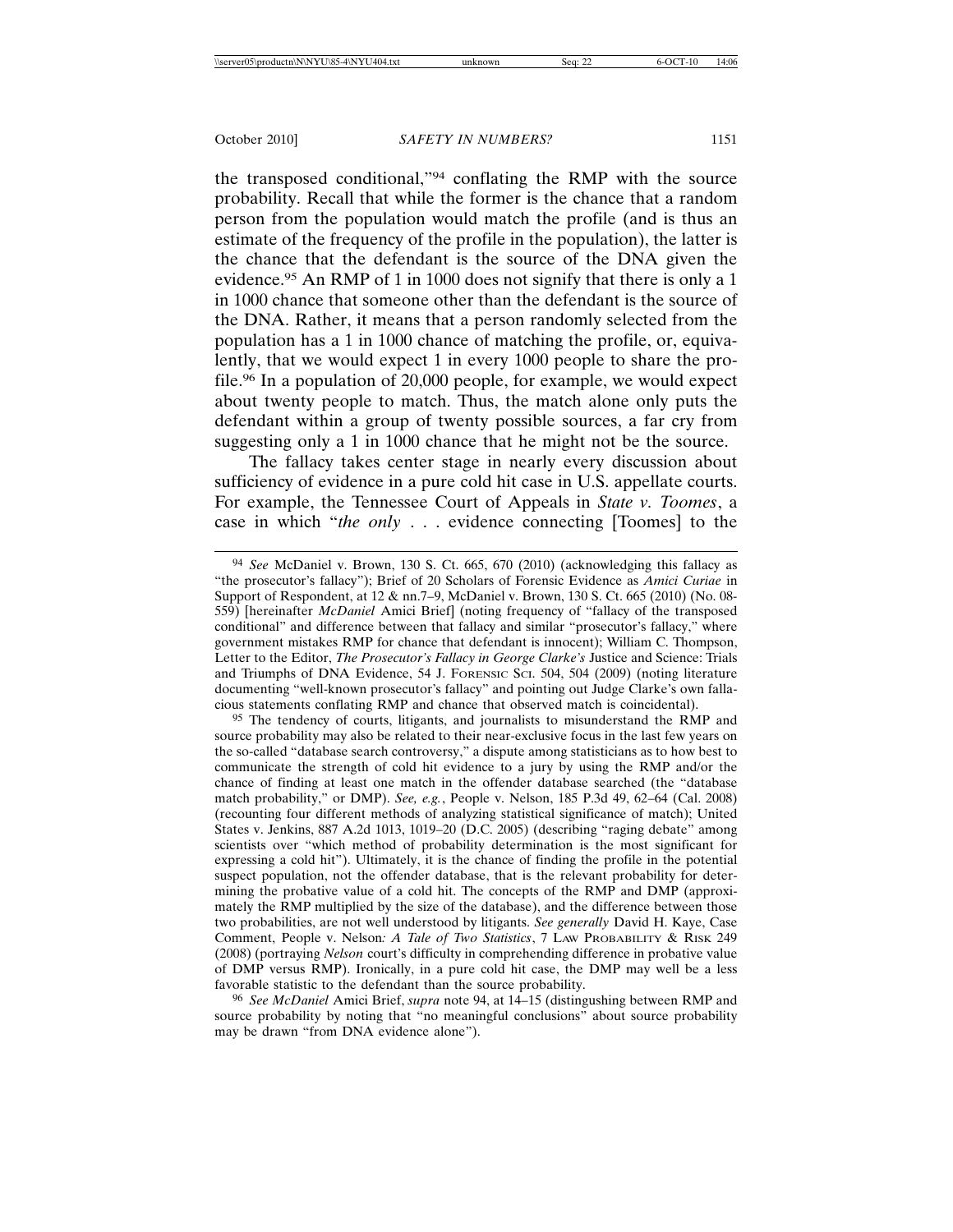victim's rape [wa]s the DNA results,"97 concluded that the DNA profile match "was sufficient" evidence of guilt because the "probabilit[y] of finding the defendant's profile within the African-American population was 1 in 5 billion, 128 million," and was even smaller for other ethnic groups.98 The court reached this conclusion even though the defense never argued this point on appeal.99 But this conclusion is fallacious. If the relevant African-American suspect population were 5 million, then the chance of matching a suspect in that population to a profile with an RMP of 1 in 5 billion would be approximately 1 in 1000, not 1 in 5 billion. While the court might have still viewed a 1-in-1000 chance of another suspect as being small enough to justify conviction, the court—as a result of its mathematical error—did not grapple with that question.

In *State v. Hunter*, the Ohio Court of Appeals reasoned in a stranger-rape case that it "cannot conclude that the jury lost its way" where the "probability of the [semen] sample . . . belonging to anyone other than appellant was 1 in 756 trillion."100 Again, 1 in 756 trillion is not the probability that the DNA belonged to someone other than the appellant; it is the probability that any randomly selected person from the population would match the profile. Of course, such a small RMP would yield an impressive source probability regardless of the size of the suspect population, given that the Earth's population is only six billion people. But the court's reasoning would presumably be equally flawed in a subsequent case with a higher RMP.

Other courts have committed similar errors in their sufficiency analyses. In *Roberson v. State*, a stranger-rape/burglary case, a Texas court held without analysis that a blood profile match, found in nine to ten percent of the male population, along with a DNA cold hit match, was sufficient evidence of guilt.<sup>101</sup> In doing so, the court inaccurately stated that the "chance of appellant's DNA profiling occurring in another person" was the RMP, 1 in 420 million for the African-American population.102 In *People v. Soto*, the court rejected

<sup>97</sup> 191 S.W.3d 122, 129 (Tenn. Crim. App. 2005).

<sup>&</sup>lt;sup>98</sup> *Id.* at 131. The court noted that it was not "announcing an iron-clad principal [sic] that DNA evidence, without corroboration, is always sufficient to support a conviction," and noted the "unusual feature" in Toomes's case that "two separate DNA comparisons were performed," one of Toomes and one of his twin brother, the man first implicated by the database cold hit. *Id.* at 131 n.4.

<sup>99</sup> *See* Brief of Appellant Darrell Toomes at 4–6, State v. Toomes, 191 S.W.3d 122 (Tenn. Ct. App. 2005) (No. W2005-00517-CCA-R3-CD) (raising sufficiency claim on grounds of disputed aggravating factor, but not DNA).

<sup>100</sup> 861 N.E.2d 898, 901 (Ohio Ct. App. 2006).

<sup>101</sup> 16 S.W.3d 156, 161, 172 (Tex. App. 2000).

<sup>102</sup> *Id.* at 167.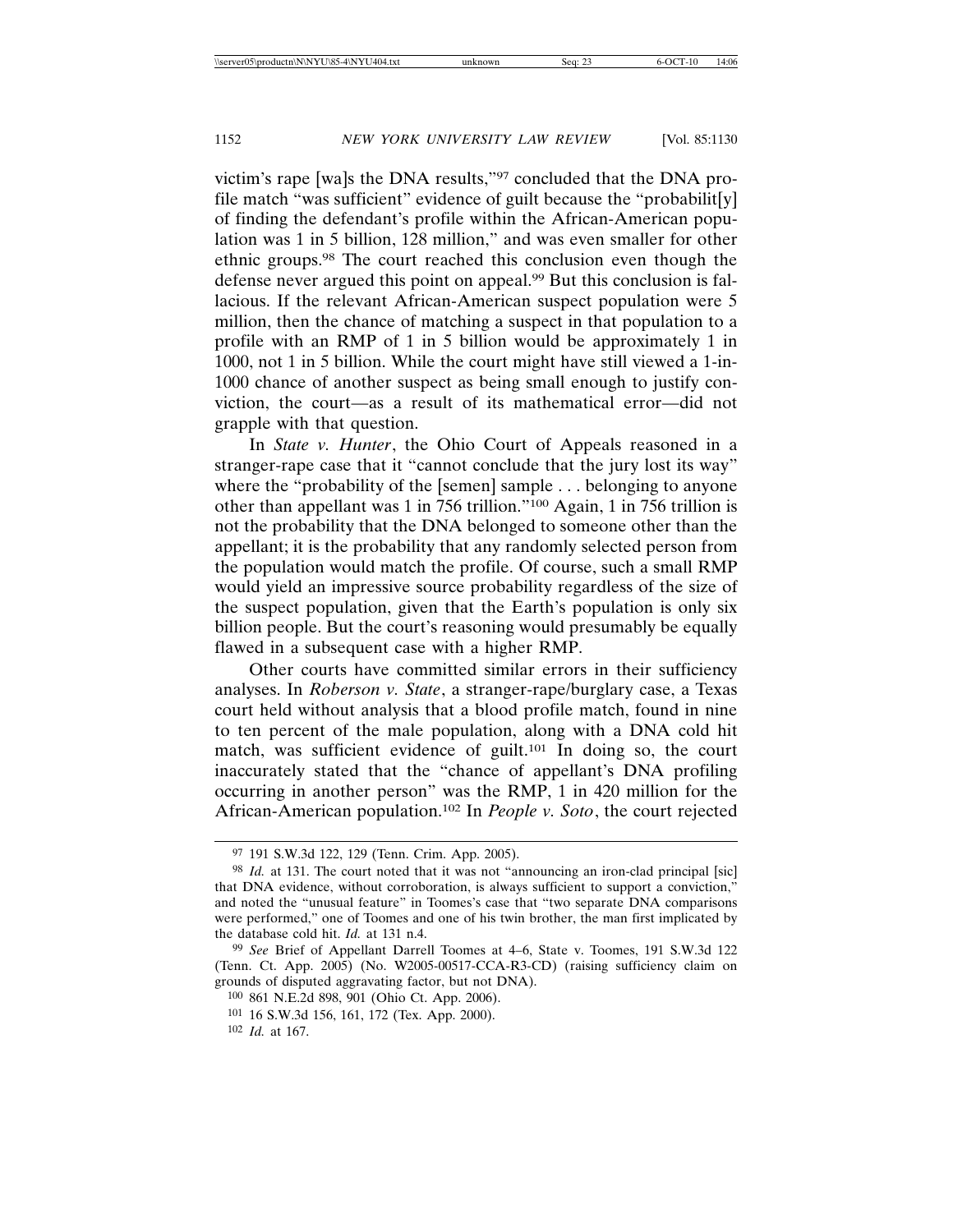a sufficiency claim based on its conclusion that, simply because the RMP was 1 in 189 million for Hispanics, it was precluded from even considering the argument that "the DNA type *could* have been held by someone else in California or the world."103 In *State v. Abdelmalik*, the court committed the fallacy in stating that "DNA evidence alone can provide sufficient evidence of identity to support a conviction" where DNA material found is inconsistent with casual contact and "there is a one in one quintillion likelihood that someone else was the source of the material."104 Likewise, in *People v. Rush*, the court viewed a DNA match as "legally sufficient to support a guilty verdict" because, based on an RMP of 1 in 500 million, "the odds were 1 in 500 million that another person was the source of that DNA."105 To date, no American trial or appellate court appears to have addressed the sufficiency of an uncorroborated DNA match based on a correct determination of the source probability.

In contrast to U.S. courts, British appellate courts appear to grasp that the determination of a DNA profile match's legal sufficiency depends on the source probability as determined by the RMP and the potential suspect population.106 For example, in *Regina v. Lashley*, the Court of Appeal overturned a conviction based on an uncorroborated

104 273 S.W.3d 61, 66 (Mo. Ct. App. 2008).

105 630 N.Y.S.2d 631, 632, 634 (Sup. Ct. 1995). In at least one other case, a court did not explicitly commit the fallacy of the transposed conditional but appeared to reject a sufficiency claim with little analysis, and with no discussion of the RMP or the size of the suspect population. In *Springfield v. State*, 860 P.2d 435 (Wyo. 1993), a member of the Crow tribe was accused of a stranger rape in Sheridan, Wyoming. The court rejected a sufficiency claim without analysis based on the defendant fitting a general description of the perpetrator and a DNA match with an RMP of 1 in 221,000 for the American-Indian population and 1 in 17 million for the African-American population. *Id.* at 447–49. Springfield was three-fourths Crow and one-fourth African American. *Id.* at 437. Springfield was originally identified based on a lead related to the victim's missing camera rather than a cold hit, and the only evidence from the government at trial regarding the camera was exculpatory of Springfield. *Id.* at 437–38. While the victim testified at trial that Springfield "definitely resembles" her attacker, she could not identify him before trial, and her statement may merely have signified that he matched the description. *Id.* at 449. The court concluded that "the evidence was sufficient for reasonable and rational individuals to conclude that the appellant was the perpetrator." *Id.* at 449 (internal citation omitted).

106 In British courts, as in the United States, the prosecutor bears the burden of proving sufficient evidence for every essential element of the crime. If the prosecution fails to meet this burden, the court should direct a verdict of acquittal. ADRIAN KEANE, THE MODERN LAW OF EVIDENCE 37 (7th ed. 2008).

<sup>103</sup> 35 Cal. Rptr. 2d 846, 859 n.27 (Ct. App. 1994), *aff'd*, 981 P.2d 958 (Cal. 1999). While the court did "take judicial notice" of the fact that there were only 30.4 million people in California at the time of the offense, *id.* at 851 n.13, an apparent sign that it understood the relevance of the number of potential suspects, it did not discuss why the potential suspect population would be limited to California residents, or why an RMP of 1 in 189 million among Hispanics would conclusively show that profile was unique in the relevant population.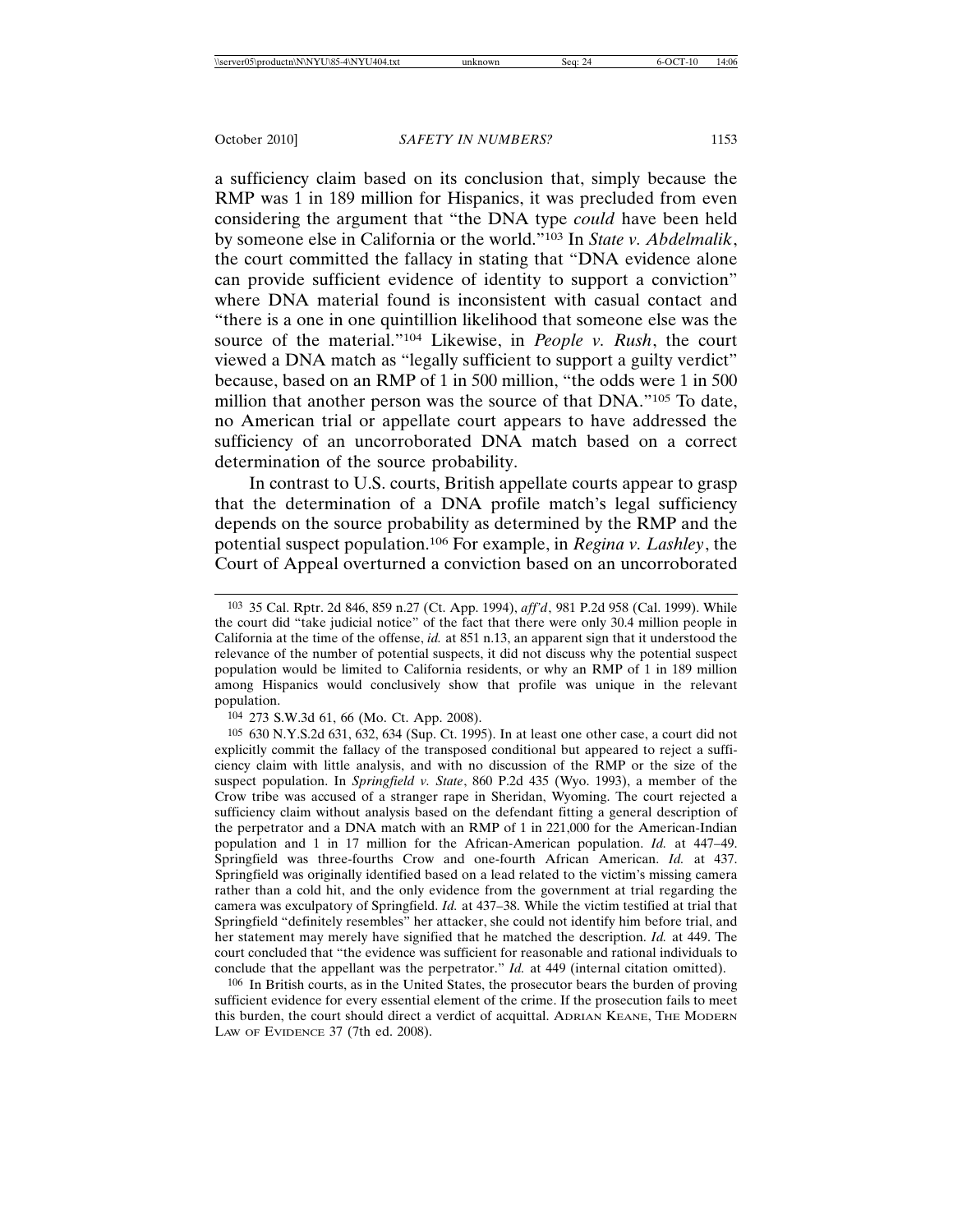cold hit, where the jury was told that seven to ten other male Britons likely shared the profile.107 And in *Regina v. Watters*, the court held the evidence insufficient in a burglary case where the evidence against the defendant consisted of: 1) a DNA match with cigarette butts found at five burglary sites, 2) the fact that the defendant was a smoker and lived in the vicinity of the crimes, and 3) the fact that the defendant was male and most safe-crackers were men.<sup>108</sup> Crucial to the court's analysis was the fact that the defendant in this case had two brothers. While the RMP was 1 in 86 million assuming the defendant had no close relatives, the chance of a brother matching was 1 in 267, and neither of the defendant's two adult brothers had been ruled out as potential suspects.109 The court ruled that the match statistics alone left too high a chance that one of the brothers may have committed the offense.110

Still, a British court ultimately upheld the defendant's conviction in a stranger-rape case, *Regina v. Adams*, in which the only evidence against the suspect was a DNA match with a disputed RMP somewhere between 1 in 2 million and 1 in 200 million and a potential suspect population of at least 200,000.<sup>111</sup> Moreover, while the victim initially described her attacker as being in his twenties, she later described Adams—upon viewing him—as being in his forties.112 The defense argued that "the DNA evidence upon which the Crown had relied was incapable on its own of establishing guilt."113 The court rejected this claim, concluding that "[t]here is, however, nothing inherent in the nature of DNA evidence which makes it inadmissible in itself or which justifies a special, unique rule, that evidence falling into such a category cannot found a conviction in the absence of other

112 *Adams*, [1996] 2 Crim. App. at 468; *see* Peter Donnelly, *Appealing Statistics*, SIGNIFICANCE, Mar. 2005, at 46, 46 (discussing *Adams*).

113 *Adams*, [1996] 2 Crim. App. at 467.

<sup>107</sup> [2000] EWCA (Crim) 88, [3]; *see also* MCCARTNEY, *supra* note 46, at 95 (discussing *Lashley*); Redmayne, *Rationality*, *supra* note 50, at 880 (asserting that RMP of defendant DNA match was around 1 in 4 million).

<sup>108</sup> [2000] EWCA (Crim) 89, [8], [10].

<sup>109</sup> *Id.* at [8], [9], [11], [12].

<sup>110</sup> *Id.* at [18]. Interestingly, the court later noted that even assuming the accuracy of a post-appeal recalculation putting the RMP for the brothers at 1 in 29,000, the evidence would still be insufficient: "[A]t the end of the day, greater though those odds are, they do nothing to eliminate the possible brother." *Id.* at [24]–[25].

<sup>111</sup> [1996] 2 Crim. App. 467, 468, 470; *see also* Kaye, *supra* note 6, at 484 (discussing *Adams*). The crime occurred in a town of just over 150,000 men between the ages of eighteen and sixty, and there seemed to be little dispute over treating the potential suspect population as at least 200,000, on the assumption that one could not state that there was more than a 75% chance that the perpetrator came from the town itself. *Adams*, [1996] 2 Crim. App. at 472–74; *see also* Kaye, *supra* note 6, at 484 (describing source population issues).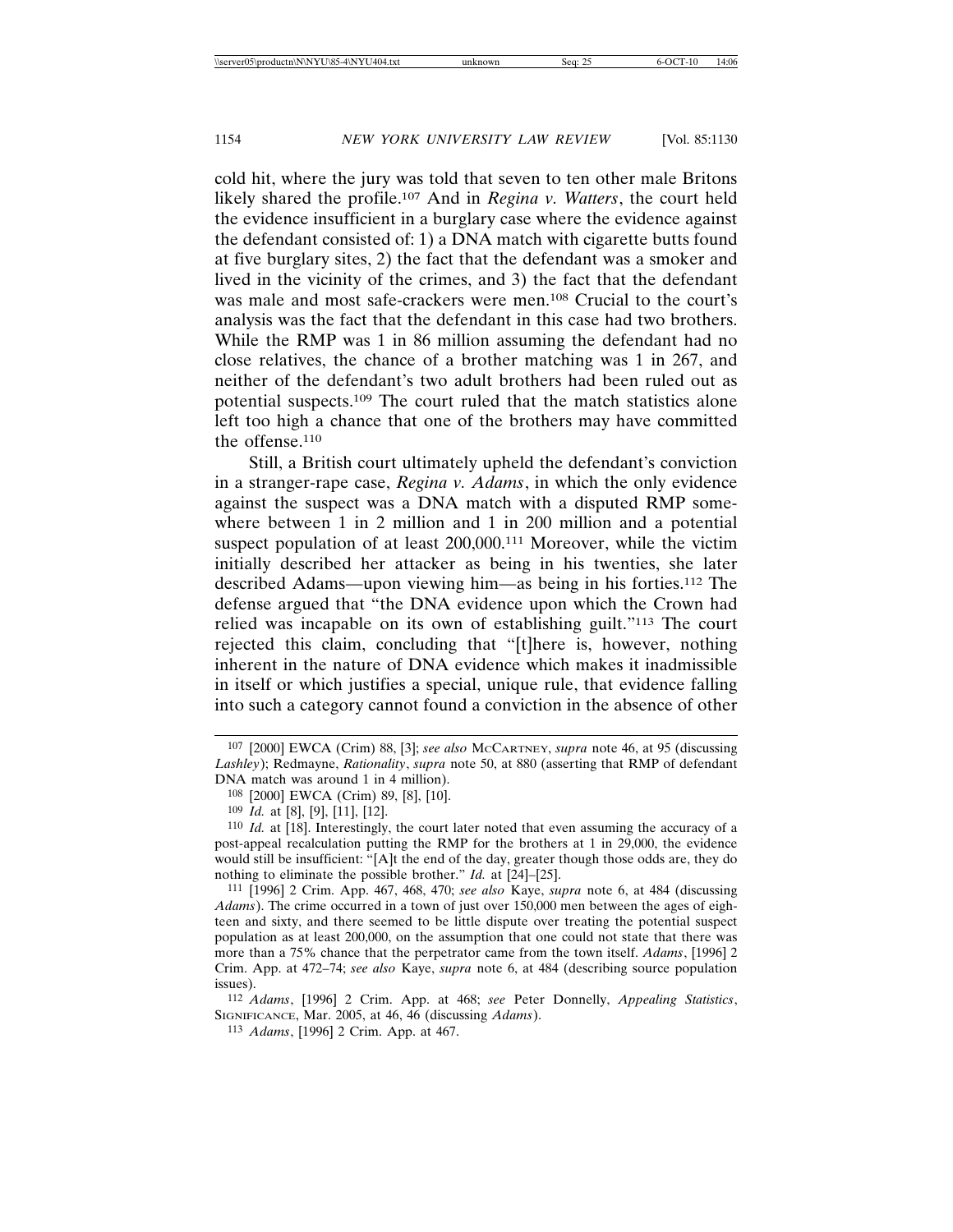evidence."114 While the court may have been justified in observing that DNA evidence does not merit a "unique rule," the court never explained why the source probability in Adams's case established legally sufficient evidence of guilt.<sup>115</sup>

Since *Adams*, the Court of Appeal has reportedly developed guidelines for explaining to juries how to determine the source probability based on a DNA profile match, along the following lines:

Suppose the match probability is 1 in 20 million. If you believe that number, then on average there will be 2 or 3 people in Britain whose DNA it could be, and probably no more than 6 or  $7 \ldots$ . Now your job, as a member of the jury, is to decide, on the basis of the other evidence, whether or not you are satisfied that it is the person on trial who was the assailant, rather than one of the few other possible people who match. We don't know anything about the other people who match, although they are probably spread all over the UK, may have been nowhere near the scene of the crime, and some or all may also be ruled out by other factors, for example, gender or age.<sup>116</sup>

In sum, there appear to be three critical shortcomings in how courts—both in the United States and in the United Kingdom—have dealt with the issue of legal sufficiency in pure cold hit cases. First, while courts appear to understand that the sufficiency of a DNA profile match is a function of how high the source probability is, courts do not understand how to calculate the source probability, typically conflating it with the RMP and failing to consider the size of the suspect population. Second, although courts appear to have found some match statistics sufficient and others insufficient, no court has explained how it made this determination*—*that is, whether there is some numerical threshold that the source probability must meet to render the DNA match alone legally sufficient evidence of guilt. Finally, neither courts nor litigants appear to have explored the more fundamental question of whether numerical evidence alone, even a very high source probability, should ever be deemed sufficient evidence of guilt by itself.

One reason for courts' mathematical shortcomings is their traditional reluctance to view evidence in terms of an ultimate source probability calculated using Bayes' Theorem (such as a 91% chance

<sup>114</sup> *Id.* at 470.

<sup>115</sup> The appellate court quashed Adams's first conviction, based on concerns that the trial court had failed to properly instruct the jury. *Id.* at 482. In an appeal from Adams's subsequent second conviction on the same evidence, the court upheld the conviction. R v. Adams, [1997] EWCA (Crim) 2474.

<sup>116</sup> Donnelly, *supra* note 112, at 48 (noting that Court of Appeal now "advocate[s] that judges should summarise cases in the . . . way" described above).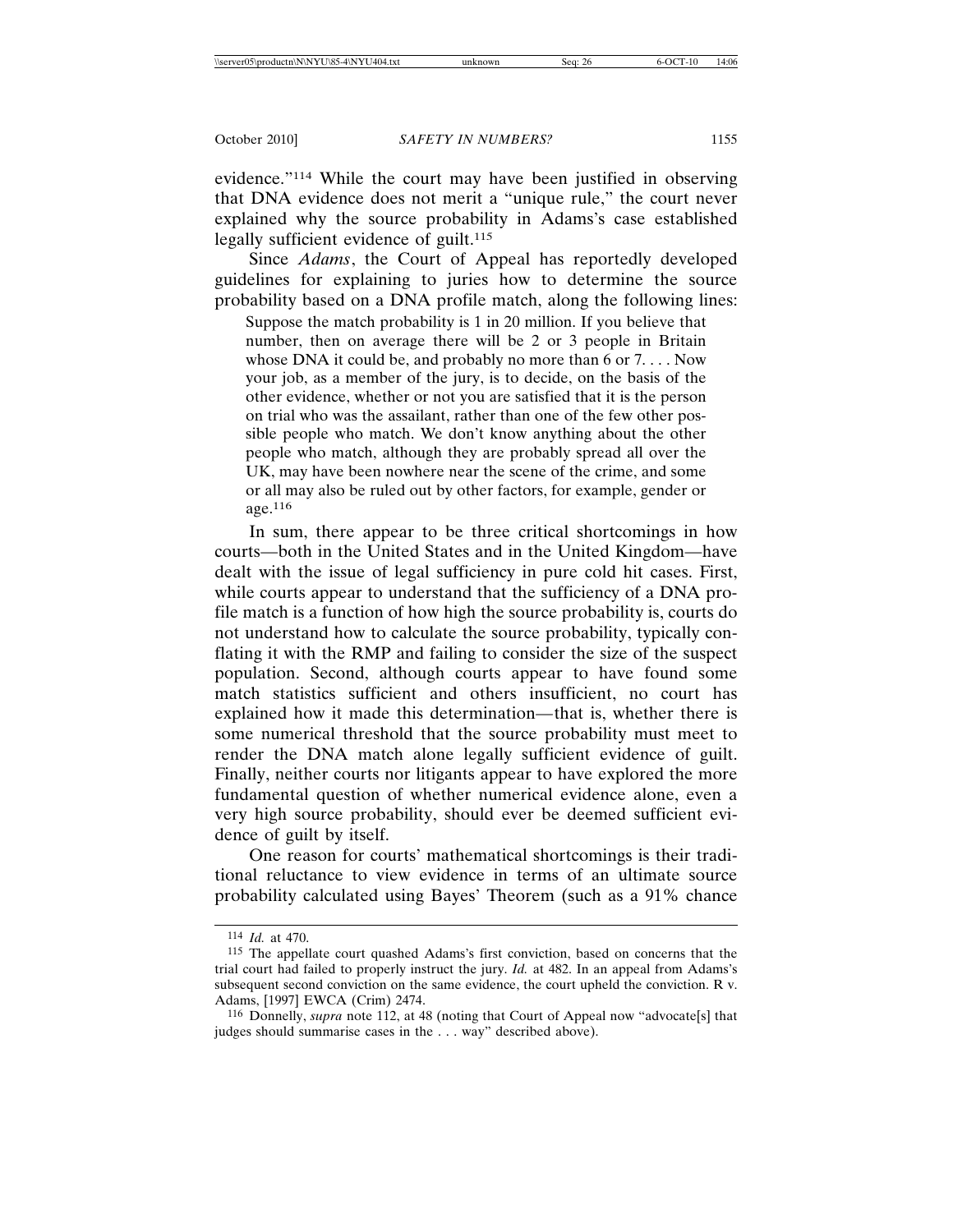the defendant is the source of the DNA) rather than a frequency statistic (such as the RMP, the frequency of a given profile in the population based on population tables).117 There is nothing per se controversial about the universally accepted Bayes' Theorem, but courts have shunned its use in the courtroom out of fear that using mathematical formulae to solve the ultimate riddles of the case will either be confusing or involve ill-conceived attempts to quantify the probative value of impressionistic evidence.118 The fear is understandable; obvious danger lurks in allowing expert witnesses to testify before the jury, for example, that a defendant's prior sexual assault conviction increases his odds of guilt in a rape case by fifteen percent. Even if such a valuation were not arbitrary, it surely invades the province of the jury.

But in a pure cold hit case, a trial court should have no reluctance in using Bayesian reasoning to determine legal sufficiency because the court would not have to arbitrarily attempt to quantify impressionistic evidence. Rather, it would simply determine the source probability, resolving disputes over the size of the relevant suspect population and RMP in favor of the government.<sup>119</sup> Because courts do not understand that the RMP is not equivalent to the source probability, they do not appreciate that the only way of determining the source probability is to use Bayesian reasoning, incorporating the RMP and potential suspect population. Given defendants' due process right not to be tried on legally insufficient evidence, courts must simply recognize that they have no choice but to calculate the source probability correctly.

<sup>117</sup> *See, e.g.*, State v. Skipper, 637 A.2d 1101, 1106, 1108 (Conn. 1994) (concluding that "[t]he utilization of Bayes' Theorem by the prosecution," specifically admission of evidence that prior probability of defendant's paternity of victim's child in sexual assault case was fifty percent, violated presumption of innocence and was reversible error); State v. Spann, 617 A.2d 247 (N.J. 1993) (reversing sexual assault conviction based on prejudicial admission of arbitrary fifty percent prior probability of paternity and, while not precluding potential discussion of prior probabilities on retrial, noting controversy surrounding "the evidentiary use of Bayes' Theorem at all," and Professor Kaye's suggestion that Bayes' Theorem be excluded from criminal cases).

<sup>118</sup> *See* Friedman, *supra* note 84, at 873–74 (noting "continuous battle" between frequentists, or "Bayesioskeptics," and Bayesians); F. Taroni & A. Biedermann, *Inadequacies of Posterior Probabilities for the Assessment of Scientific Evidence*, 4 LAW PROBABILITY & RISK 89, 92 (2005) (discussing concern that while "Bayesian view has secured its position as a coherent framework for evaluating evidence in forensic science," experts might usurp jury function by suggesting prior probabilities).

<sup>119</sup> Some disputes should be easy to resolve in the government's favor, such as in *Regina v. Adams*. *See supra* note 111 and accompanying text (discussing facts of *Adams* that court found sufficient to justify finding of proof beyond a reasonable doubt). Others might be more difficult and may preclude resolution of the case at the sufficiency stage. *See* discussion *infra* Part V (discussing such cases).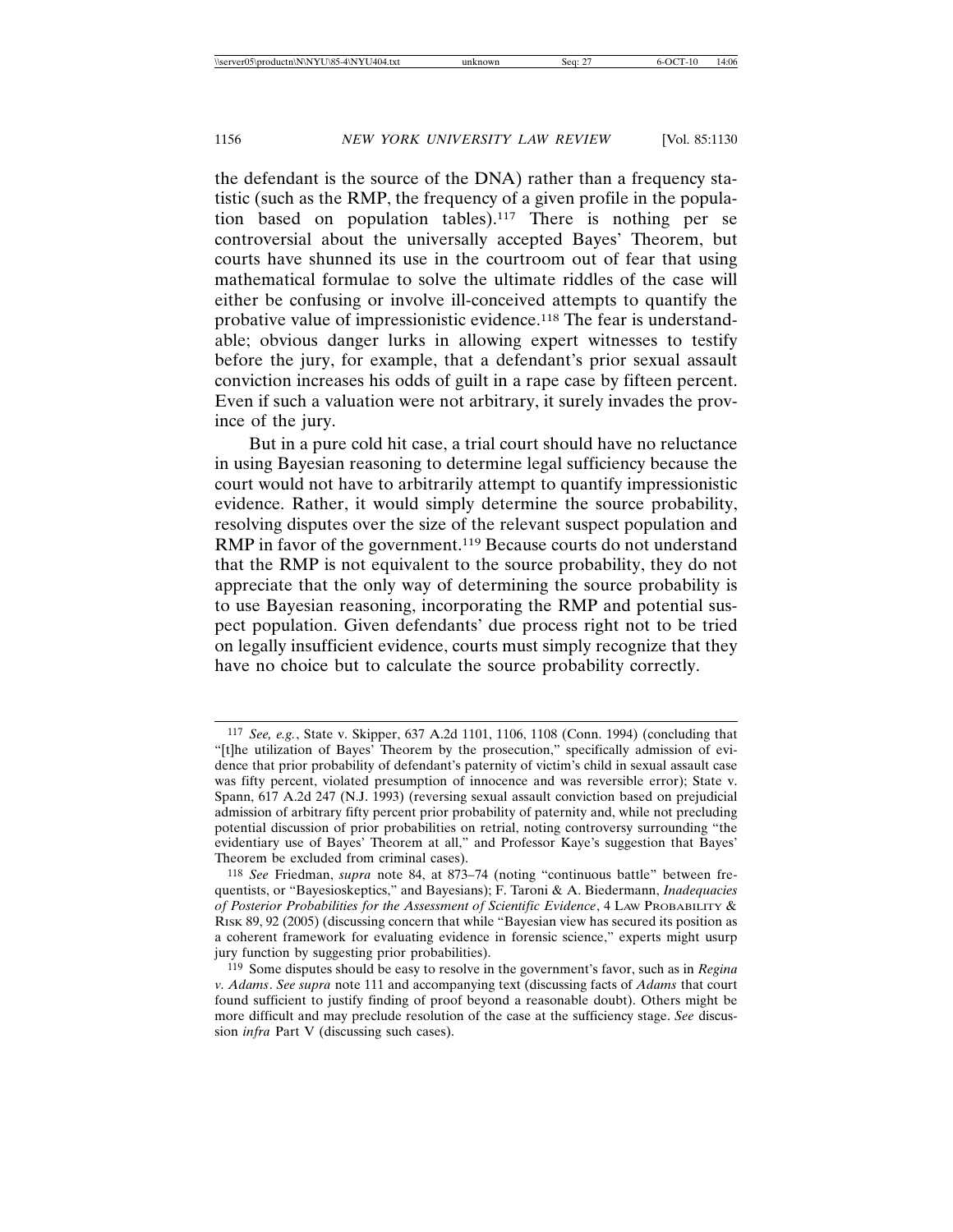Courts' failure to address the other two questions—whether a source probability alone can ever be sufficient evidence of guilt and, if so, how high a source probability must be to attain legal sufficiency may stem from their traditional hesitance to view standards of proof in quantifiable terms.120 To decide whether a 91% source probability is legally sufficient, courts would presumably have to decide whether the reasonable doubt standard in a pure cold hit case is itself higher or lower than 91%. One typical concern with viewing "reasonable doubt" numerically is that "to attempt to quantify proof beyond a reasonable doubt changes the nature of the legal concept of 'beyond a reasonable doubt,' which seeks 'abiding conviction' or 'moral certainty' rather than statistical probability."121 There are other ethical and conceptual concerns: that the jury should decide the standard in light of the facts of the case; that quantifying the standard too explicitly advertises the system's overt acceptance of erroneous convictions; and that "some probabilities may be inherently incapable of being given a precise number."122

But when the strength of the government's evidence has a quantifiable limit to begin with, the arguments for avoiding quantification of a standard of proof, at least for purposes of determining sufficiency, fall away. Unlike the speculative business of deciding whether an eyewitness's testimony is so persuasive as to constitute 95% certain proof of guilt, a judge can determine precisely whether a source probability of 91%—acting as an upper bound on the probability of guilt itself—

<sup>120</sup> *See, e.g.*, Commonwealth v. Sullivan, 482 N.E.2d 1198, 1200 (Mass. App. Ct. 1985) (holding that judge's charge requiring jurors to find only "above fifty percent" chance of guilt was error because "[t]he idea of reasonable doubt is not susceptible to quantification; it is inherently qualitative"); McCullough v. State, 657 P.2d 1157, 1159 (Nev. 1983) (holding that judge's charge equating reasonable doubt with 7.5 on scale from 0 to 10 was reversible error and noting that "[a]ny attempt to quantify [the concept of reasonable doubt] may impermissibly lower the prosecution's burden of proof, and is likely to confuse rather than clarify"); Rita James Simon & Linda Mahan, *Quantifying Burdens of Proof: A View from the Bench, the Jury, and the Classroom*, 5 LAW & SOC'Y REV. 319, 329 (1971) (quoting judge's view that "[p]ercentages or probabilities simply cannot encompass all the factors, tangible and intangible, in determining guilt—evidence cannot be evaluated in such terms"). *But see* Jack B. Weinstein & Ian Dewsbury, *Comment on the Meaning of "Proof Beyond a Reasonable Doubt*,*"* 5 LAW PROBABILITY & RISK 167, 172–73 (2006) (supporting adoption of jury instruction that would suggest possible quantification of proof beyond reasonable doubt as ninety-five percent).

<sup>121</sup> Commonwealth v. Rosa, 661 N.E.2d 56, 63 (Mass. 1996).

<sup>122</sup> James Franklin, *Case Comment—*United States v. Copeland*, 369 F. Supp. 2d 275 (E.D.N.Y. 2005): Quantification of the "Proof Beyond Reasonable Doubt" Standard*, 5 LAW PROBABILITY & RISK 159, 159–60 (2006) (listing objections to quantification of reasonable doubt as prologue to thesis that courts should at least set floor, such as 80%, below which evidence should be deemed insufficient); *see also* 9 JOHN HENRY WIGMORE, EVIDENCE IN TRIALS AT COMMON LAW § 2497 (James H. Chadbourn ed., rev. ed. 1981) ("[N]o one has yet invented or discovered a mode of measurement for the intensity of human belief.").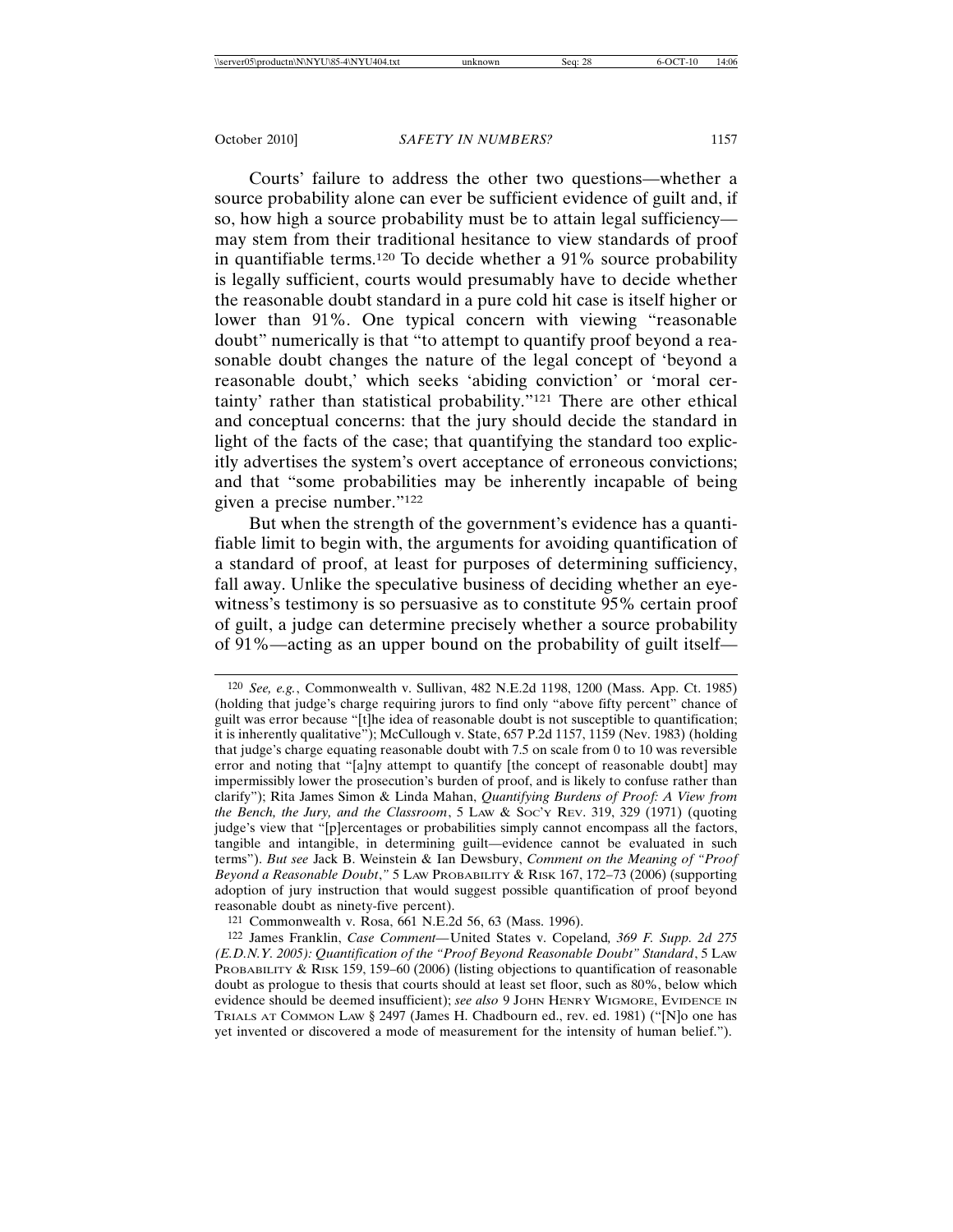meets that threshold. And while it may be difficult to agree on the precise moment where the numbers are compelling enough to go to a jury, there should be universal agreement in at least some cases. For example, if the upper bound on the probability of guilt is 49%, any judge should presumably determine that the evidence is insufficient as a matter of law, given that the "reasonable doubt" standard is at least higher than the greater-than-fifty-percent preponderance-of-theevidence standard applicable in civil cases.123 Thus, any difficulty in quantifying burdens of proof or evidentiary value at the margins should not stop courts from setting a floor below which pure cold hit evidence is agreed to be insufficient.124

The issues remaining to be resolved with respect to sufficiency in a pure cold hit case are thus: (1) whether there is some valid theoretical objection, improvidently ignored by litigants and courts, to allowing a conviction based solely on a numerical source probability; and (2) if not, how courts should determine whether a source probability in a particular case is compelling enough to constitute proof beyond a reasonable doubt as a matter of law.

#### III

# IS A DNA MATCH STATISTIC ALONE INHERENTLY INCAPABLE OF JUSTIFYING A CRIMINAL CONVICTION?

In this Part, I consider an acknowledged but largely unexplored potential objection to a conviction based solely on DNA source probabilities: that naked statistical evidence of guilt is incapable of inspiring a juror's actual belief in guilt, which is more than a mere acknowledgment of a high likelihood of guilt—and therefore cannot inspire the "moral certainty" underlying the modern reasonable doubt standard. The question whether probabilistic evidence alone can justify a criminal conviction has been debated in the legal literature for four decades. Yet pure cold hit cases, many of which may involve RMPs with denominators in the sextillions*—*and thus astronomically high source probabilities regardless of the size of the suspect population*—*arguably eclipse the theoretical concerns raised by trial-bymathematics scholars. As I explain, when source probabilities are high enough, they are effectively transformed into statements of certainty

<sup>123</sup> *See* 32A C.J.S. *Evidence* § 1627 (2008) ("The preponderance-of-the-evidence standard of proof requires that the factfinder determine whether a fact sought to be proved is more probable than not . . . .").

<sup>124</sup> *See* Franklin, *supra* note 122, at 159 (noting objections to quantifying reasonable doubt but advocating floor of 80% below which jurors should be instructed to acquit); *see also* discussion *infra* Part IV (proposing 99.9% source probability threshold before case is sent to jury).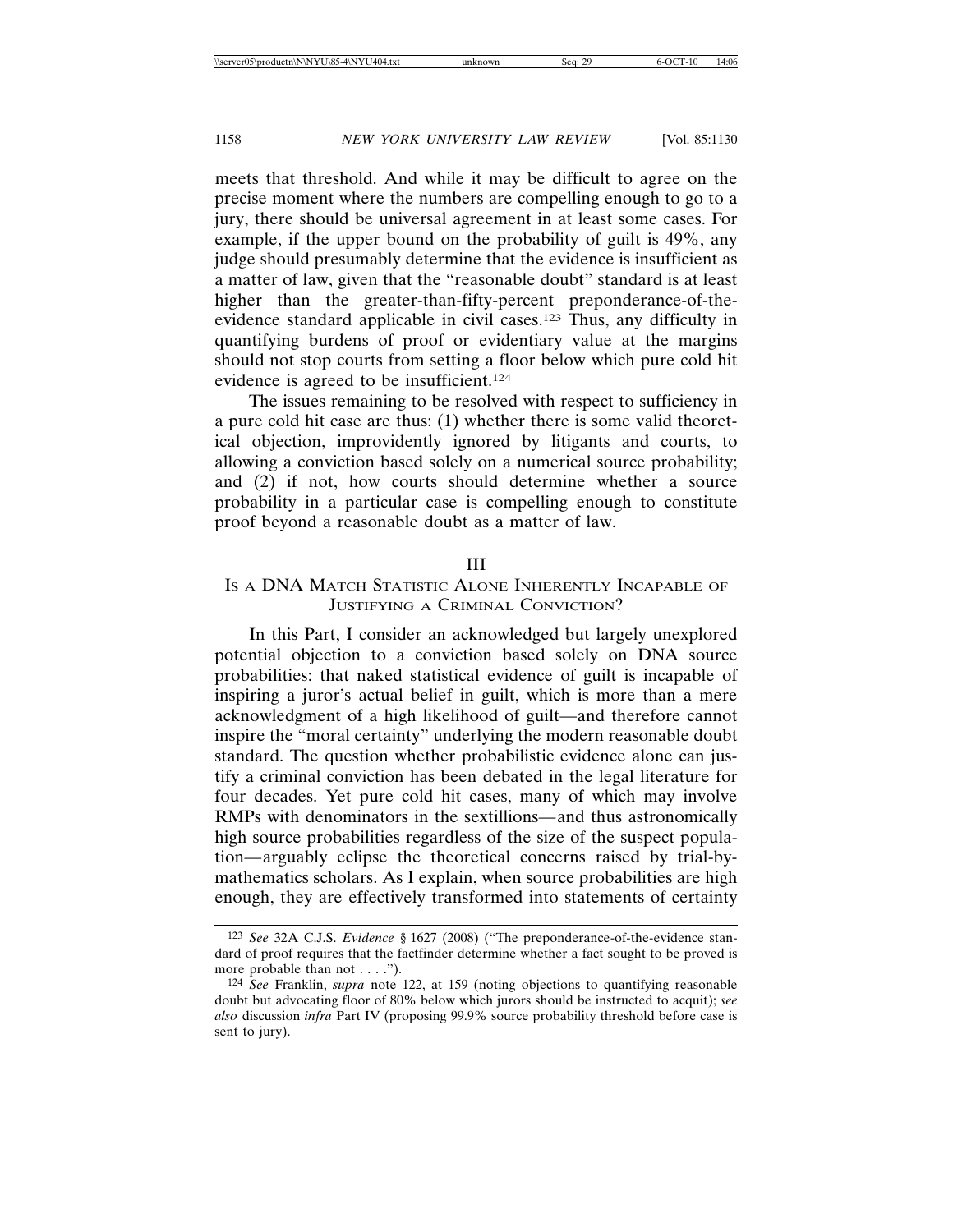rather than of probability. Though still fallible, such high source probabilities are capable of inspiring moral certainty.

I first explain why the "reasonable doubt" standard requires factfinders to reach an "actual belief" in, rather than merely an acknowledgment of a high probability of, the defendant's guilt. I next explain, by invoking trial-by-mathematics literature, why evidence perceived by factfinders as purely probabilistic does not meet this standard. Finally, drawing inferences from empirical studies on juror psychology, I explain why astronomically high source probabilities can inspire moral certainty because they are experienced by factfinders as assertions of certainty rather than probability.

# *A. Why the Government's Evidence Must Inspire an "Actual Belief" in Guilt To Meet the "Reasonable Doubt" Standard*

A historical examination of the "reasonable doubt" test reveals that the certainty required to justify conviction in a criminal case*—* "moral certainty"*—*falls short of the metaphysical certainty of absolute "mathematical" or "demonstrative" proof of guilt but still requires that jurors reach an "actual belief" in the defendant's guilt. Thus, the government's evidence must inspire an actual belief in the defendant's guilt to be legally sufficient.

In the early days of the jury trial, jurors would be chosen based on their familiarity with the community, the parties, and the crime, often deciding cases based on their own knowledge of the events and character of those involved.125 As society became more mobile and expressed a preference for juror impartiality, trials relied more on testimony and other secondhand evidence, and judges began to instruct juries on how to assess evidentiary value.<sup>126</sup> These developments coincided with the rise of humanism and the revival of skepticism in the sixteenth century, which presented potential threats to religious and scientific supremacy.<sup>127</sup> English theologians and naturalists met these challenges by recognizing an "intermediate level of knowledge"<sup>128</sup> that would justify belief and action even in the absence of "absolute"

<sup>125</sup> *See, e.g.*, Laura I. Appleman, *The Lost Meaning of the Jury Trial Right*, 84 IND. L.J. 397, 406 (2009) (noting juries were selected from "the immediate neighborhood" and were "chosen for their knowledge of the crime or their ability to find out").

<sup>126</sup> *See* Barbara J. Shapiro, *"To a Moral Certainty": Theories of Knowledge and Anglo-American Juries 1600–1850*, 38 HASTINGS L.J. 153, 155–56 (1986) (discussing shift toward juries as third parties and introduction of credibility standards); *see also* Appleman, *supra* note 125, at 406 (noting that juries began to lose their ability to personally investigate cases when society grew complex).

<sup>127</sup> Shapiro, *supra* note 126, at 156–57.

<sup>128</sup> *Id*.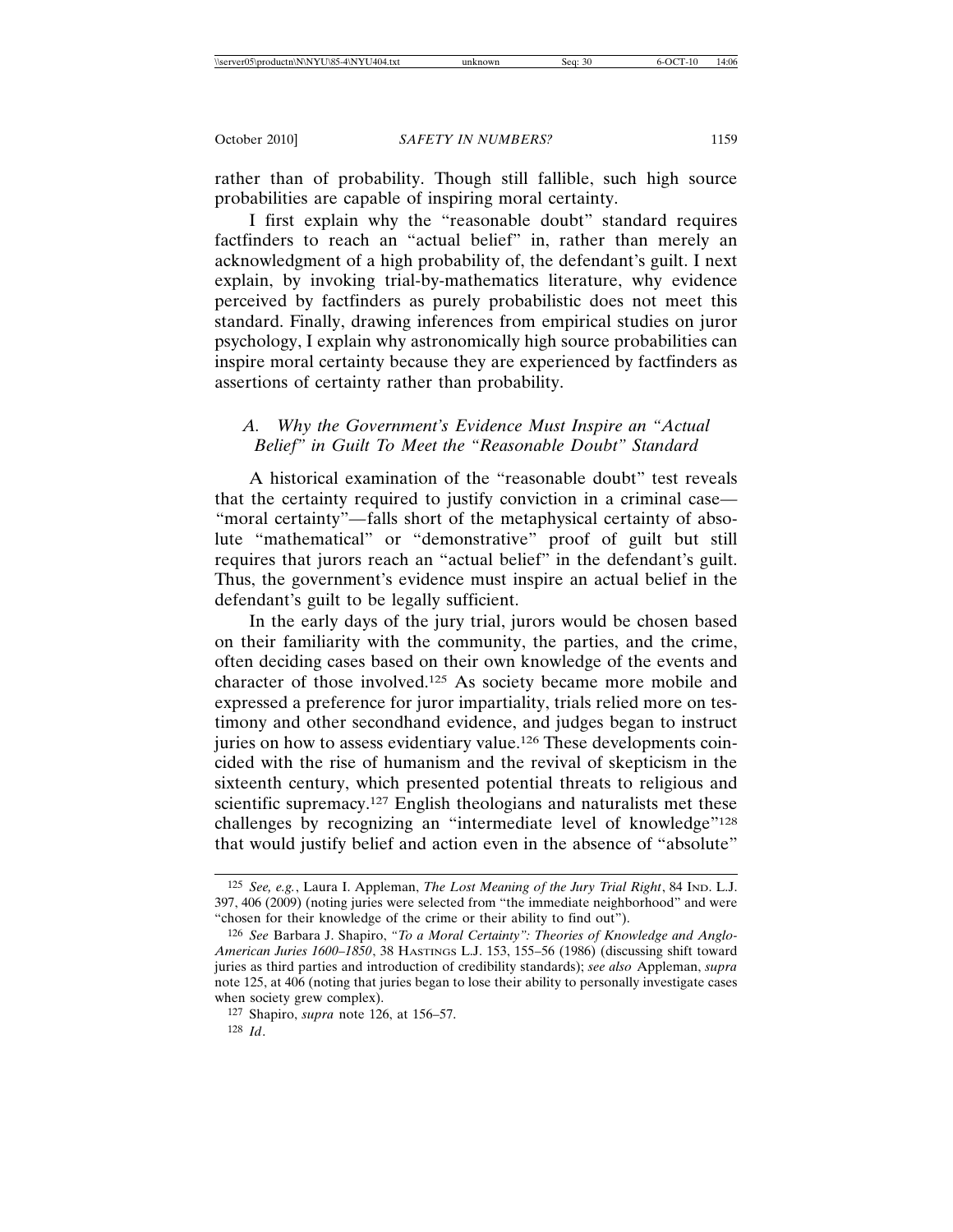or "metaphysical certainty."129 These scholars distinguished between "mathematical" evidence "established by logical demonstration such as the proofs in geometry" and "moral" evidence, the ambiguous, impressionistic evidence "based on testimony and secondhand reports of sense data," that jurors actually encountered in real cases.130 While unable to promise "mathematical certainty,"131 moral evidence could promise "moral certainty," the highest level of certainty "possible from human, and necessarily fallible, sources."132

The moral certainty standard evolved into a requirement that the events alleged by the government be "so certain as not to admit of any *reasonable doubt* concerning them."133 As "reasonable doubt" instructions became commonplace in the 1800s, courts continued to use the "moral certainty" language to explain the level of belief required to convict.134 One nineteenth-century scholar explained that to "justify the inference of guilt" under a moral certainty standard, "the inculpatory facts must be incompatible with the innocence of the accused, and incapable of explanation upon any other reasonable hypothesis than that of his guilt."135 In addition, nineteenth-century treatises recognized an "ethical significance of the juror's role" stemming from the

133 Shapiro, *supra* note 126, at 158 (emphasis added) (quoting JOHN WILKINS, OF THE PRINCIPLES AND DUTIES OF NATURAL RELIGION 8 (London 1675)).

134 Consider, for example, the instruction in *Commonwealth v. Webster*:

[E]very thing relating to human affairs, and depending on moral evidence, is open to some possible or imaginary doubt. It is that state of the case, which . . . leaves the minds of jurors in that condition that they cannot say they feel an abiding conviction, to a moral certainty, of the truth of the charge. . . . [T]he evidence must establish the truth of the fact to a reasonable and moral certainty; a certainty that convinces and directs the understanding, and satisfies the reason and judgment . . . . This we take to be proof beyond reasonable doubt . . . .

59 Mass. (5 Cush.) 295, 320 (1850). *See generally Victor*, 511 U.S. at 11–12 (describing moral certainty as "equivalent" to reasonable doubt and discussing history of concepts).

135 WILLIAM WILLS, AN ESSAY ON THE PRINCIPLES OF CIRCUMSTANTIAL EVIDENCE 262 (Sir Alfred Wills ed., 5th ed. 1905).

<sup>129</sup> Elisabeth Stoffelmayr & Shari Seidman Diamond, *The Conflict Between Precision* and Flexibility in Explaining "Beyond a Reasonable Doubt," 6 PSYCHOL. PUB. POL'Y & L. 769, 770 (2000) (discussing origin of "moral certainty" as strategic counterpoint to intellectual challenges to "absolute certainty" and "metaphysical certainty").

<sup>130</sup> Shapiro, *supra* note 126, at 157–58.

<sup>131</sup> ARTHUR P. WILL, A TREATISE ON THE LAW OF CIRCUMSTANTIAL EVIDENCE 303 (Philadelphia, T. & J.W. Johnson & Co. 1896) (contrasting "mathematical" with "moral certainty").

<sup>132</sup> Robert C. Power, *Reasonable and Other Doubts: The Problem of Jury Instructions*, 67 TENN. L. REV. 45, 65 (1999); *see also* Victor v. Nebraska, 511 U.S. 1, 10–11 (1994) ("Moral evidence has for its subject the real but contingent truths and connections, which take place among things actually existing. . . . With regard to moral evidence, there is . . . real evidence on both sides. On both sides, contrary presumptions, contrary testimonies, contrary experiences must be balanced." (quoting 1 WORKS OF JAMES WILSON 518–19 (James DeWitt Andrews ed., Chicago, Callaghan & Co. 1896))).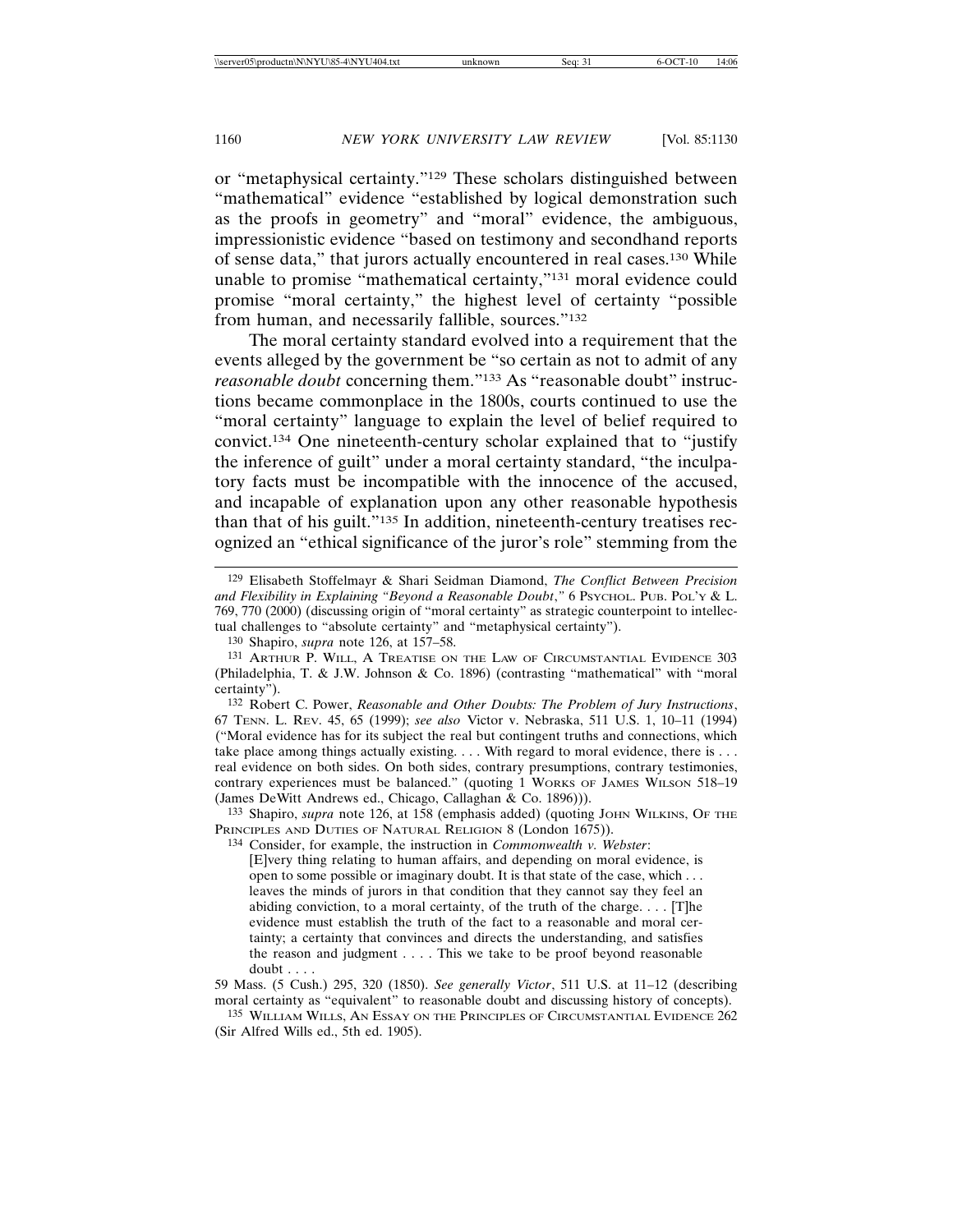"ethical notion of moral certainty."136 This ethical significance required jurors to base their decisions not merely on reason, but on a "belief in the truth of events,"<sup>137</sup> such that the jurors are "satisfied in both 'understanding and conscience' that the evidence is sufficient to find guilt."138 Others have similarly equated moral certainty with a "personal belief" in guilt.<sup>139</sup>

Judging from this historical account, the "moral certainty" standard might appear as merely a watered-down version of absolute certainty, with which mere mortals must make do given the unavailability of "metaphysical certainty" of guilt.140 But by encompassing the "ethical notion" that jurors should not convict absent a personal "belief" in the guilt of the accused, the moral certainty standard is in a sense even more rigorous than a standard requiring mere acknowledgment of a very high likelihood of guilt.

137 WILLS, *supra* note 135, at 6 (defining such "belief" as underlying concept of "moral certainty").

138 Sheppard, *supra* note 136, at 1197 (quoting THOMAS STARKIE, A PRACTICAL TREA-TISE OF THE LAW OF EVIDENCE, AND DIGEST OF PROOFS IN CIVIL AND CRIMINAL PRO-CEEDINGS 477 (Benjamin Gerhard ed., Philadelphia, T. & J.W. Johnson, Law Booksellers 1842)).

139 *See, e.g.*, Petitioner's Brief on the Merits at 25, Sandoval v. California, *consolidated* with Victor v. Nebraska, 511 U.S. 1 (1994) (No. 92-9049) (noting that Webster's defines "moral certainty" as "based on an inner conviction" (citing WEBSTER'S THIRD INTERNA-TIONAL DICTIONARY 1468 (1986))).

140 This is certainly the manner in which the moral certainty requirement is characterized in the existing literature. *See, e.g.*, Power, *supra* note 132, at 65 (noting philosophers after 1600 recognized that "absolute knowledge based on moral evidence was impossible" and developed concept of moral certainty to "provide[ ] the highest degree of conviction possible from human . . . sources"); Shapiro, *supra* note 126, at 158 (same). Ironically, "moral certainty" has become the focus of litigation by defendants who argue that the phrase causes jurors to convict, in spite of a weak case, because of the moral gravity of the charged offense. *See, e.g.*, Victor v. Nebraska, 511 U.S. 1, 13–14 (1994) (discussing defendant's argument "that the phrase 'moral certainty' has lost its historical meaning, and that a modern jury would understand it to allow conviction on proof that does not meet the beyond a reasonable doubt standard").

<sup>136</sup> Steve Sheppard, *The Metamorphoses of Reasonable Doubt: How Changes in the Burden of Proof Have Weakened the Presumption of Innocence*, 78 NOTRE DAME L. REV. 1165, 1197 (2003) (discussing THOMAS STARKIE, A PRACTICAL TREATISE OF THE LAW OF EVIDENCE, AND DIGEST OF PROOFS IN CIVIL AND CRIMINAL PROCEEDINGS 513 (Benjamin Gerhard ed., Philadelphia, T. & J.W. Johnson, Law Booksellers 1842)). To be sure, philosophers "dubbed this sort of certainty 'moral' not because it had anything to do with ethics or morality but to contrast it with 'mathematical' certainty of the sort traditionally associated with rigorous demonstration." LARRY LAUDAN, TRUTH, ERROR, AND CRIMINAL LAW: AN ESSAY IN LEGAL EPISTEMOLOGY 33 (2006). When I describe a juror who lacks moral certainty I do not mean one who feels the evidence or prosecution itself is immoral or unethical, though a juror could feel that way and nullify. Rather, I mean a juror who is not convinced by the evidence to the point that he has an actual belief, in accord with his understanding and conscience, in the guilt of the accused.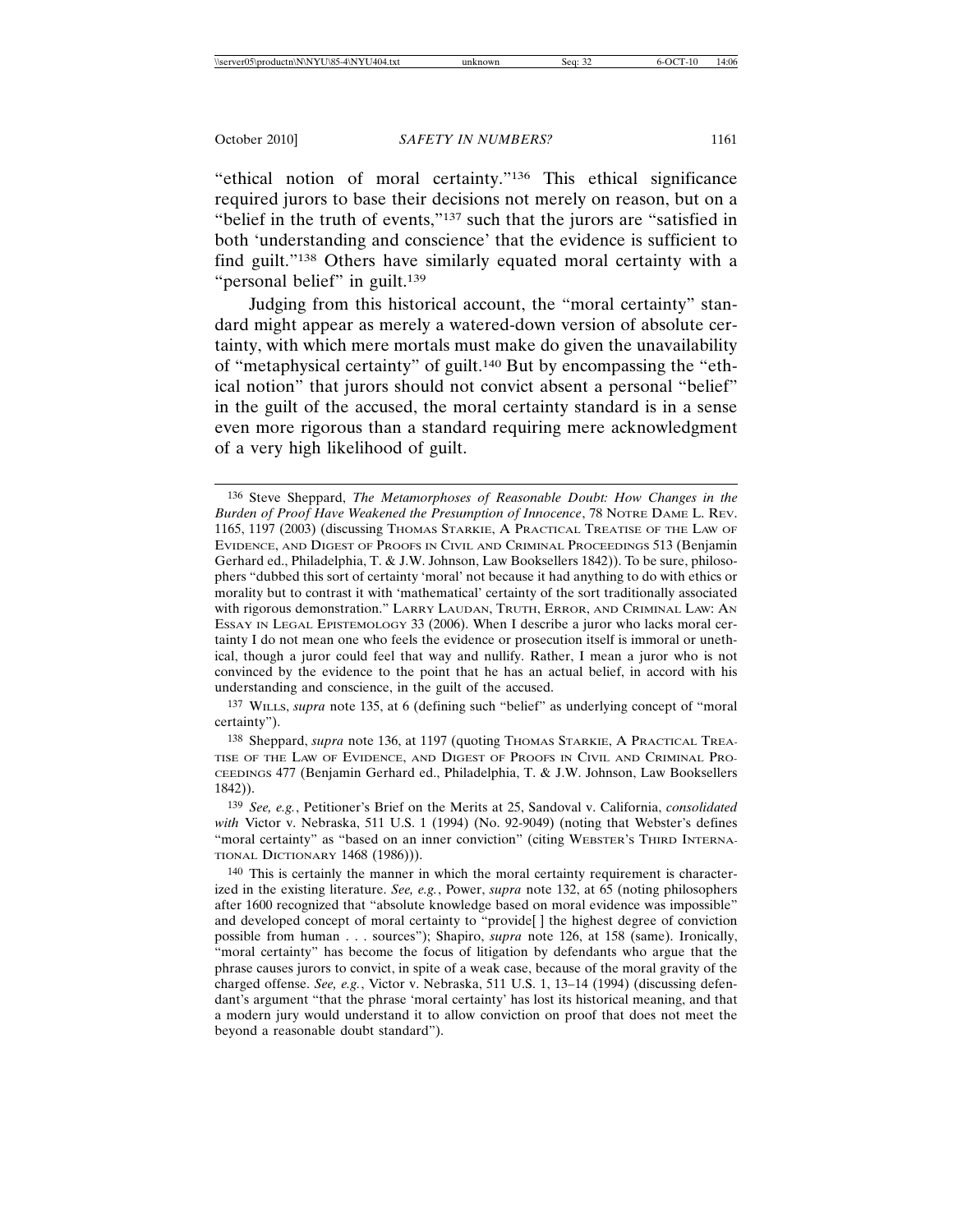### *B. Why Evidence Perceived as Probabilistic Fails To Inspire an "Actual Belief" in the Defendant's Guilt*

In this Section, I invoke trial-by-mathematics literature and recent studies in cognitive psychology to explore whether a DNA match statistic alone, which is purely numerical but may establish a high subjective probability of guilt in jurors' minds, nonetheless might not inspire the "actual belief" in guilt needed to reach moral certainty.

A DNA match statistic is a probability. As such, it—like all modern scientific evidence—falls short of the historical ideal of metaphysically certain "mathematical evidence":

The idea that science produced absolute truth, in contrast to the imperfect truths produced by non-scientific endeavors like law, was prevalent in the 18th century. That notion is no longer current among either scientists or philosophers of science because probability theory now holds sway. Today, all scientific knowledge is conceived as inherently probabilistic, and both scientists and philosophers of science would dispute the notion that science is characterized by the production of absolute certainty or truth.<sup>141</sup>

That such probabilistic evidence cannot inspire absolute certainty is, of course, not fatal as a matter of legal sufficiency so long as the evidence is capable of inspiring the "moral certainty" required by the reasonable doubt standard.142 But is it? Some nineteenth-century jury instructions suggest no, telling jurors that, for example, "no degree of probability merely will authorize a conviction; but the evidence must be of such a character and tendency as to produce a moral certainty of the prisoner's guilt to the exclusion of reasonable doubt."143 Why would even a high probability of guilt be unable to inspire an actual belief in guilt and, thus, moral certainty?

In certain respects, purely mathematical evidence such as a DNA match statistic would seem to be the least objectionable evidence one could have in a high-stakes case. After all, scientific evidence, as attorneys often point out to juries when disparaging alleged eyewitnesses,

<sup>141</sup> Simon A. Cole & Rachel Dioso-Villa, CSI *and Its Effects: Media, Juries, and the Burden of Proof*, 41 NEW ENG. L. REV. 435, 468 (2007); *see also* Susan Haack, *Irreconcilable Differences? The Troubled Marriage of Science and Law*, 72 LAW & CONTEMP. PROBS. 1, 12 (2009) (noting modern view that "scientific inquiry is by nature tentative and thoroughly fallibilist").

<sup>142</sup> While the phrase "moral certainty" has been removed from many modern jury instructions out of a concern that it might be misunderstood to the detriment of criminal defendants, the Supreme Court has recognized the phrase as synonymous with "beyond a reasonable doubt." *Victor*, 511 U.S. at 11–12 (describing these phrases as "equivalent").

<sup>143</sup> Sheppard, *supra* note 136, at 1210–11 (quoting State v. Jefferson, 10 So. 199, 200 (La. 1891)); *see also* State v. Gould, 395 So. 2d 647, 656–57 (La. 1980) (quoting and applying *Jefferson*); WILLS, *supra* note 135, at 6 (noting that belief "may be of various degrees, from moral certainty, the highest, to that of mere probability, the lowest").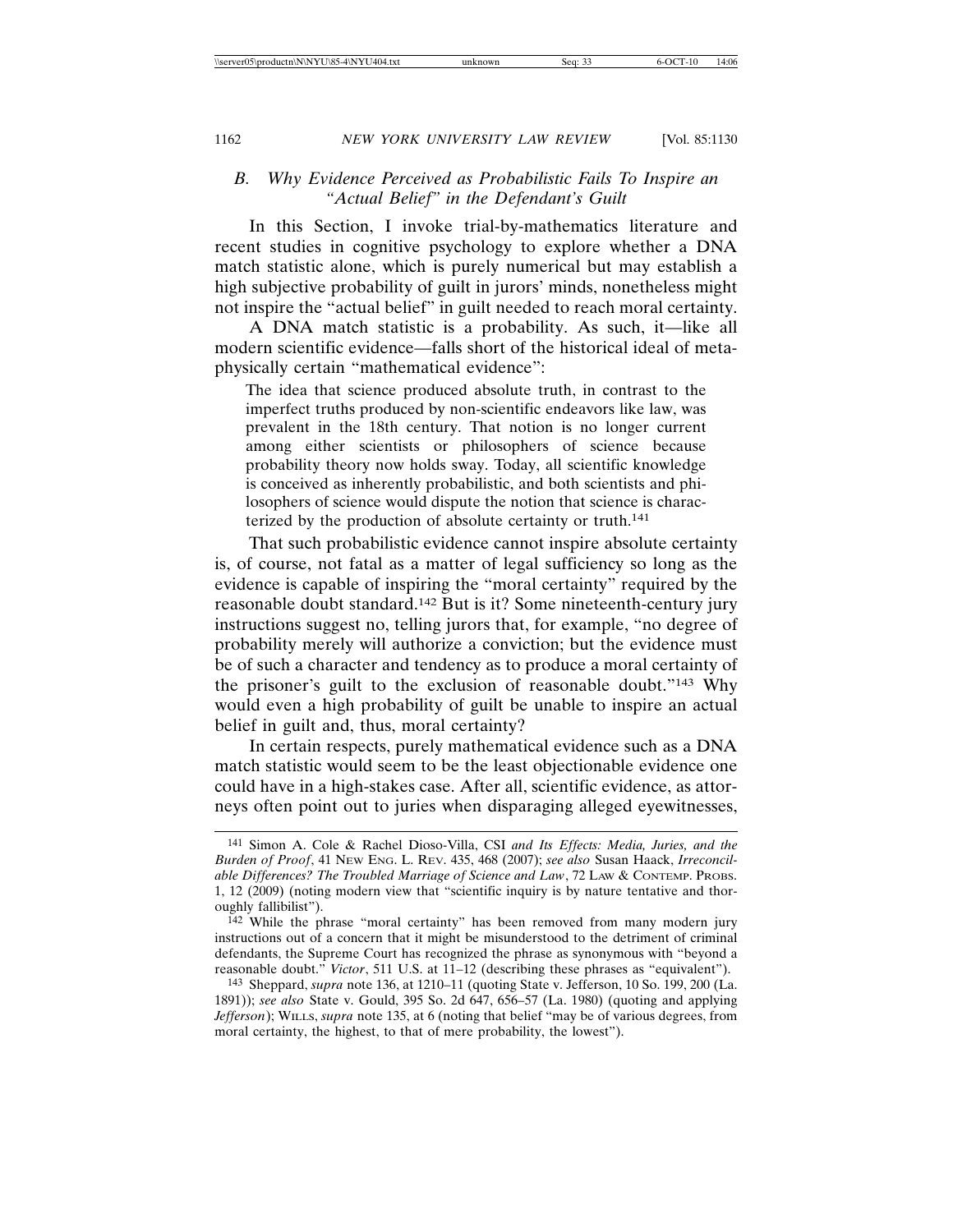is the type of evidence that doesn't lie, doesn't have an axe to grind, and doesn't forget. And notwithstanding the ubiquity of forensic science scandals in the past few years,<sup>144</sup> forensic identification techniques have played an important role in the exonerations of defendants who would otherwise have remained in prison based on notoriously unreliable nonscientific evidence.145 Given that our society regularly sends people to prison on the basis of uncorroborated eyewitness testimony, which surely has a higher error rate than pure cold hit evidence, any issue with the latter cannot be one of verdict accuracy.<sup>146</sup>

And yet when faced with purely mathematical evidence of culpability, some courts and scholars feel a certain unease. In the famous "prison yard" hypothetical, for example, where a witness sees all but one of twenty-five prisoners approach and beat up a guard but cannot see who the one non-participant is, Charles Nesson has argued against convicting any particular prisoner, though the probability of any one prisoner's guilt is 24/25 or 96%, because he might be the one innocent.147 And in the equally notorious "blue bus" hypothetical, where a plaintiff is struck and injured by a bus on a road at night, sees nothing

146 *See, e.g.*, Jonathan J. Koehler & Daniel N. Shaviro, *Veridical Verdicts: Increasing Verdict Accuracy Through the Use of Overtly Probabilistic Evidence and Methods*, 75 COR-NELL L. REV. 247, 250 (1990) (suggesting that factfinder motivated solely by verdict accuracy would embrace overtly probabilistic methodology); Daniel Shaviro, Commentary, *Statistical-Probability Evidence and the Appearance of Justice*, 103 HARV. L. REV. 530, 532–33 (1989) (suggesting that trial-by-mathematics critique values appearance of justice over verdict accuracy). Many jurisdictions prohibit convictions based on uncorroborated confessions, but this rule is related to the corpus delicti doctrine and is "designed to prevent the conviction of the coerced and mentally unstable for fictitious crimes," rather than concerned with the accuracy of the verdict. David A. Moran, *In Defense of the Corpus Delicti Rule*, 64 OHIO ST. L.J. 817, 817 (2003).

147 *See, e.g.*, Charles R. Nesson, *Reasonable Doubt and Permissive Inferences: The Value of Complexity*, 92 HARV. L. REV. 1187, 1192–93 (1979) (presenting prison yard hypothetical). L. Jonathan Cohen offers a similar hypothetical where 1000 people are seated at a rodeo but only 499 have paid. Cohen argues that "our intuitions of justice revolt against" imposing liability on any one patron for nonpayment, though the chance of nonpayment is

<sup>144</sup> *See, e.g.*, Brandon L. Garrett & Peter J. Neufeld, *Invalid Forensic Science Testimony and Wrongful Convictions*, 95 VA. L. REV. 1, 5 & n.9 (2009) (discussing scandals involving faulty work from preeminent crime labs).

<sup>145</sup> *See* The Innocence Project, Facts on Post-Conviction DNA Exonerations, http:// www.innocenceproject.org/Content/351.php (last visited July 26, 2010) (providing statistics on post-conviction DNA exonerations). Any arguments for caution in allowing a DNA match statistic to be the sole basis for conviction does not apply to the use of DNA to *exonerate* suspects. While interpretive errors in assuming number of contributors and testing errors such as allelic dropout could render a reported exclusion unreliable, an exclusion would not be challenged on the basis of the strength or weakness of the match statistic. Only a match needs a corresponding statistic to explain its probative value; an exclusion is simply the absence of a match. *See generally* Murphy, *supra* note 17, at 492–93 (discussing difference between using DNA as evidence of inculpation and evidence of exculpation).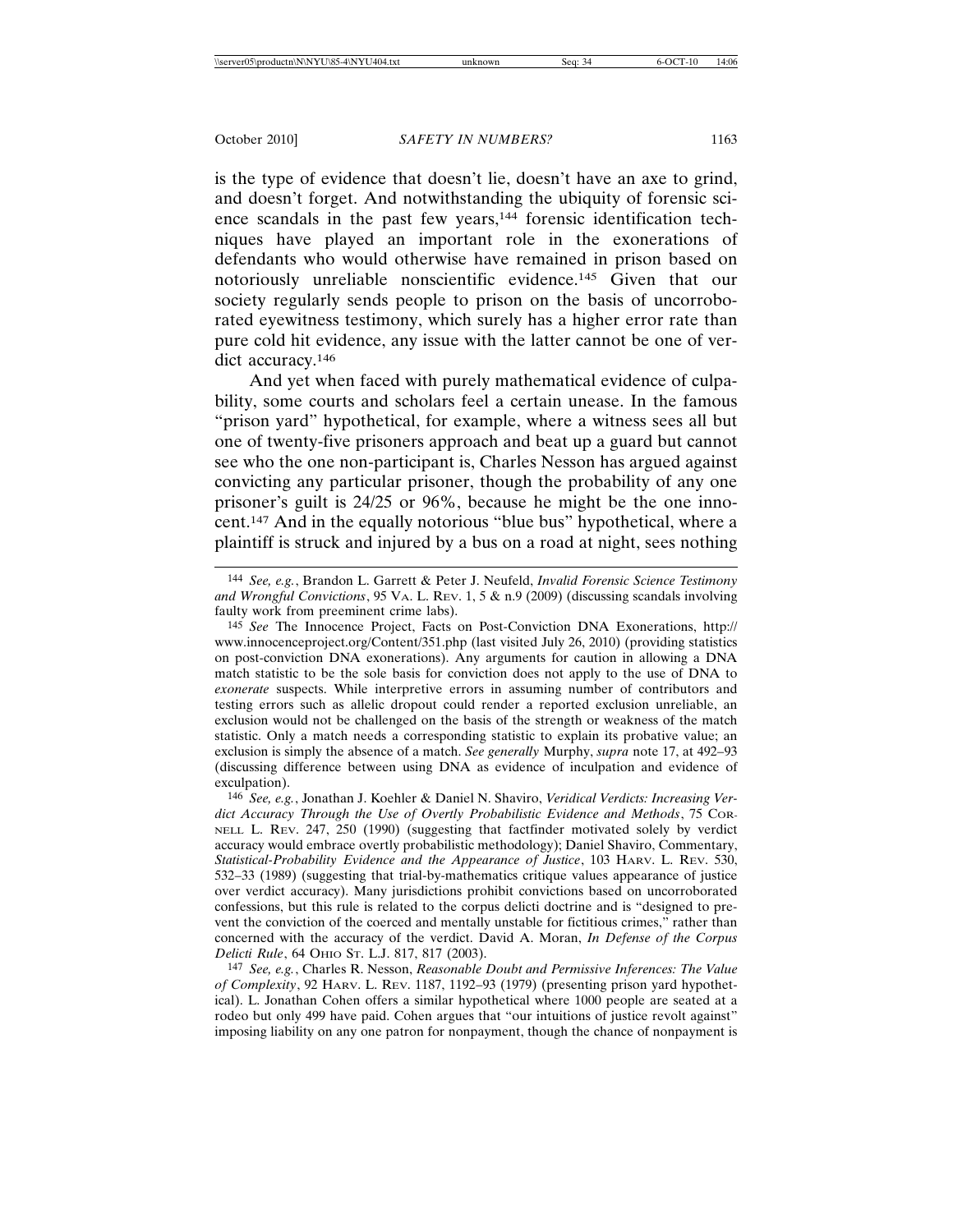of the bus except that it is blue, and proffers evidence that the Blue Bus Company runs 80% of the blue buses along that route, some scholars see a problem in imposing liability, even though 80% far exceeds the preponderance standard applicable in civil cases.148 Why would it be "that the high likelihood but starkly numerical case is thrown out of court while the cases based on self-serving testimony or additional circumstantial evidence will be put to the jury"?149 In the real case upon which the bus hypothetical is based, the court's reason for directing a verdict for the defendant, notwithstanding that "mathematically the chances somewhat favor [the] proposition" that the defendant's bus struck the plaintiff, was that a rational prediction by the jury based on the evidence "was not enough" absent an "actual belief" in liability "in the mind or minds of the tribunal."<sup>150</sup>

Put differently, there exists a critical epistemological difference between, in the words of the nineteenth-century scholar William Wills, an actual "belief in the truth of events" and a mere "assent, which is the inevitable result of mathematical reasoning."151 To analogize, imagine seeing a card flashed and, on the basis of the glimpse, believing the card is not a face card. If you were to learn later that the card is actually a king, you would presumably admit your belief was wrong. Now imagine blindly drawing a card from the deck and predicting the card not to be a king, given that only four out of fifty-two cards in the deck are kings. If you were to learn later that the card is actually a king, you would not think you had a mistaken belief; rather, you would merely conclude that your bet was wrong, and that "a relatively improbable event had occurred."152

151 WILLS, *supra* note 135, at 6.

greater than fifty percent for any given patron. L. Jonathan Cohen, *Subjective Probability and the Paradox of the Gatecrasher*, 1981 ARIZ. ST. L.J. 627, 627.

<sup>148</sup> While these are the essential facts of *Smith v. Rapid Transit, Inc.*, 58 N.E.2d 754 (Mass. 1945), the case has come to be referred to in the literature as the "blue bus hypothetical" and is commonly referenced in the trial-by-mathematics context. *See, e.g.*, Nesson, *supra* note 147, at 1194 (citing *Smith* in discussion of puzzling argument that, even in civil contexts, "high likelihood" but "starkly numerical" cases should be thrown out); Tribe, *supra* note 14, at 1340–41 (discussing *Smith* rule approvingly); *id.* at 1372–73 (describing imposition of liability based on purely probabilistic evidence as "intrinsically immoral").

<sup>149</sup> Nesson, *supra* note 147, at 1194.

<sup>150</sup> *Smith*, 58 N.E.2d at 755 (citation and internal quotation marks omitted).

<sup>152</sup> Charles Nesson, *The Evidence or the Event? On Judicial Proof and the Acceptability of Verdicts*, 98 HARV. L. REV. 1357, 1361 (1985) (providing this example); *see also* Gary L. Wells, *Naked Statistical Evidence of Liability: Is Subjective Probability Enough?*, 62 J. PER-SONALITY & SOC. PSYCHOL. 739, 749 (1992) (noting Nesson's playing card example and fact that, in second scenario, person who guessed incorrectly based on statistics "was not to blame," having "made the correct decision," as "it was mere chance that produced the improbable outcome").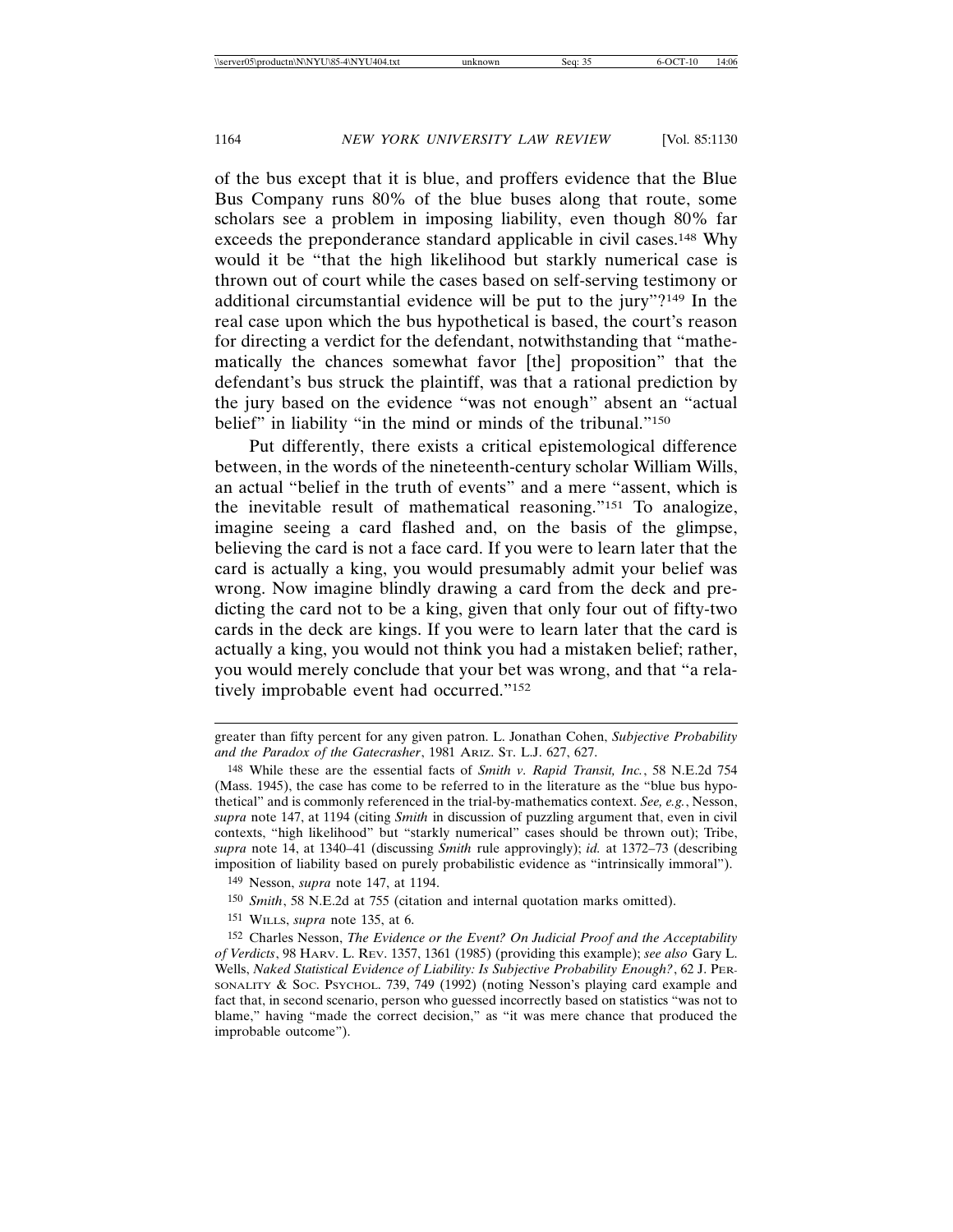Why should we insist that jurors have an actual or personal belief in guilt, so long as they perceive a high subjective probability of guilt based on compelling probabilistic evidence? Why would the "ethical significance" of a juror's role preclude conviction based solely on the latter? One theory is that, if the public understands that jurors are merely betting on guilt rather than being personally convinced before condemning a potential innocent, it will perceive the system as undervaluing individual dignity:

[T]here is a qualitative difference between the outcome of erroneously convicting a man when the trier has been fully convinced of his guilt and . . . when the trier has reason to believe that he may be innocent. In the first of these situations, the trier is not called upon to make an explicit decision to risk morally condemning and punishing an innocent man. In the second situation such a decision is required; it cannot be made without greatly undermining society's commitment to the dignity of the individual as an end in himself.<sup>153</sup>

When a juror forms an actual belief in the defendant's guilt, even if he knows that belief might be wrong, he "acquires an emotional stake" in the verdict, concludes that the event "'really,' not just probably, happened, and . . . forgets about the residual uncertainty" rather than "remaining acutely conscious of the possibility of verdict error."154

While a verdict based on qualitative evidence also carries with it a risk of convicting the innocent, a statistics-based verdict is unique in that the risk of error is overtly quantified. In the prison yard hypothetical, for example, we know that if we convict each of the 25 prisoners based on the 96% chance that any one of them is guilty, we are consciously sacrificing 1 innocent prisoner to convict the other 24. Convicting a defendant "in the face of a recognized and quantitatively measured doubt in the particular case" risks public perception of injustice.155 In contrast, "[a]s long as the concept [of reasonable doubt] is left ambiguous, members of the observing public may assume that they share with jury members common notions of the kinds and degree of doubt that are unacceptable."156

<sup>153</sup> Laurence H. Tribe, *An Ounce of Detention: Preventive Justice in the World of John Mitchell*, 56 VA. L. REV. 371, 386 (1970).

<sup>154</sup> Shaviro, *supra* note 146, at 540.

<sup>155</sup> Tribe, *supra* note 14, at 1373.

<sup>156</sup> Nesson, *supra* note 147, at 1196; *see also* David Kaye, *The Laws of Probability and the Law of the Land*, 47 U. CHI. L. REV. 34, 40 (1979) ("[W]e would prefer not to advertise the fact that we are willing to sacrifice one innocent person in order to secure the conviction of nineteen guilty ones."); Koehler & Shaviro, *supra* note 146, at 252 (observing that verdicts based on purely probabilistic evidence "make[] the risk of error explicit"); Shaviro, *supra* note 146, at 533 (noting objection based on "clarity of the risk of error").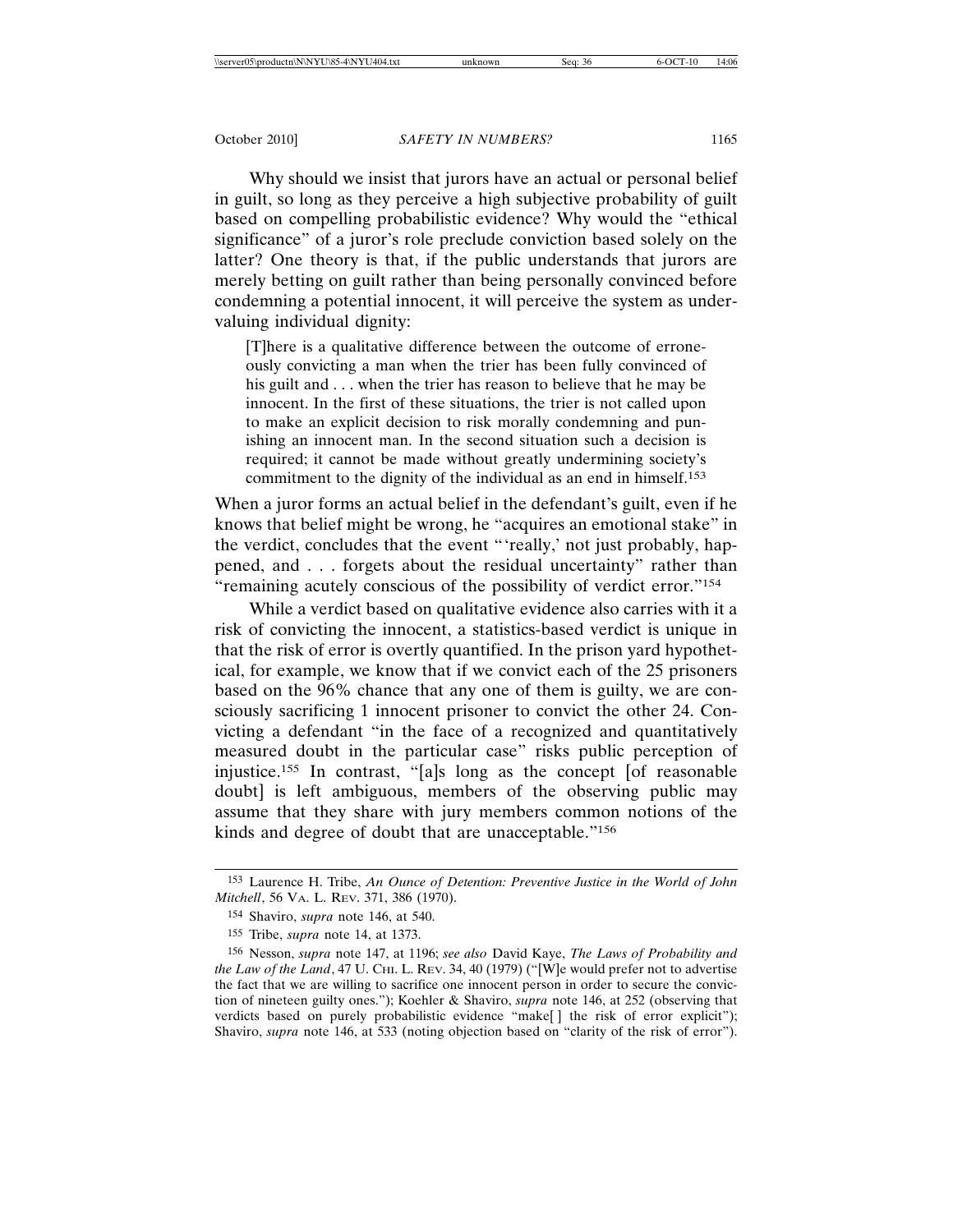The argument that statistical evidence alone fails, at least up to a point, to inspire an actual belief in guilt is supported by empirical work demonstrating some jurors' refusal to impose liability based on "naked statistical evidence" even when their subjective certitude<sup>157</sup> of culpability is high, and where they are willing to do so based on the same level of certitude in a case involving qualitative evidence, such as eyewitness testimony. In a groundbreaking study in 1992, psychologist Gary Wells gave mock jurors several versions of the "blue bus" hypothetical in which either the Blue or Grey Bus Company is responsible for running over a dog.158 In one version, a weigh station attendant testified that a blue bus left the weigh station at 11:30 a.m., and the jurors heard that the accident occurred at 11:40 a.m. at a point about a ten-minute drive away from the station. The jurors also heard that the attendant was only correct 80% of the time, and that he mistook a blue bus for a grey one, or vice versa, the other 20%.159 The other versions all involved either naked base-rate information (that the Blue Bus Company was responsible for 80% of the accidents along that road) or a case-specific statistic (that the tire tracks from the accident matched 80% of the Blue Bus Company's fleet of ten buses and only 20% of the Grey Bus Company's fleet of ten buses).160 The jurors were more likely to impose liability based on the weigh station attendant's testimony than the versions with only naked probabilities.161

Subsequent studies have dubbed this phenomenon the "Wells Effect" and have attempted to isolate the reason for the effect.<sup>162</sup> One study tested a number of possible explanations, such as the theory that jurors prefer to believe human witnesses. In the end, the study validated what Wells believed was likely the case: Jurors "are more reluctant to convict when they can easily simulate a scenario in which the defendant is not guilty"; that is, "[w]hen probabilistic evidence of a defendant's guilt contains information that can be used to build a pos-

<sup>157</sup> By a "high subjective certitude" of guilt, I mean that the juror herself views the evidence as establishing a high probability of guilt. *See* Wells, *supra* note 152, at 741 (noting Laurence Tribe's different but related hypothesis that jurors might have only, say, 50% subjective certitude of culpability based on base-rate evidence suggesting 80% chance of culpability).

<sup>158</sup> *See id.* at 741–48 (describing experiment).

<sup>159</sup> *Id.* at 741.

<sup>160</sup> *Id.* at 742–43.

<sup>161</sup> *Id.* at 744.

<sup>162</sup> *See, e.g.*, Kevin Jon Heller, *The Cognitive Psychology of Circumstantial Evidence*, 105 MICH. L. REV. 241, 245 (2006) (discussing Wells Effect). *See generally* Keith E. Niedermeier et al., *Jurors' Use of Naked Statistical Evidence: Exploring Bases and Implications of the Wells Effect*, 76 J. PERSONALITY & SOC. PSYCHOL. 533 (1999) (describing subsequent testing of Wells Effect).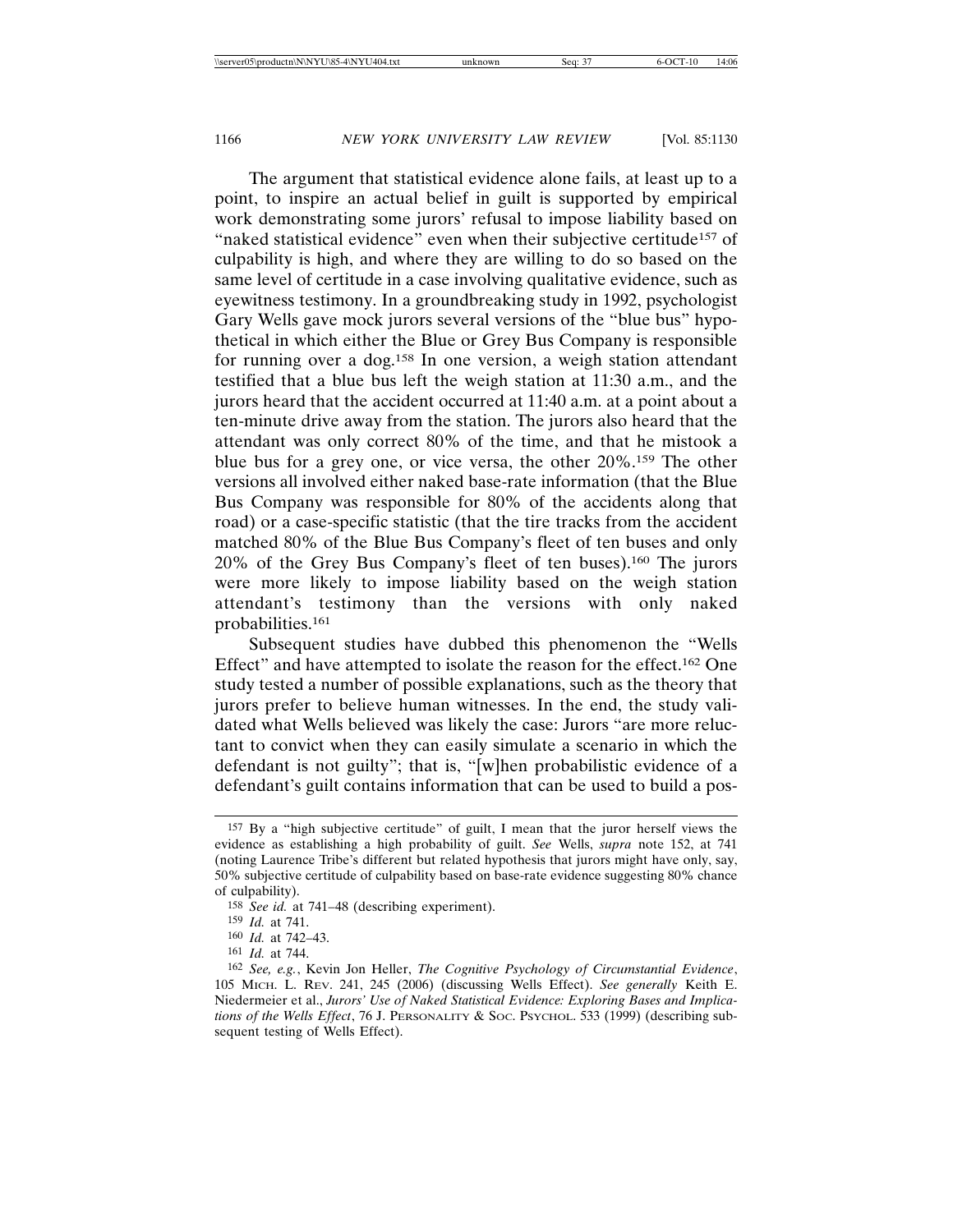sible (even if unlikely) scenario in which another party is responsible."163 This "ease-of-simulation" theory164 is consistent with the "story model of juror decision making," according to which "jurors explicitly construct alternative narrative accounts of the facts provided at trial," assess the plausibility of those narratives, and choose the most plausible story.165 "[T]he easier it is to mentally simulate the sequence of events in [a] story," the "greater its perceived plausibility may be."<sup>166</sup> Because purely probabilistic evidence does not typically make for a coherent narrative,<sup>167</sup> it may leave an alternative scenario of innocence more psychologically plausible than would a confession or eyewitness account with a similarly quantified error rate. On a similar note, heuristics scholars have recognized a "certainty effect," or a heightened sensitivity to even remote possibilities of innocence in cases where the evidence of guilt is purely probabilistic.168

To the extent pure cold hit evidence is perceived by jurors as merely probabilistic, then, it is open to the criticism that it cannot inspire an actual belief in the defendant's guilt. At most, it inspires a belief that the evidence is strong and leaves the juror with an awareness of an overt and quantifiable risk of convicting an innocent person.

# *C. Why Very High Source Probabilities Transcend the Realm of Probability and Become Assertions of Certainty Capable of Justifying Conviction*

While certain statistical evidence of guilt, such as in the prison yard hypothetical, leaves the jury aware of the overt risk of convicting the innocent, the match statistics in many pure cold hit cases are far removed from the prison yard example. When "random match probabilities approach[ ] a vanishing point,"169 with denominators in the trillions and beyond, they may well show an infinitesimally small likelihood that any potential suspect other than the defendant would

<sup>163</sup> Niedermeier et al., *supra* note 162, at 533, 541–42.

<sup>164</sup> *Id.* at 533 (emphasis omitted).

<sup>165</sup> *Id.* at 542 (discussing Nancy Pennington & Reid Hastie, *The Story Model for Juror Decision Making*, *in* INSIDE THE JUROR: THE PSYCHOLOGY OF JUROR DECISION MAKING 192–221 (Reid Hastie ed., 1993)).

<sup>166</sup> *Id.*

<sup>167</sup> *See, e.g.*, Heller, *supra* note 162, at 270 (noting that "abstract" probabilistic evidence "does not help [jurors] imagine how the defendant actually committed the crime"); RANDOLPH N. JONAKAIT, THE AMERICAN JURY SYSTEM 239 (2003) ("Jurors—and no doubt judges as well—often have difficulty integrating technical evidence into commonsense narratives. . . . This is particularly true of probabilistic information.").

<sup>168</sup> *See, e.g.*, Heller, *supra* note 162, at 283 (explaining "certainty effect" whereby individuals put less weight on merely probable outcomes).

<sup>169</sup> LYNCH ET AL., *supra* note 70, at 345.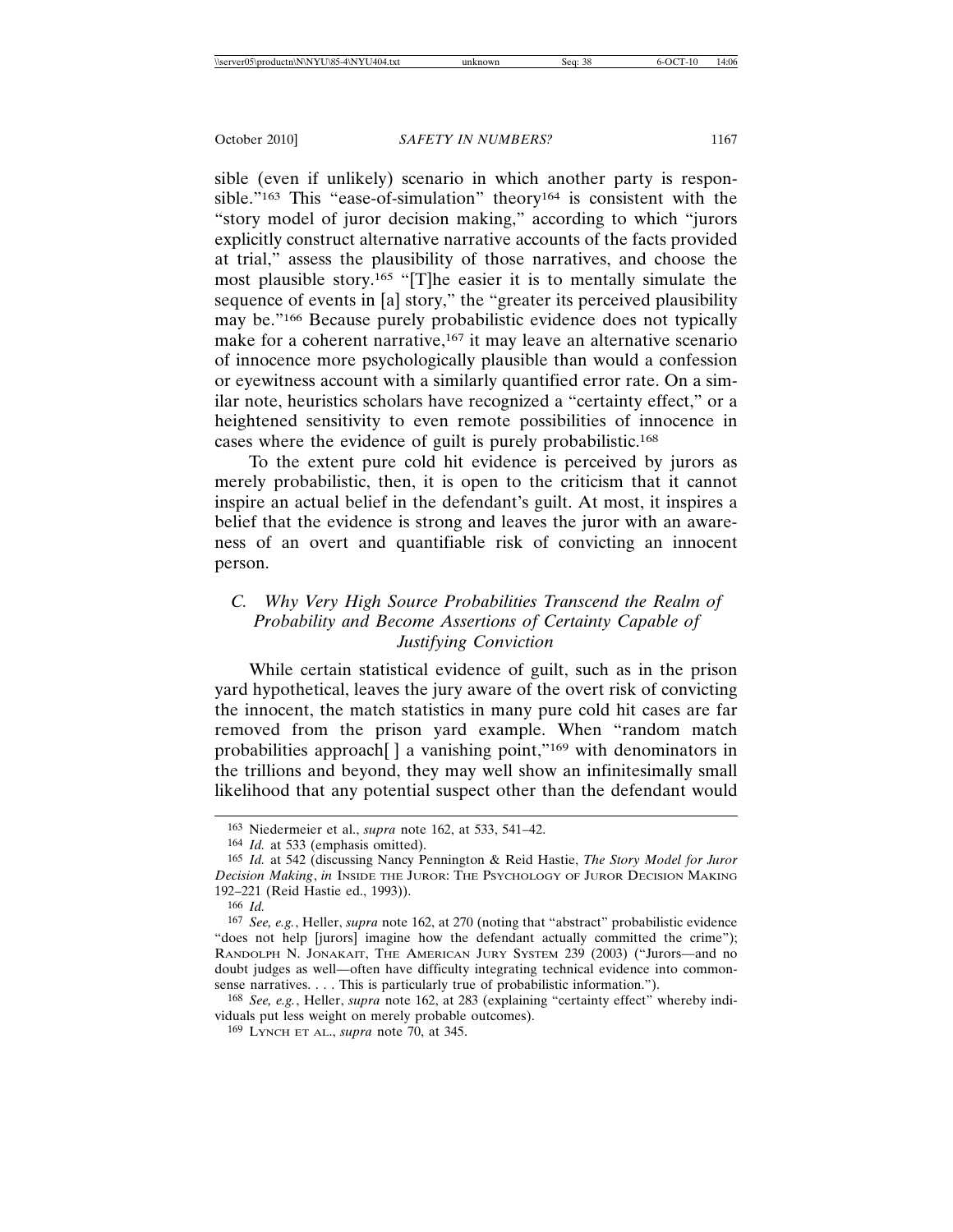match the DNA profile.170 If jurors experience such unfathomable numbers as "effectively impl[ying] certainty"<sup>171</sup> rather than mere probability, then a sufficiently high source probability may have the potential—like other fallible but absolute assertions about a defendant's guilt—to inspire an actual belief in, and thus moral certainty of, guilt.

Again, empirical work confirms such intuitions. Researchers have found that the Wells Effect begins to dissipate when the probability of the defendant's culpability reaches a high enough level.<sup>172</sup> In a followup article to the Wells study, researchers increased the probability that the Blue Bus company killed the dog to 99.9% and discovered that a majority—63%—of the participants were willing to find the company liable.173 The authors suggested that the finding might reflect Wells's theory of "anticipated justification," according to which people "mentally simulate the possibility that the truth will be uncovered at a later time, and, if they are wrong in their verdict, they will need to justify it."174 "Perhaps," the authors speculated, "an objective probability of 99.9% is so great that people feel able to justify their verdict."<sup>175</sup>

Alternatively, perhaps some of the participants experienced a 99.9% chance of culpability—or, equivalently, a 1 in 1000 chance of non-culpability—as beyond the realm of their experience and understanding, precluding their ability to visualize an alternative scenario of innocence. This view is in accord with "exemplar cueing theory": While juries tend to discount DNA match statistics when they can actually envision examples of other potential suspects in the population who might match, they will treat the match as "compelling proof" of guilt when they can no longer envision such examples.176 "A DNA

<sup>170</sup> Again, the RMP is not equivalent to the source probability, and conflation of the two would be the so-called "fallacy of the transposed conditional." But if the RMP in a given case is lower than 1 in 6 trillion or so, the resulting estimate of the source probability even assuming that the potential suspect population is the world's population of six billion—will exceed 99.9%. *See* discussion *infra* Part V (arguing for 99.9% source probability as possible starting point for legal sufficiency).

<sup>171</sup> LYNCH ET AL., *supra* note 70, at 345.

<sup>172</sup> *See* Edward F. Wright et al., *Factors Affecting the Use of Naked Statistical Evidence of Liability*, 136 J. SOC. PSYCHOL. 677, 685 (1996) (discussing study results supporting idea that high levels of objective probability moderate reluctance to rely upon naked statistics). 173 *Id.*

<sup>174</sup> *Id.* at 685–86.

<sup>175</sup> *Id.* at 686; *see also* Heller, *supra* note 162, at 301 ("[A]lthough jurors are extremely sensitive to deviations away from certainty, research indicates they are generally willing to convict on the basis of probabilistic evidence that . . . establishes a 0.995 likelihood of the defendant's guilt.").

<sup>176</sup> Jonathan J. Koehler, *The Psychology of Numbers in the Courtroom: How To Make DNA-Match Statistics Seem Impressive or Insufficient*, 74 S. CAL. L. REV. 1275, 1280 (2001) (emphasis omitted).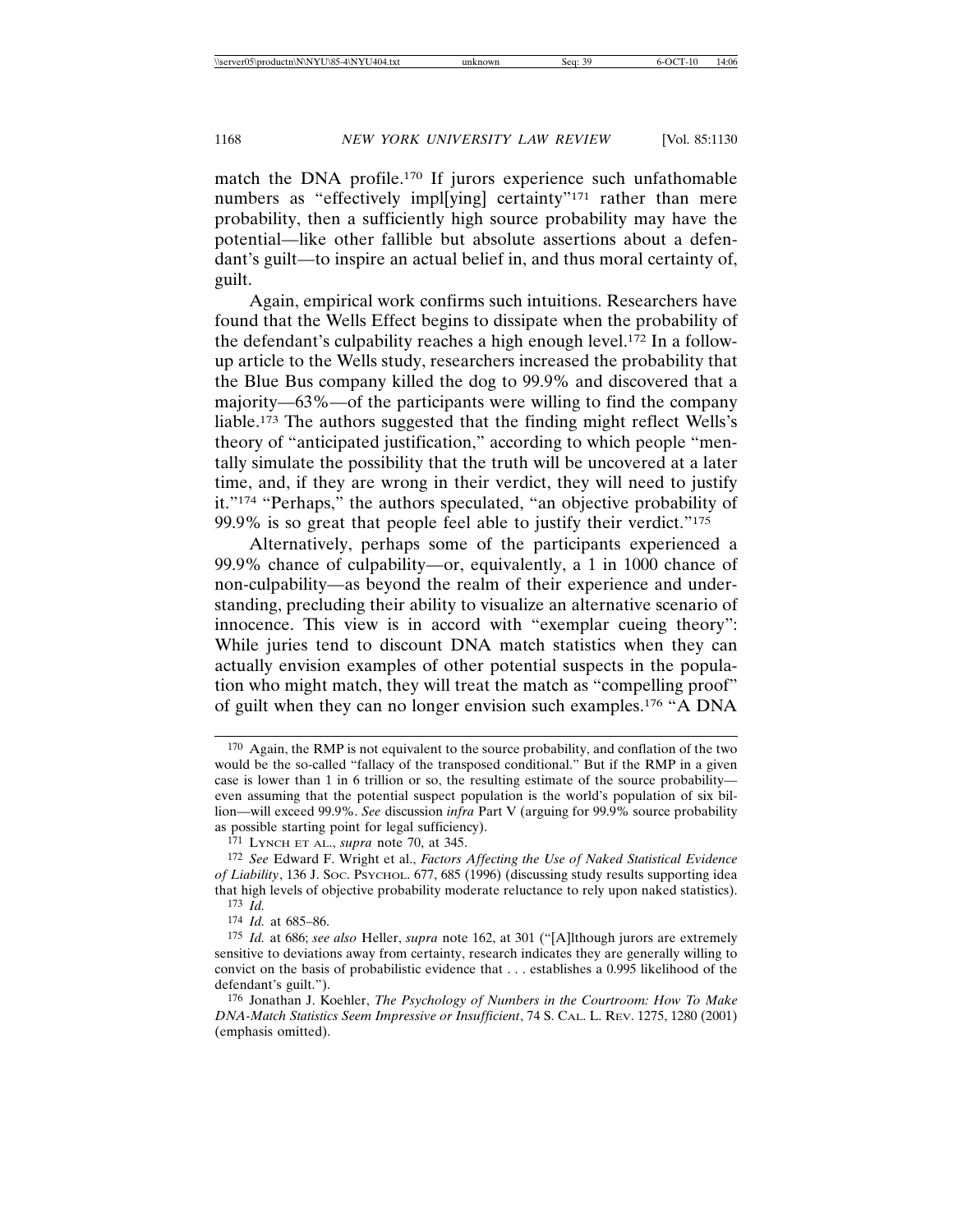match," then, "may make guilt overwhelmingly likely; the exculpatory inference(s) the defendant asks jurors to draw may stretch credulity to the breaking point."177 As the probability of guilt becomes closer and closer to certainty along an asymptotic curve, a statistical statement of the likelihood of guilt may actually be transformed in jurors' minds from probabilistic evidence to individualized evidence justifying an actual belief in the defendant's guilt. One scholar, for example, in describing evidence in a hypothetical criminal case in which the defendant and perpetrator share a "freak genetic mutation which may be expected to occur no more often than once in 100 billion men" making it "highly probable" that the defendant "is the only existing man" with the mutation—concluded that such a number was, in effect, "individualized evidence" of guilt.<sup>178</sup>

It may also be the case that near-certain statistical proof is more persuasive when the sacrificial innocent defendant is not known to exist. For example, some may still feel unease about convicting a defendant in the prison yard hypothetical, even if there were one million prisoners in the yard rather than twenty-five. However large the number, we still know that we are consciously sacrificing a known innocent defendant to convict the others. An analogy to popular culture would be the lottery—though the chances of picking the winning ticket are astronomically low, someone out there has a winning ticket. But in the blue bus case or a pure cold hit case, the only question is whether the defendant is culpable, and the chance of him not being culpable may well be infinitesimally small. So long as the defendant is truly culpable, there is no sacrificial innocent. The somewhat counterintuitive notion that jurors might care more about the one sacrificial innocent prisoner out of a million than a much greater chance—say, 1 in 100,000—that the defendant on trial in a pure cold hit case might be wrongly accused based on a false coincidental match also may be partially explained by recent heuristics work exploring humans' preference for saving identified victims over preventing harm to unidentified potential victims.179

<sup>177</sup> Heller, *supra* note 162, at 283; *cf.* United States v. Veysey, 334 F.3d 600, 605 (7th Cir. 2003) (noting that in "obvious cases of fingerprint and DNA evidence," astronomically high match probabilities weaken "the case against allowing 'naked' statistical evidence to carry" burden of proof).

<sup>178</sup> JUDITH JARVIS THOMSON, RIGHTS, RESTITUTION, AND RISK: ESSAYS IN MORAL THEORY 247–48 (William Parent ed., 1986).

<sup>179</sup> *See, e.g.*, Karen E. Jenni & George Loewenstein, *Explaining the "Identifiable Victim Effect*,*"* 14 J. RISK & UNCERTAINTY 235, 237–41 (1997) (reporting causes of "identifiable victim effect" where people are willing to expend greater resources to save identified lives than statistical lives). The "identifiable victim effect" would explain a juror's decision to acquit in the prison-yard example even if the yard had 10,000 prisoners (where the chance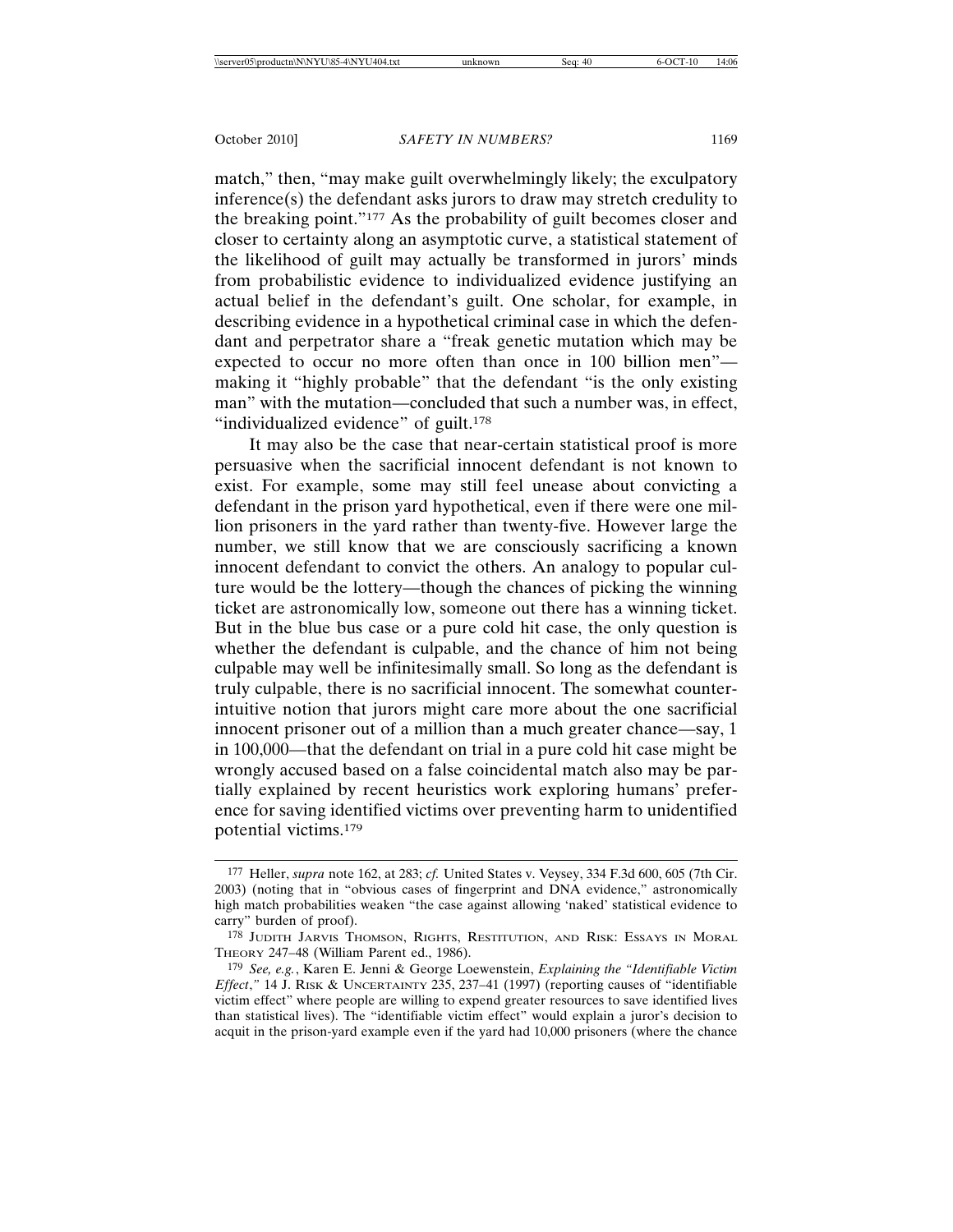"[U]nder certain conditions," then, DNA match evidence by itself may show that the "probability that anyone other than the accused in a criminal case was the source of [the evidence] is so low that the inference that the defendant was the source is 'virtually' or 'morally' certain."180 The question becomes how these insights might inform a court's determination of legal sufficiency of the evidence in a pure cold hit case.

### IV

### CHOOSING A UNIFORM SUFFICIENCY THRESHOLD

A court determining legal sufficiency in a pure cold hit case could take one of three conceivable positions. First, it could take the position that an uncorroborated DNA profile match is always legally insufficient. Second, it could refuse to dispose of any pure cold hit case on sufficiency grounds. Or it could determine that some source probabilities are low enough to be legally insufficient absent corroboration, while other probabilities are high enough to send the case to the jury. In this Part, I explain why the first two positions are untenable and offer reasons for adopting a uniform sufficiency threshold below which courts should deem an uncorroborated DNA profile match legally insufficient. I then present possible arguments for choosing as a starting point a threshold of a 99.9% source probability.

The only justification for the first position*—*refusing to allow any conviction in a pure cold hit case*—*would presumably be the concerns raised in the trial-by-mathematics literature about the perceived inhumanity and illegitimacy of a system that bases conviction solely on mere assent to a high probability of guilt. As explained in Part III, however, many jurors would surely experience unfathomably high source probabilities as assertions of certainty, rather than probability, that*—*if credited*—*preclude the jurors from visualizing any possible scenario of innocence. If the source probability in a given case were high enough to transcend the bounds of probability and effectively become individualized evidence of guilt, then a rational juror might form an actual belief in guilt based on such evidence. The juror would

of any particular defendant being the one known innocent defendant is only 1 in 10,000), but to convict in a case in which there is no known innocent being falsely accused, but the chance of the defendant on trial potentially being falsely accused given the match evidence is 1 in 10,000.

<sup>180</sup> D. Michael Risinger, *The Irrelevance, and Central Relevance, of the Boundary Between Science and Non-science in the Evaluation of Expert Witness Reliability*, 52 VILL. L. REV. 679, 708 n.86 (2007); *cf.* Seth F. Kreimer & David Rudovsky, *Double Helix, Double Bind: Factual Innocence and Postconviction DNA Testing*, 151 U. PA. L. REV. 547, 609 (2002) (describing post-conviction DNA exoneration evidence as "provid[ing] morally certain proof" of innocence).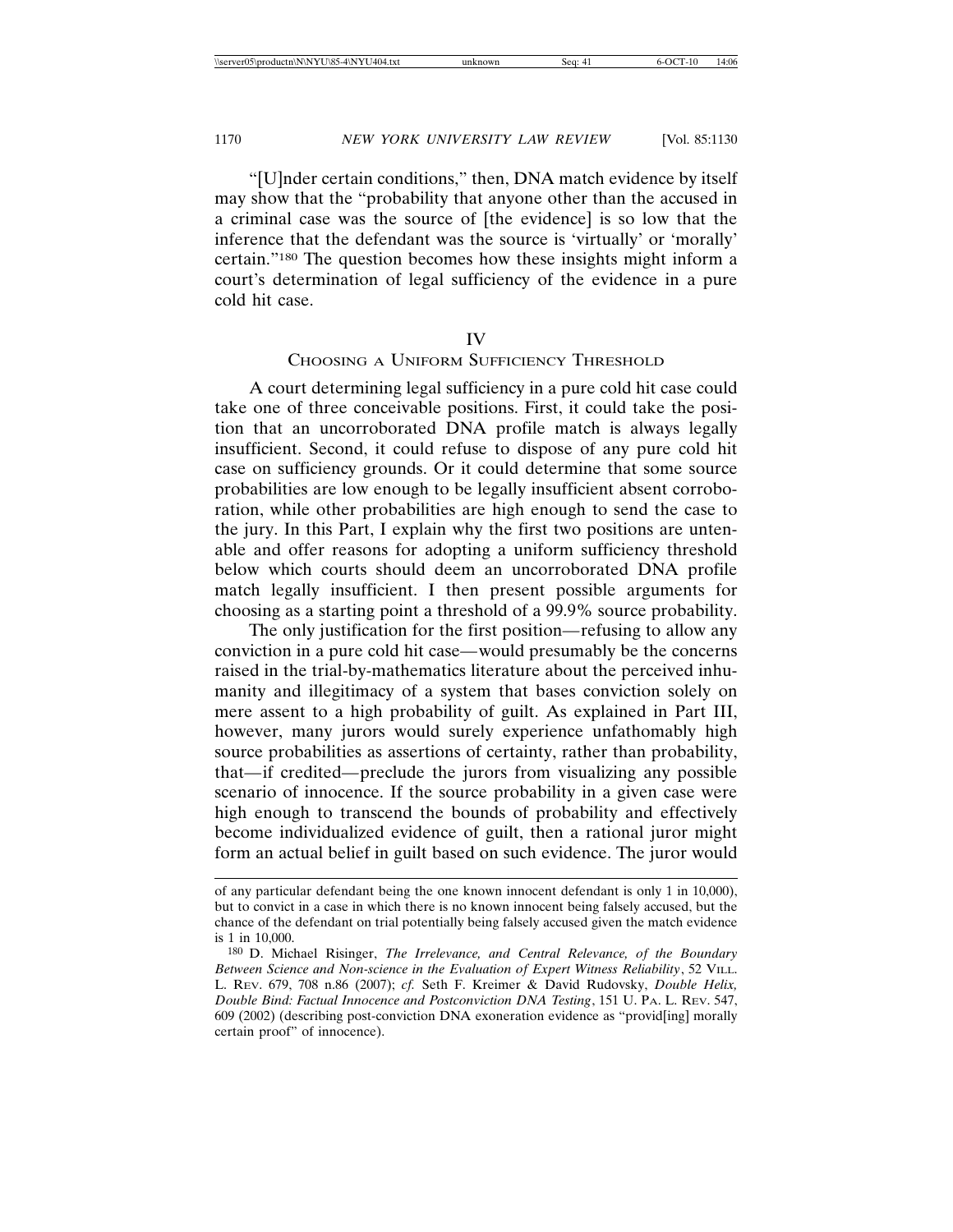reach the moral certainty needed for conviction, and, while the verdict might still be inaccurate, the ethical principles underlying the moral certainty standard would remain intact.

The justification for the second position—sending all pure cold hit cases to the jury rather than declaring some cases legally insufficient—would presumably be based in deference to jury decisionmaking. Just as judges avoid second-guessing jurors who might view a seemingly incredible eyewitness as compelling, one might argue that judges should also defer to a hypothetical rational juror who might view a modestly strong source probability of, say, 80% as proof beyond a reasonable doubt. The reason judges defer to jurors' eyewitness credibility determinations, however, is not only that such determinations are inherently subjective, but also that jurors have a unique opportunity to assess the witness's demeanor. In contrast, verdicts based on evidence perceived as purely probabilistic involve factors unrelated to credibility that are equally knowable to those outside the jury181—such as the bus route statistics in the blue bus hypothetical and that inspire only rational predictions based on the evidence. Unlike conflicting eyewitness testimony, a "coldly statistical" government case gives jurors "no opportunity to exercise" their skills of "perception or intuition," the very qualities that justify trial by jury to begin with.182 Thus, a judge's ruling in a pure cold hit case that the evidence is insufficient would not require encroachment upon the jury's unique role as arbiter of credibility. At most, such a ruling would be in conflict with some jurors' own senses of when a source probability becomes an assertion of certainty.

While individual jurors might have different certainty thresholds, there are compelling reasons to adopt a uniform threshold for source probabilities below which a pure cold hit case should not go to the jury.183 The first is that some source probabilities are low enough that the legal community should be able to agree that any rational juror—

<sup>183</sup> Note that the constitutional standard for determining legal sufficiency is the same in state and federal criminal trials. *See Jackson v. Virginia*, 443 U.S. 307, 315–16 (1979) (establishing legal sufficiency standard as due process standard under Fourteenth Amendment); *see also supra* notes 75–76 and accompanying text.

<sup>181</sup> *See, e.g.*, Nesson, *supra* note 152, at 1379 ("[G]iven the evidence's statistical nature, the public need not defer to the conclusion on the ground that the factfinder is in a better position to evaluate a witness's demeanor."); Nesson, *supra* note 147, at 1196 (arguing that "nothing presented to the jury puts it in any better position to judge" purely probabilistic cases, thereby decreasing confidence in need for, and efficacy of, jury in such cases).

<sup>182</sup> Nesson, *supra* note 147, at 1196; *see also* Eleanor Swift, *Abolishing the Hearsay Rule*, 75 CAL. L. REV. 495, 504 (1987) ("One explanation of cases like *Smith* [*v. Rapid Transit*] is that only particularistic proof justifies the use of the elaborate system of adjudicative factfinding. Particularistic proof permits decisions to be based on the trier's knowledge and experience, rather than on the indiscriminate application of general probabilities.").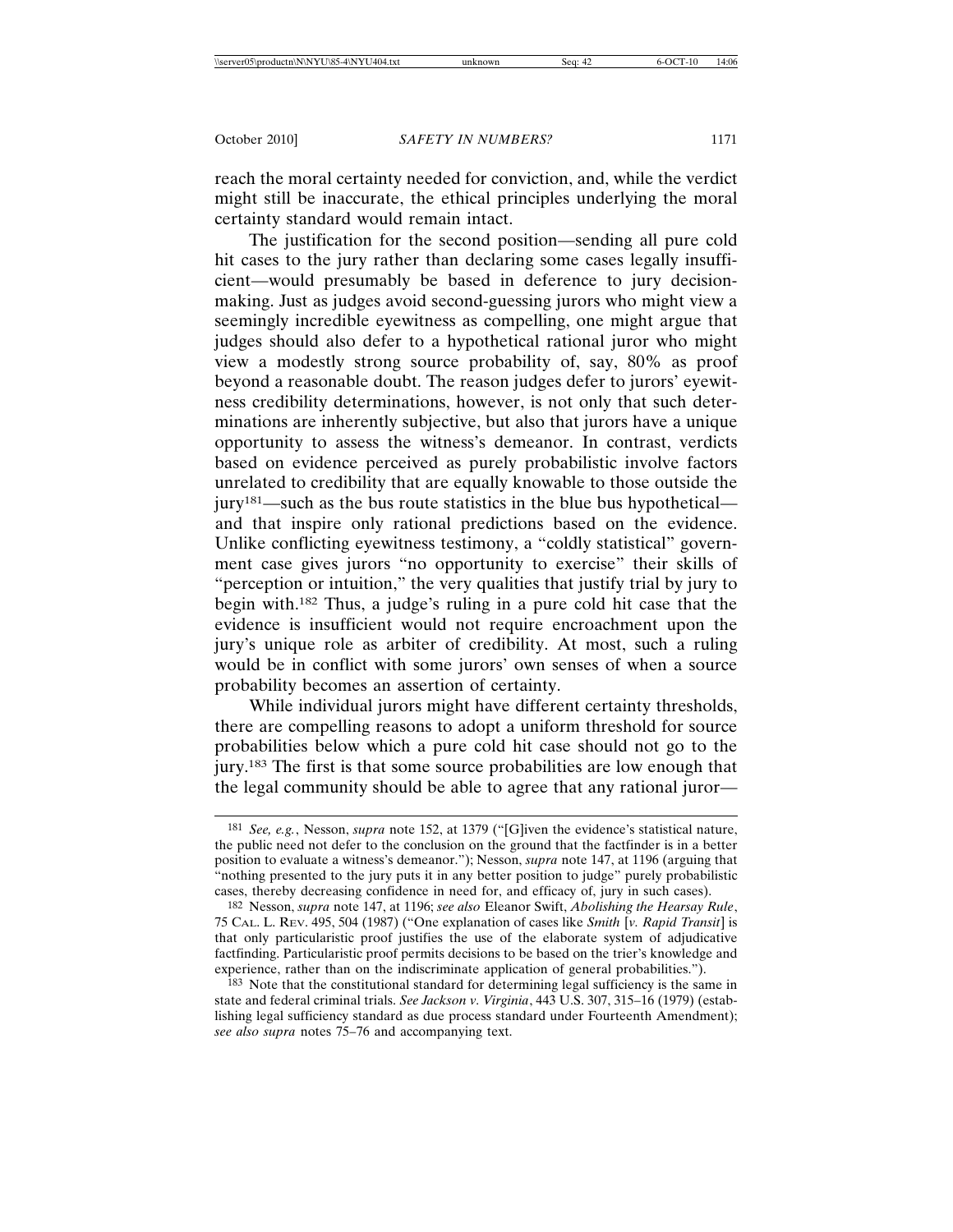absent corroborative evidence—can envision a scenario of innocence. Obviously, a source probability of only 49%, lower than even the civil standard of proof, is insufficient. But even with a source probability of 90%, leaving a 10% chance that the defendant is not the source, it is difficult to fathom that a rational factfinder could not envision a scenario in which the defendant is innocent, absent any other evidence of guilt. Indeed, based on the Wells Effect studies, we have every reason to believe the contrary. Assuming the legal community comes to agree that certain source probabilities in cold hit cases are too low to form the basis for a rational juror's actual belief of guilt, judges should be bound to grant motions for acquittal in cases that do not meet a minimum threshold.184 From a due process standpoint, there seems to be no reason to treat insufficient quantifiable evidence (such as a 90% source probability) differently from insufficient qualitative evidence (such as when the instrument used in a crime is not one deemed a deadly weapon).185 Indeed, for a case—like pure cold hit cases—in which the evidence is inherently quantitative and thus more easily compared to the evidence in other cases of the same type, the need for a uniform, court-enforced sufficiency threshold is particularly strong. 186 Legal communities should thus use court rules, statutes, or the like to set numerical thresholds rather than allow individual trial judges to apply their own chosen thresholds.187

Another reason for imposing a uniform sufficiency threshold is to avoid perceptions of injustice or systemic illegitimacy in cases involving purely statistical evidence. Assuming the plausibility of the view that convictions based on purely numerical evidence undermine public confidence in verdicts because they are seen as an affront to human dignity, there is good reason to choose a sufficiency threshold that is both uniform and reflective of what we know about most

<sup>184</sup> *Cf.* Franklin, *supra* note 122, at 165 (noting that difficulties in deciding upon particular numerical threshold for reasonable doubt should not preclude legal community from imposing floor of 80%).

<sup>185</sup> *See supra* note 82 (citing case in which pellet gun was held not to meet definition of deadly weapon).

<sup>186</sup> *See, e.g.*, Craig R. Callen, *Cognitive Science and the Sufficiency of "Sufficiency of the Evidence" Tests*, 65 TUL. L. REV. 1113, 1121 (1991) ("[C]ourts also have an interest in using directed verdicts . . . as tools to promote uniformity or predictability in the enforcement of legal rules.").

<sup>187</sup> Presumably for this reason, judges in some jurisdictions direct a verdict of not guilty in operating-under-the-influence (OUI) cases where the breathalyzer result is close to the legal limit because of the machines' margin of error. *See, e.g.*, Randy S. Chapman, *Successfully Defending an OUI Case*, *in* 2 MASSACHUSETTS BASIC PRACTICE MANUAL § 13.5.3(c) (3d ed. 2009  $\&$  Supp. 2010) (noting that some judges in Massachusetts "will allow a motion for a required finding of not guilty as to the per se theory" when breath test results are close to state's legal limit).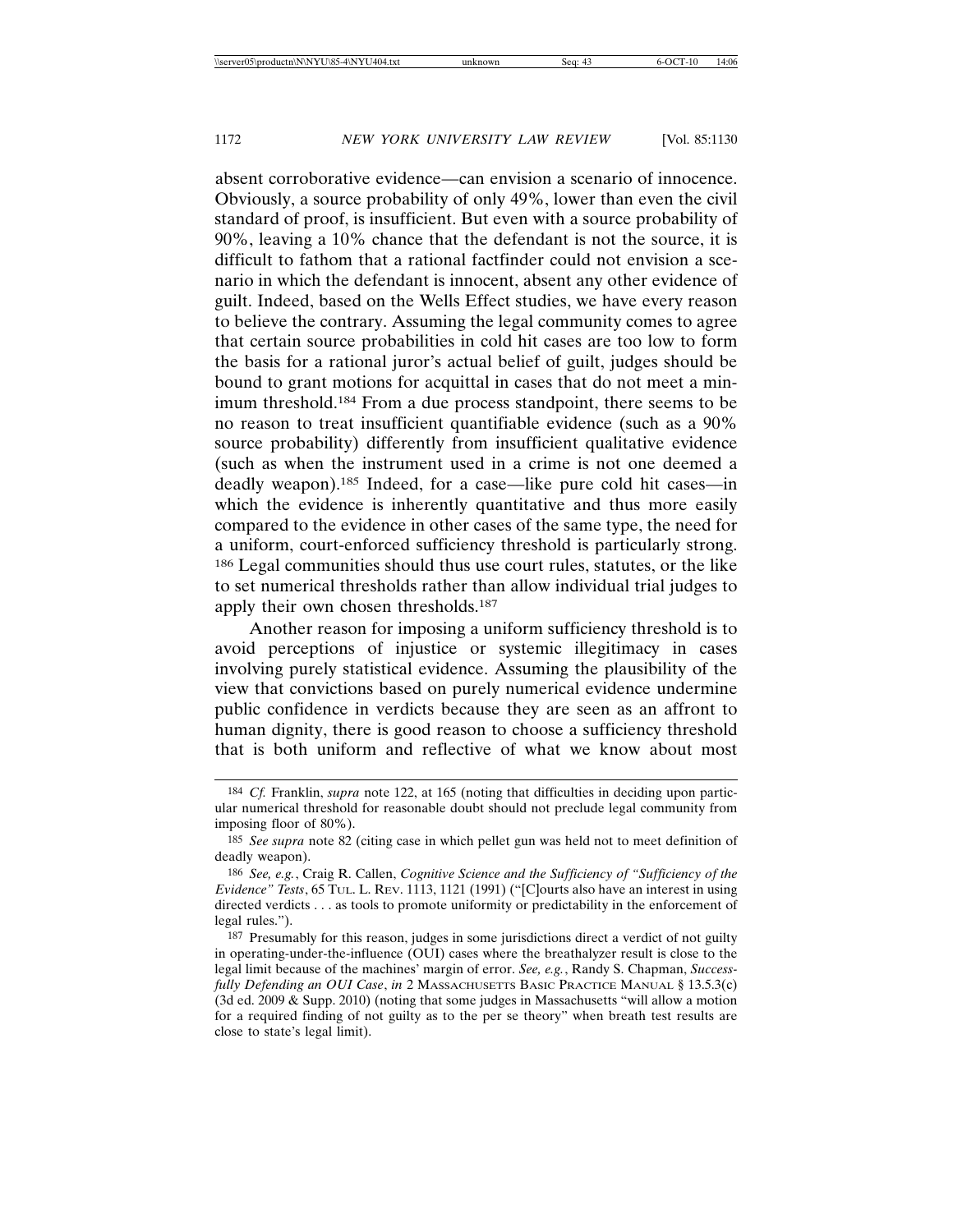people's certainty thresholds. Put differently, there is a value in using "the symbols of trial procedure[ ] to express society's fundamental commitment to the protection of the defendant's rights as a person, as an end in himself."188 If most members of the public perceive a source probability of, say, 99.9999% as equivalent to a statement of certainty rather than probability, then arguably they will view a verdict based on such a source probability as reflecting the jurors' acceptance of an assertion of certainty based on the credibility of those who made the assertion, rather than the jurors' mere assent to a likelihood of guilt that, while high, still allows most of us to visualize alternate scenarios of innocence.

In turn, we have strong theoretical and empirical reasons to believe that most people's certainty thresholds in a pure cold hit case would be above a 99.9% source probability. The Wells Effect studies discussed in Part III reveal that even in a civil case, most people will not reach an actual belief in culpability below a 99.9% chance of culpability or, equivalently, a 1 in 1000 chance that the defendant is not culpable. If the simulation in these studies were changed to a criminal case, where the standard of proof is higher and the stakes are not monetary but involve physical liberty or even life, the probability of guilt may well have to be even higher to overcome the Wells Effect. For example, one recent study of jurors' reactions to blood group evidence accompanied by source probabilities in a criminal case found that over a quarter of jurors believed that a mere 0.5% "calculated risk" that the defendant was not the source of the evidence was still too high to be acceptable.189 Another juror study testing "exemplar cueing theory" in a DNA case revealed that several jurors were still

<sup>188</sup> Tribe, *supra* note 14, at 1374. Tribe further explains why systemic legitimacy in this context matters:

Methods of proof that impose moral blame . . . on the basis of evidence that fails to penetrate or convince the untutored contemporary intuition threaten to make the legal system seem even more alien and inhuman than it already does to distressingly many. There is at stake not only the further weakening of the confidence of the parties and of their willingness to abide by the result, but also the further erosion of the public's sense that the law's fact-finding apparatus is functioning in a somewhat comprehensible way, on the basis of evidence that speaks, at least in general terms, to the larger community that the processes of adjudication must ultimately serve.

*Id.* at 1375–76. *See also* Nesson, *supra* note 152, at 1367 (arguing that public "acceptance" of verdicts is critical to "promot[ing] our assimilation of the behavioral message embodied in the underlying substantive rule").

<sup>189</sup> Eric Magnusson, *Incomprehension and Miscomprehension of Statistical Evidence: An Experimental Study*, 1993 LAW MED. & CRIM. JUST. CONF., AUSTL. INST. CRIMINOLOGY 3, http://www.aic.gov.au/events/aic%20upcoming%20events/1993/~/media/conferences/ medicine/magnus.ashx; *see also* Heller, *supra* note 162, at 284 n.237 (noting significance of this result in Magnusson's study).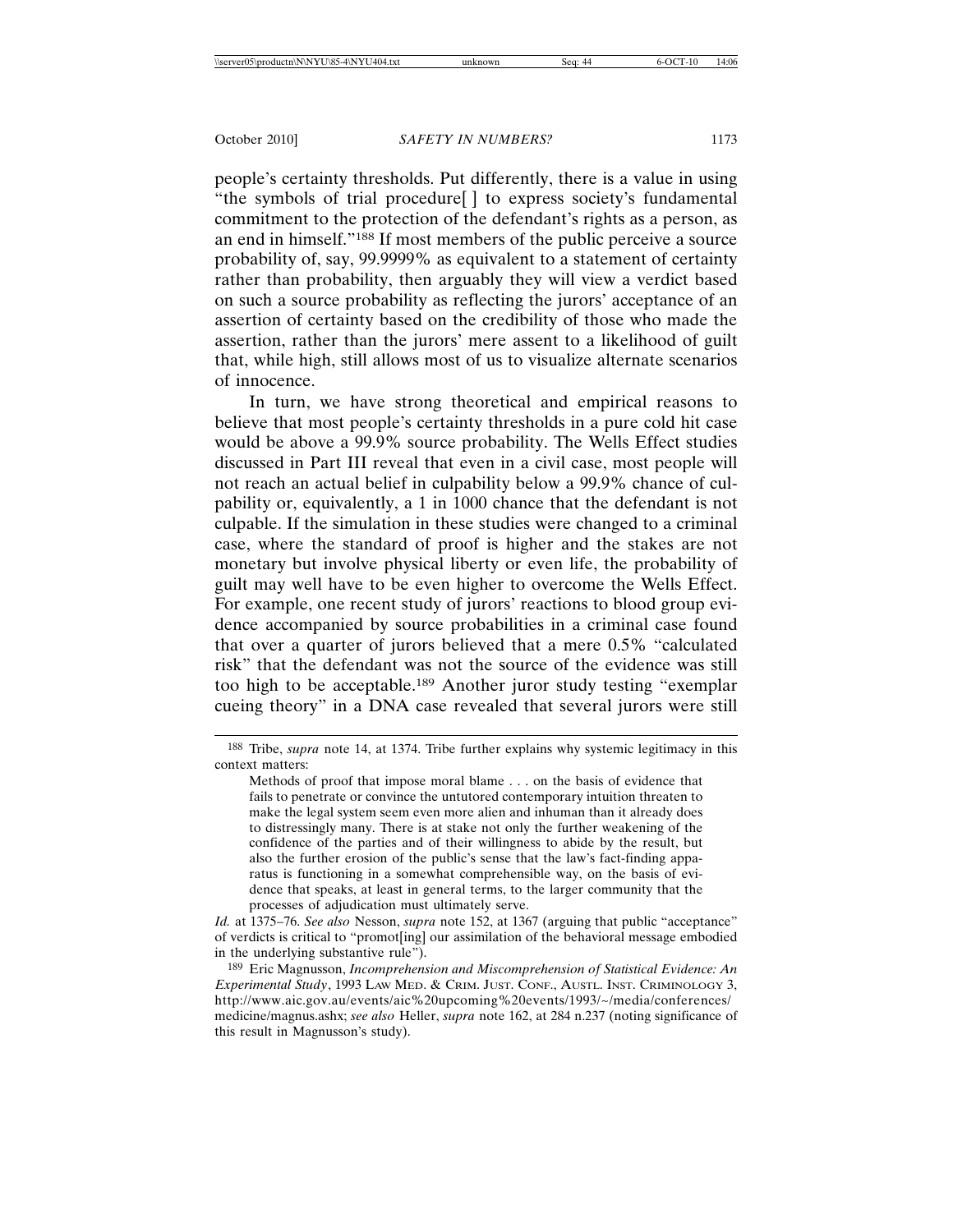able to envision the possibility of a coincidental match when faced with RMPs of 1 in 1 million and 1 in 1 billion in mock trials involving a Houston robbery-murder with no other evidence of guilt.<sup>190</sup> Specifically, some jurors given the 1 in 1 billion RMP still arrived at only an 83% subjective probability that the defendant was the source of the DNA.191

Based on these juror studies, a logical starting point for a sufficiency threshold is for courts to grant motions for judgment of acquittal whenever the source probability is lower than 99.9%. Such a sufficiency threshold might meet the force of the appearance-ofjustice concerns underlying the trial-by-mathematics literature. It may turn out that, with more discussion and study, the legal community will decide that the sufficiency threshold for pure cold hit cases and other statistics-based prosecutions should be even higher.192 Perhaps jurors are even more wary of DNA evidence than other types of naked statistical evidence, based on implicit concerns about the possibility of laboratory error or government abuse.<sup>193</sup> Whether or not such concerns are justified, the legal community might consider them in determining a sufficiency threshold for pure cold hit cases to promote the legitimacy of verdicts and to allow the concepts of "actual belief" and "moral certainty" to retain their meaning in such cases.

A 99.9% source probability threshold also comports with the scientific community's threshold for determining when it is appropriate to report "with reasonable scientific certainty" that "a particular individual is the source of an evidentiary sample."194 While many scien-

<sup>190</sup> *See* Koehler, *supra* note 176, at 1293–96 (discussing experiment). The author does not make clear whether the attorneys in the mock trial presented the jury with only the RMPs or attempted to suggest a source probability based on the RMP and the size of the likely suspect population. Given that Houston is a city of several million, the source probability even given an RMP of 1 in 1 billion may have been lower than 99.9%. It is surely more likely that many jurors conflated the RMP with the source probability and yet still believed an objectively high source probability, absent other evidence of guilt, was less than fully compelling.

<sup>191</sup> Koehler cited as possible explanations for this phenomenon the Wells Effect and a few jurors' curious belief that a low RMP suggested a low source probability. *Id.* at 1295–96.

<sup>192</sup> At least one scholar has called for fingerprint analysts to move away from the individualization model and testify*—*in line with DNA analysts*—*in probabilistic terms, based on population databases and match statistics. *See* Simon A. Cole, *Forensics Without Uniqueness, Conclusions Without Individualization: The New Epistemology of Forensic Identification*, 8 LAW PROBABILITY & RISK 233, 249–50 (2009).

<sup>193</sup> *See* Ronald J. Allen & Michael S. Pardo, *The Problematic Value of Mathematical Models of Evidence*, 36 J. LEGAL STUD. 107, 126 (2007) ("With the lab error rate statistics in particular, perhaps the jurors intuited the limits of the data and wanted better and more appropriate information about this lab.").

<sup>194</sup> Budowle et al., *supra* note 25.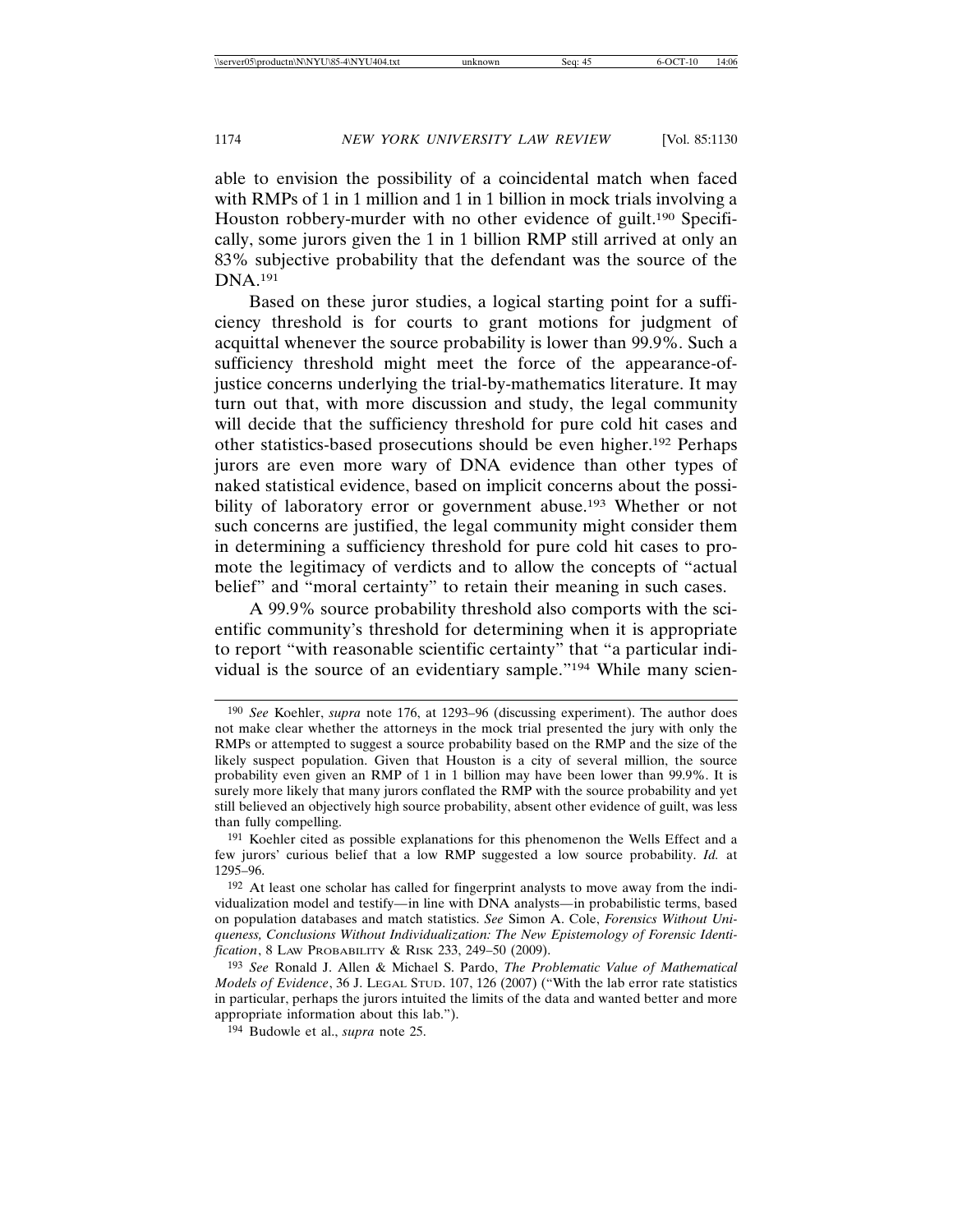tists refuse on principle ever to make assertions of uniqueness in court,195 others have suggested or used a 99.9% source probability or its equivalent as a cutoff for source attribution.196 To be sure, the legal community cannot delegate its choice of sufficiency threshold to the scientific community.<sup>197</sup> As scientists are the first to acknowledge, determinations of when the chance of finding another matching profile is remote enough to assert identity with "absoluteness" is a determination of philosophy, law, and psychology, and "not a statistical concept."198 But the scientific community's view that a source probability of less than 99.9% leaves a reasonable possibility that the defendant is not the source seems to be at least relevant to the legal community's determination of whether a rational juror should still be able to visualize an alternative scenario of innocence with a source probability of, say, 95%. Moreover, concerns over systemic legitimacy might arise if the legal community allowed a conviction in a case where another large and influential community takes the position that

<sup>195</sup> *See, e.g.*, NAT'L RESEARCH COUNCIL, DNA TECHNOLOGY IN FORENSIC SCIENCE 92 (1992) ("Regardless of the calculated frequency, an expert should*—*given the relatively small number of loci used and the available population data*—*avoid assertions in court that a particular genotype is unique in the population."); Song et al., *supra* note 32, at 23 ("[T]he lack of certainty makes claims of uniqueness improper to make in the presentation of DNA evidence in court.").

<sup>196</sup> *See, e.g.*, Balding, *supra* note 36, at 260 ("One of our assumptions was a 99.9% criterion for uniqueness, chosen arbitrarily."); Luttman Testimony, *supra* note 34, at 3-79 to 3- 80 (noting that FBI's uniqueness threshold is RMP equal to about one thousand times U.S. population).

<sup>197</sup> I use the term "scientific community" in the same respect courts use it in the *Frye* context; that is, those scientists qualified "with sufficient training and expertise to permit them to comprehend" the scientific matter at issue. Blackwell v. Wyeth, 971 A.2d 235, 252 (Md. 2009). Here, the scientific matter would be the statistics involved in estimating the probability that a profile is unique. The relevant community in a matter involving DNA match statistics would include those in the derivative sciences of statistics, population genetics, and molecular biology, and not merely—or even primarily—forensic scientists. *See, e.g*., United States v. Porter, 618 A.2d 629, 634–35 (D.C. 1992) (rejecting limitation of scientific community to forensic scientists for purposes of *Frye* test).

<sup>198</sup> B.S. Weir, *Forensics*, *in* 2 HANDBOOK OF STATISTICAL GENETICS 848–49 (2d ed. 2003); *see also* NAT'L RESEARCH COUNCIL, *supra* note 45, at 33 ("The definition of uniqueness is outside our province."); Budowle et al., *supra* note 25 (acknowledging in FBI publication that "[t]he size of the population and the appropriate confidence level to use" in making claims of profile uniqueness are, at bottom, "policy decisions"); Michael J. Saks & Jonathan J. Koehler, *The Individualization Fallacy in Forensic Science Evidence*, 61 VAND. L. REV. 199, 205 (2008) ("The concept of 'individualization' . . . exists only in a metaphysical or rhetorical sense. It has no scientific validity . . . ."); *id.* at 218 n.94 ("Although the DNA typing model has much to offer the traditional forensic sciences, offering source identifications at trial for sufficiently low probabilities would not be an implication of the science but an evasion of it in the service of advocacy.").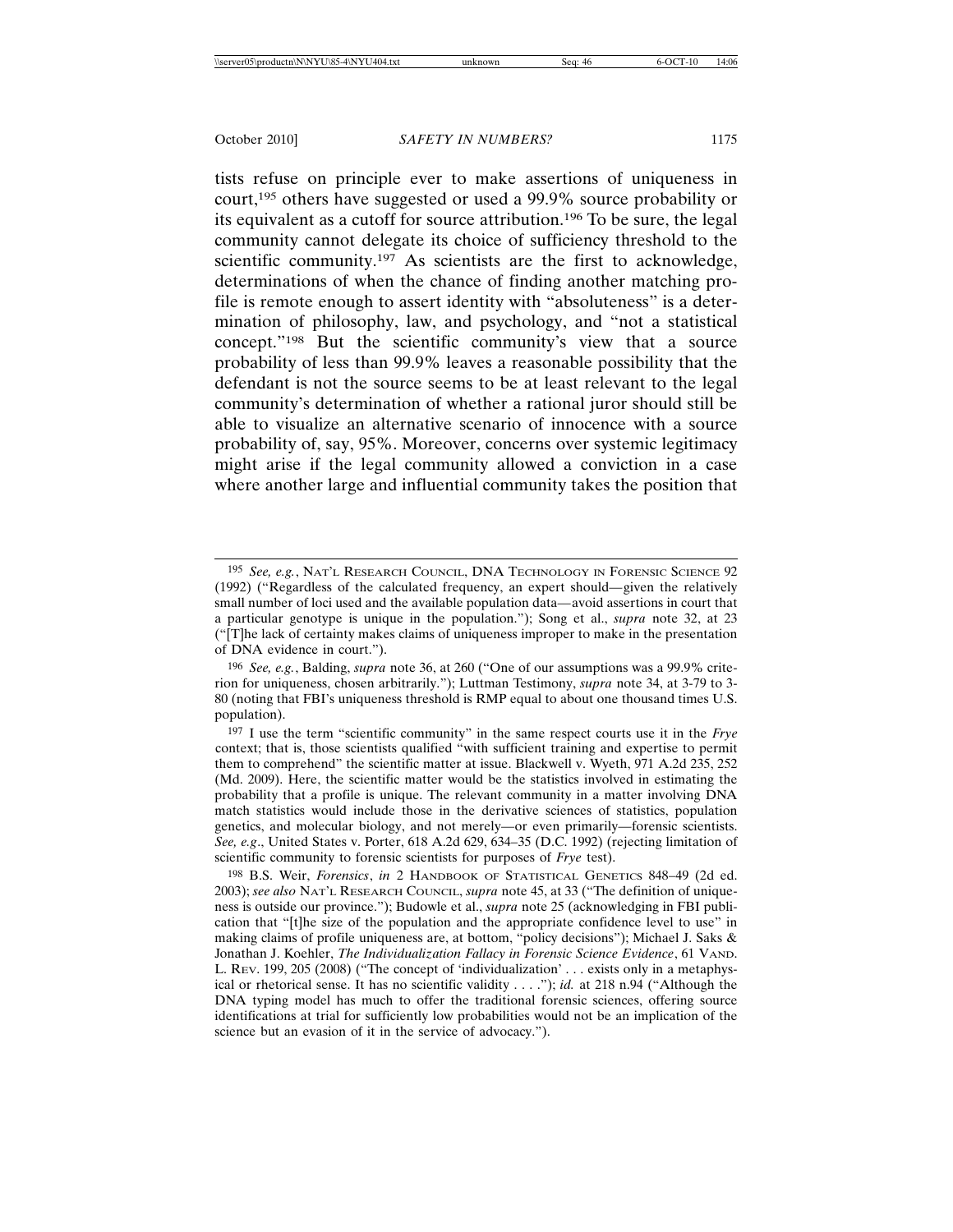there remains a reasonable possibility the defendant is not the source. 199

The 99.9% source probability is also consistent with how courts have treated DNA source attribution questions in other contexts. In paternity cases, a court will often presume a defendant's paternity if DNA testing shows with either 99% or 99.9% certainty that the defendant is the father.200 Given that the standard of proof in paternity cases is less than "reasonable doubt" and constitutionally need only be a preponderance of the evidence,<sup>201</sup> the level of certainty required to convict someone in a criminal trial based on DNA testing should be higher than the level of certainty required to presume paternity in paternity cases, for reasons of systemic legitimacy.

To some, a 99.9% threshold may seem too favorable to the defendant. After all, most scholars, judges, and jurors would place the numerical equivalent of "beyond a reasonable doubt" in a typical case involving qualitative evidence at closer to 95% certainty of guilt or lower.<sup>202</sup> But when the inculpatory evidence in a case is purely probabilistic, these numbers shift upwards, according to the Wells Effect. While qualitative assertions of certainty from human witnesses can

200 *See, e.g.*, ALA. CODE § 26-17-505(a)(1) (LexisNexis 2009) (creating rebuttable presumption with test result indicating 99% probability of paternity); IND. CODE § 31-14-7-1(3) (West 2008) (setting presumption of paternity at 99% probability); LA. REV. STAT. ANN. § 40:34(E)(5) (Supp. 2009) (setting conclusive presumption at 99.9% probability for purposes of child support); MICH. COMP. LAWS ANN. § 712.11(3) (West Supp. 2010) (setting presumption of paternity at 99% probability); 23 PA. CONS. STAT. ANN.  $\S$  4343(c)(2) (West 2001) (setting rebuttable presumption at 99% probability); TENN. CODE ANN. § 24- 7-112(b)(2)(C) (2010) (setting rebuttable presumption at 99% probability); UTAH CODE ANN. § 78B-15-505(1)(a), (2) (LexisNexis 2008) (creating presumption with test results indicating 99% probability of paternity, rebuttable only by contradictory genetic test); WYO. STAT. ANN.  $\S$  14-2-705(a)(i) (2009) (setting rebuttable presumption at 99% probability).

201 *See* Rivera v. Minnich, 483 U.S. 574, 575 (1987) (upholding preponderance of evidence standard for paternity tests). Some states require "clear and convincing evidence" for a posthumous claim of paternity. *See, e.g.*, LA. CIV. CODE. ANN. art. 192 (2008) ("The mother shall prove by clear and convincing evidence both that her former husband is not the father and that her present husband is the father.").

202 *See, e.g.*, Lawrence M. Solan, *Refocusing the Burden of Proof in Criminal Cases: Some Doubt About Reasonable Doubt*, 78 TEX. L. REV. 105, 126–27 (1999) (noting that judges' responses to survey asking them to quantify reasonable doubt ranged from 80% to 95% and higher, and jurors' responses ranged from upwards of 61%); Weinstein & Dewsbury, *supra* note 120, at 171 ("Were the parties to agree, we would like to add to our charge: 'In my opinion, a probability of guilt of no less than 95% should be necessary to support a conviction.'").

<sup>199</sup> This is especially true given that phrases like "reasonable degree of scientific certainty" are amorphous terms that some experts take to mean merely "more probable than not" and others take to mean, more stringently, that "there was 'no reasonable or practical possibility that someone' other than the defendant" could be responsible. Molly Gena, Comment, *Shaken Baby Syndrome: Medical Certainty Casts Doubt on Convictions*, 2007 WIS. L. REV. 701, 716 (citations omitted) (discussing standards used to analyze bite marks).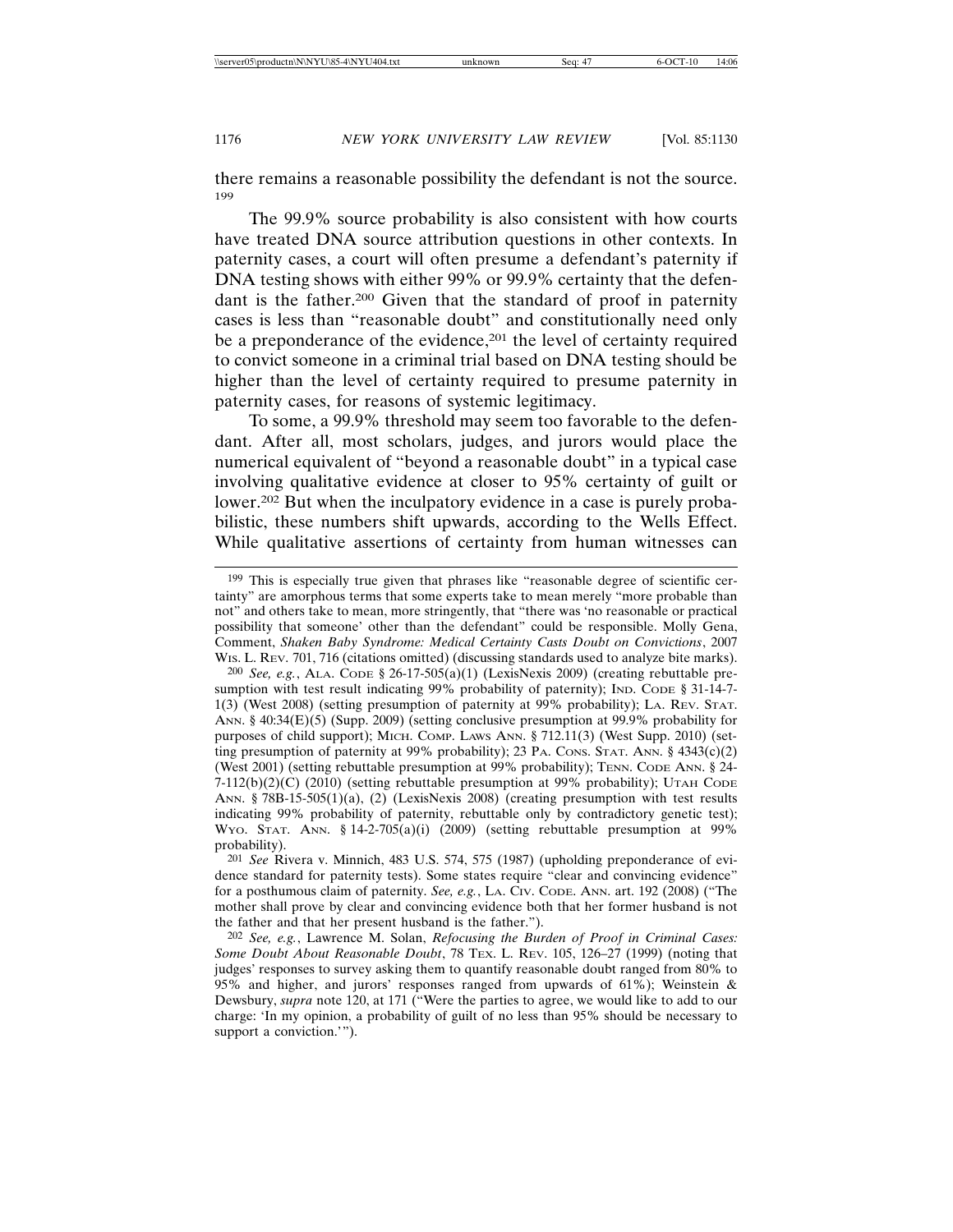inspire actual belief even if they carry a decent likelihood of unreliability, statistical evidence of guilt must pass the certainty threshold which typically does not occur below a 99.9% source probability before being assessed by jurors in the same way as other fallible, but non-probabilistic, assertions.

Since there are no directed verdicts of guilt, the disposal of a criminal case at the sufficiency stage works only in the defendant's favor. One might wonder, however, whether pure cold hit cases should be an exception. After all, once the source probability becomes astronomically high, the government could argue that no rational juror could *fail* to find that the defendant is the source. This reasoning breaks down under closer scrutiny. When the source probability is below the threshold, after resolving factual disputes in the government's favor, the defendant is entitled to judgment of acquittal because no facts later found by the jury would make the case stronger. But when the source probability is above the threshold, jurors must still decide at trial whether the source probability is actually as high as the government claims it is and assess any exculpatory evidence. As to the reliability of the source probability, the defense may present evidence that, for example, the RMP reflects inaccurate assumptions about the independence of loci, and is in fact much higher,  $203$  or is dwarfed by a false positive rate that, if known, would show the DNA evidence to be weak.<sup>204</sup> And when there exists a "reality disjuncture" between the DNA match—the "genetic witness"—and "highly plau-

<sup>203</sup> A Stanford mathematician has called currently reported RMPs "ludicrous" and "well beyond the bounds of reality." Keith Devlin, *Damned Lies*, Devlin's Angle, Mathematics Ass'n of Am. (Oct. 2006), http://www.maa.org/devlin/devlin\_10\_06.html. Court-ordered studies of the Arizona, Maryland, and Illinois DNA databases suggest that nine-loci matches or even thirteen-loci matches may not be as rare as claimed. Jason Felch & Maura Dolan, *How Reliable Is DNA in Identifying Suspects?*, L.A. TIMES, July 20, 2008, at A1. The FBI continues to resist such studies of the CODIS database. Berkeley researchers have called for more RMP studies upon determining that, assuming independence of the STR loci, the average chance of a coincidental attribution in a cold hit case is 1 in 3.4 million. Song et al., *supra* note 32, at 22; *see also* Murphy, *supra* note 43 (calling for increased researcher access to CODIS).

<sup>204</sup> A false positive rate—even as low as 1 in 10,000 or 100,000—will dwarf a typical RMP in any source probability calculation. *See* William C. Thompson et al., *How the Probability of a False Positive Affects the Value of DNA Evidence*, 48 J. FORENSIC SCI. 47, 52 (2003) (showing that with RMP of 1 in 1 billion and prior odds of guilt being 1 in 1000, false positive rate as low as 1 in 10,000 still yields posterior odds of only 10 to 1 in favor of suspect being source of DNA); *see also* Balding & Donnelly, *supra* note 84, at 286 ("When extremely small match probabilities are claimed, it seems naive, at best, to ignore the possibility of false-positive results through human error."); Sangero & Halpert, *supra* note 71, at 45 (arguing against convictions based on single piece of evidence because of possibility of laboratory error).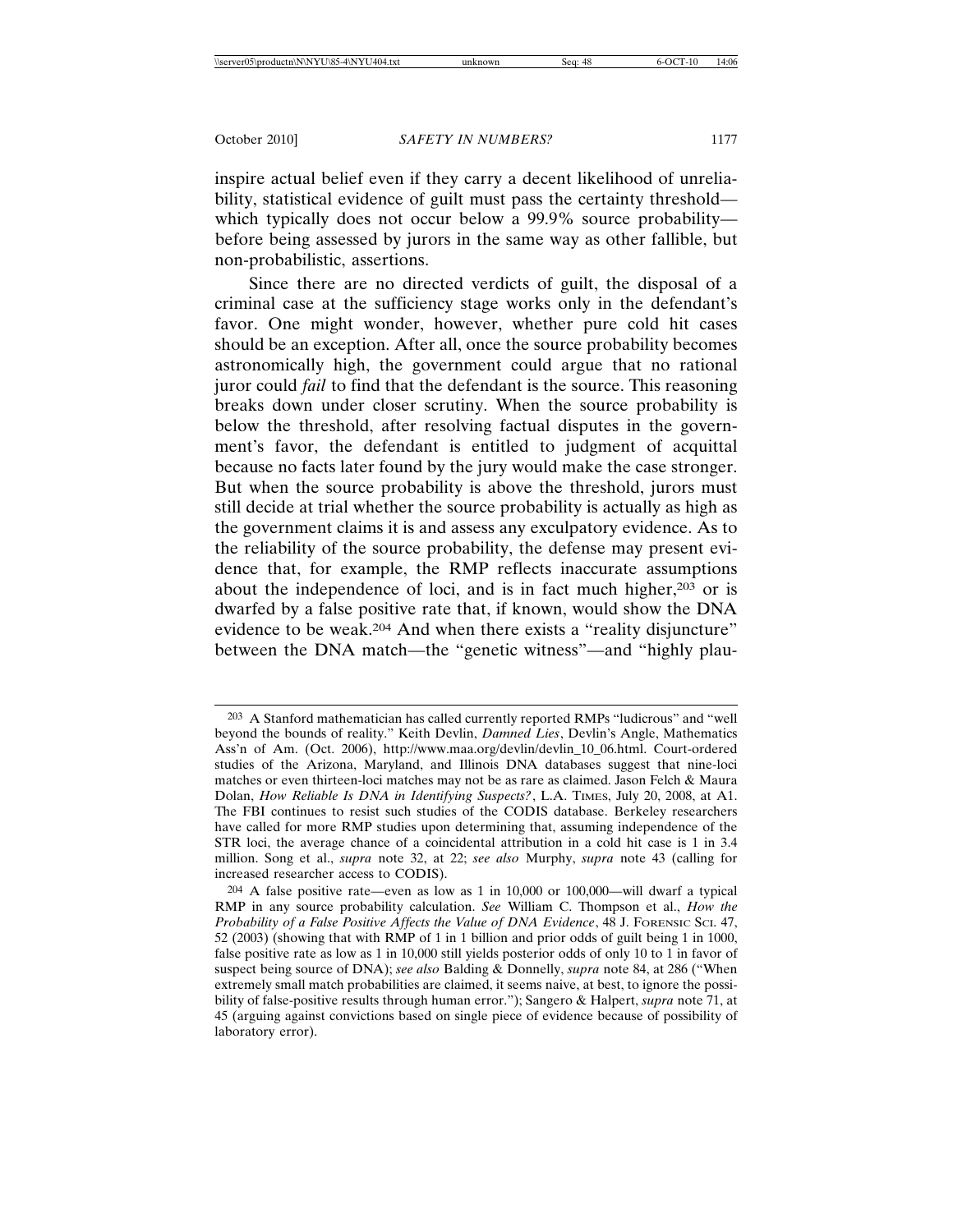sible" exculpatory evidence, the jury must still decide which to believe.205

# HOW THE SUFFICIENCY THRESHOLD WOULD WORK IN AN ACTUAL CASE

To this author's knowledge, no pure cold hit case has been resolved at trial at the sufficiency stage based on the claim that the source probability is too low. As explained in Part II, courts' treatments of the sufficiency question in pure cold hit cases have been tainted by their failure to understand the difference between the RMP and the source probability, their reluctance to use Bayesian reasoning, and their hesitation to think of standards of proof in numerical terms.

Only some pure cold hit cases would be resolvable at the sufficiency stage. A defendant would only be entitled to a directed verdict when the source probability is less than 99.9% after resolving all disputes over the RMP and population size in the government's favor, and when there is no admissible, qualitative evidence to corroborate guilt. For example, in *Regina v. Lashley*, the British robbery case in which the only evidence linking the suspect to the robbery was a DNA match and the prosecution acknowledged that seven to ten other potential suspects may have shared the profile, the case presumably should have been resolved at the sufficiency stage in the defendant's favor,<sup>206</sup> since the RMP was 1 in 4 million.<sup>207</sup> The same goes for *Regina v. Watters*, the pure cold hit burglary case where the court held the evidence insufficient on appeal because the defendant's brother was a potential suspect and had a 1 in 267 chance of matching the profile.208

Some cases that would otherwise be resolvable on sufficiency grounds may be clouded by factual disputes over population size,<sup>209</sup>

207 *See* Redmayne, *Rationality*, *supra* note 50, at 880 (discussing *Lashley*).

<sup>205</sup> Cole & Lynch, *supra* note 7, at 47; *see also McDaniel* Amici Brief, *supra* note 94, at 15 ("[I]f the other evidence points to someone else, a jury could reasonably conclude that the match . . . was just a coincidence."); Balding, *supra* note 36, at 258, 260 (noting that non-DNA exculpatory evidence may trump even very small RMPs).

<sup>206</sup> *See* [2000] EWCA (Crim) 88, [v], [3], [5], [16] (describing facts in case).

<sup>208</sup> *See* [2000] EWCA (Crim) 89, [9], [25], [29] (discussing facts and holding retrial not necessary).

<sup>209</sup> In resolving factual disputes about the size of the suspect population, courts should be careful not to limit the population to a particular class, such as a particular race or ethnicity, merely because the defendant is a member of that class. *See, e.g.*, People v. Wilson, 136 P.3d 864, 868 (Cal. 2006) (confirming that RMP should not be based on race in absence of evidence that perpetrator was of that race); D.H. Kaye, *Logical Relevance: Problems with the Reference Population and DNA Mixtures in* People v. Pizarro, 3 LAW PROBABILITY & RISK 211, 211 (2004) ("One strangely persistent fallacy in the interpreta-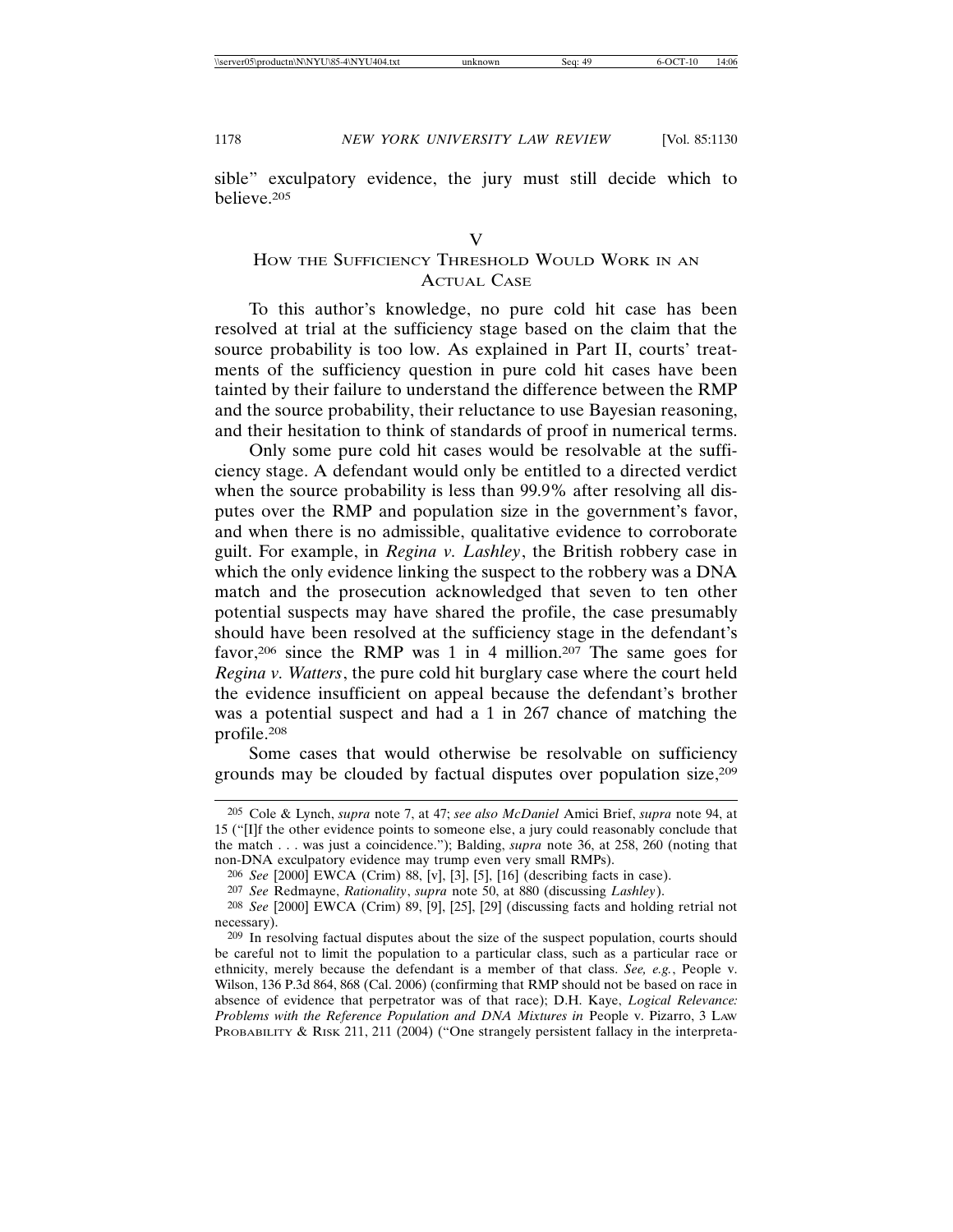the accuracy of the RMP, or the existence of arguably corroborative details. While disputes over such issues will often be properly left to the jury, courts should consider whether certain disputes can be resolved at the sufficiency stage by viewing disputed quantities in the light most favorable to the government or by determining as a matter of law that certain "corroborative" evidence, such as a prior conviction or ambiguous behavior consistent with innocence, is either only marginally relevant or the product of confirmation bias.210

Take the *Puckett* case, for example. Recall that, other than the defendant's 1977 conviction for sexual assault and evidence that he had ties to San Francisco at the time, the only evidence against him was a cold hit with an RMP of 1 in 1.1 million. If a court were to treat the "entire male population of the San Francisco Bay area between certain ages" as the suspect population, then the "initial population of potential suspects" would be, judging from Census data, over 2 million.211 Multiplying this number by the RMP yields an "estimate of the number of unrelated individuals within this population who share the DNA profile taken from the victim's body."<sup>212</sup> Multiplying the population by an RMP of 1 in 1.1 million equals about 2, meaning that "Puckett is not the only man in the region who would have the requi-

211 Kaye, *supra* note 6, at 491.

tion of DNA evidence is that the relevant ethnic or racial population in which to estimate a DNA profile frequency necessarily is that of the defendant."). *See generally* Jonathan Kahn, Race, Genes, & Justice, 74 BROOK. L. REV. 325 (2009) (discussing problems with use of race in DNA evidence analysis presentation). Indeed, in some pure cold hit cases, the defendant is of a different ethnicity than the described perpetrator. *See, e.g.*, People v. Soto, 981 P.2d 958, 961 (Cal. 1999) (comparing victim's original description of rapist to defendant).

<sup>210</sup> For example, in the Brandon Mayfield fingerprint case, the absence of records showing that Mayfield had left the country was initially deemed by FBI investigators as evidence of concealment rather than innocence. Simon Cole notes that the bias inherent in having already targeted Mayfield may have contributed to officials' interpretation of his travel history as inculpatory. *See* Cole & Lynch, *supra* note 7, at 49–50 (discussing Mayfield story); *see also* D. Michael Risinger, *Cases Involving the Reliability of Handwriting Identification Expertise Since the Decision in* Daubert, 43 TULSA L. REV. 477, 594 (2007) ("[I]t is not clear, but is to be expected, that [the handwriting expert] generated his conclusions in the shadow of knowledge of the DNA 'match' variable which undermines reliability quite dramatically.").

<sup>212</sup> *Id.* Multiplying the size of the suspect population by the RMP is, in essence, a "much simplified version" of Bayes' Theorem. *Id.* at 492; *see also* Thompson, *supra* note 58, at 11 n.2 (noting that population multiplied by frequency provides simplified estimate of chance of finding at least one match). This calculation assumes that the prior probability that the defendant is the source is one over the number of individuals in the potential suspect population*—*a "uniform prior probability distribution over most of the male population in the geographic region." Kaye, *supra* note 6, at 492. While the assumption that "*a priori*, each individual in the population is equally likely to have committed the crime" is "obviously not true," Song et al., *supra* note 32, at 24, it is presumably justified absent evidence from the government about other potential suspects.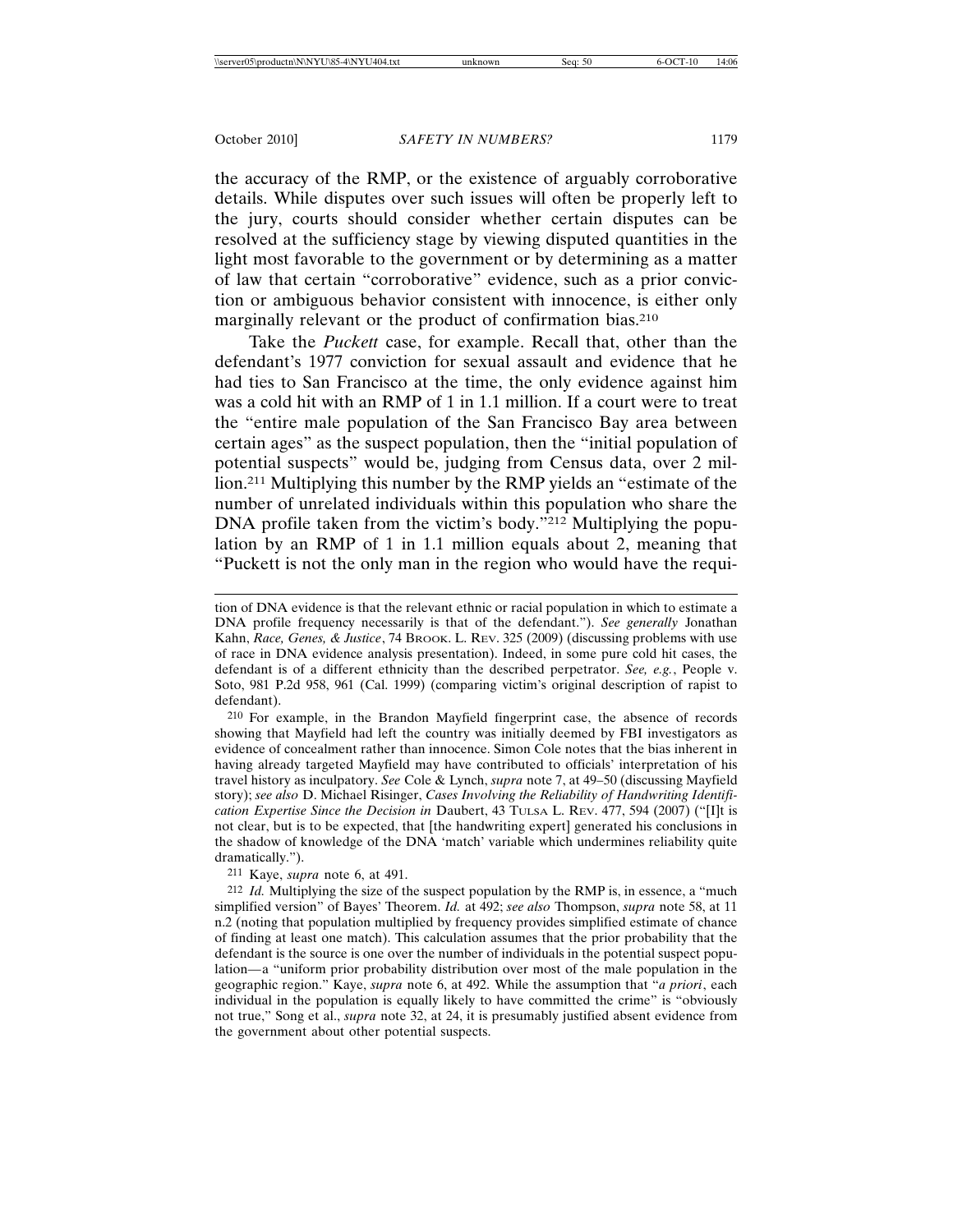site DNA profile."213 In fact, the source probability given the match alone would be under 50%.214 Assuming these numbers, Puckett would be entitled to a directed verdict if the case were based solely on the match.

But Puckett's case arguably contained qualitative corroborative evidence of guilt: his prior conviction for sexual assault. While such general evidence does not connect Puckett to the charged crime, many jurisdictions—including California—allow admission of sex convictions for purposes of proving propensity to commit a sex crime.215 Moreover, if the court were to allow the case to go forward, the jury could also potentially discover corroborative evidence of guilt by viewing Puckett's courtroom demeanor, to see if it was somehow indicative of a guilty conscience.<sup>216</sup> Just as courts and lawmakers have developed rules about the corroboration required for certain specialized evidence to be deemed sufficient proof of guilt,<sup>217</sup> legal communities must decide what, if any, general inculpatory evidence can save an otherwise insufficient pure cold hit case.218

*Toomes* is a case in which disputes over the suspect population and RMP might preclude resolution at the sufficiency stage. Although

215 *See, e.g.*, FED. R. EVID. 413(a) (providing that such evidence "may be considered for its bearing on any matter to which it is relevant"); CAL. EVID. CODE § 1108(a) (West 2009) (providing that evidence of commission of another sexual offense is "not inadmissible").

216 Courts are split as to whether the jury may properly consider a non-testifying defendant's courtroom demeanor as evidence. *Compare* United States v. Schuler, 813 F.2d 978, 981 (9th Cir. 1987) (holding prosecutor's comment about non-testifying defendant's demeanor improper), *with* Commonwealth v. Smith, 444 N.E.2d 374, 380 (Mass. 1983) (allowing prosecutor to comment on defendant's smirking during trial).

217 *See, e.g.*, U.S. CONST. art. III, § 3, cl. 1 (stating that conviction for treason requires two witnesses to overt act or defendant's confession in open court); Moran, *supra* note 146, at 817 (discussing corpus delicti rule prohibiting conviction based solely on uncorroborated defendant's confession).

218 While I make no definitive normative claim in this Article as to whether evidence such as prior convictions and courtroom demeanor should be enough to send an otherwise "pure cold hit" case to the jury, one could imagine compelling arguments to the contrary. For example, a juror's evaluation of demeanor after learning of a cold hit match could be tainted by confirmatory bias. While the juror might otherwise see a defendant's ability to look directly at jurors as suggestive of innocence rather than guilt-induced evasiveness, a tainted juror might view the same behavior as menacing. And while an extremely similar prior sexual act might suggest a propensity to commit similar acts, the use of the mere existence of a prior conviction to suggest guilt would seem to rest on general recidivism statistics that themselves might invoke appearance-of-justice concerns. Moreover, at least one publicized false cold hit pointed toward a man who, while innocent of the charged crime, had a prior conviction for murder. *See supra* note 59 (explaining that lab contamination likely led to false hit).

<sup>213</sup> Kaye, *supra* note 6, at 491–92.

<sup>214</sup> If the prior odds of Puckett being the source were about 1 to 2 million, multiplying by the inverse of the RMP (1.1 million) would yield posterior odds of around 1 to 2, or only about a 33% source probability.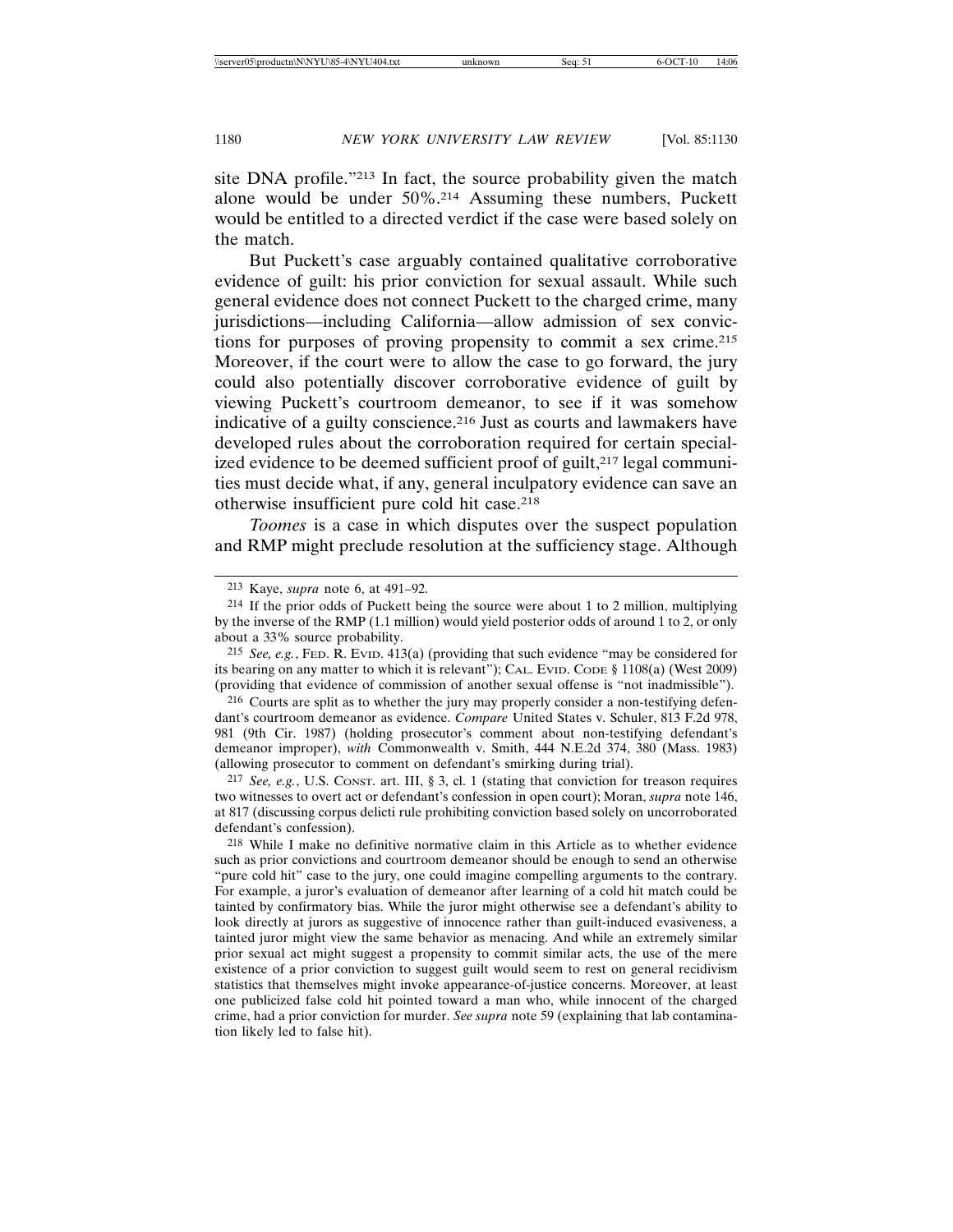the court wrote that "*the only* . . *.* evidence connecting the defendant [Toomes] to the victim's rape is the DNA results"—a profile match with an RMP of 1 in 5 billion for African Americans and 1 in 22 million for Caucasians<sup>219</sup>—the jury also heard that the perpetrator was tall and male, that the police officer on the case knew Toomes's family, and that the crime happened in a small town, Ripley, about fifty miles north of Memphis.220 A number of factors determine whether the RMPs in the case are enough for the source probability to rise to 99.9%:221 whether the potential suspect population is, say, men in the town of Ripley (fewer than 4000),<sup>222</sup> the Memphis metropolitan area (around 500,000),223 or the states of Tennessee and Arkansas (around 5 million);224 whether the court decided to take race into account in the RMP even though there was no evidence of the perpetrator's race; $225$  and, if so, what percentage of the suspect populations are African-American or Caucasian.

Similarly, in *People v. Rush*, a stranger rape case from Brooklyn, the RMP was reported as 1 in 500 million, with the only other evidence admitted against the defendant being that an acquaintance of his had seen him in the "vicinity" of the crime three days earlier.<sup>226</sup> It is difficult to discern from the opinion alone the significance of this additional evidence. Was the defendant scoping out a particular

222 *See* Table DP-1: Profile of General Demographic Characteristics: 2000, Geographic Area: Ripley, TN, http://censtats.census.gov/data/TN/1604763340.pdf (last visited July 25, 2010).

223 *See* Table DP-1: Profile of General Demographic Characteristics: 2000, Geographic Area: Memphis, TN, http://censtats.census.gov/data/TN/390474920.pdf (last visited July 25, 2010).

224 *See* Tennessee QuickFacts from the U.S. Census Bureau, http://quickfacts.census. gov/qfd/states/47000.html (last visited July 25, 2010); Arkansas QuickFacts from the U.S. Census Bureau, http://quickfacts.census.gov/qfd/states/05000.html (last visited July 25, 2010).

225 *See supra* note 209 (urging caution in courts' decisions to limit population to particular class simply because defendant is member of that class).

226 630 N.Y.S.2d 631, 631–32 (Sup. Ct. 1995). The court viewed the complainant's failure to identify Rush at trial, and her identification of a courtroom spectator instead, as exculpatory evidence. *Id.* at 631–32. But the complainant did identify Rush as her attacker in a pretrial identification procedure. If the court had engaged in a pretrial sufficiency analysis, this additional information would have taken the case out of the subset of pure cold hit cases.

<sup>219</sup> State v. Toomes, 191 S.W.3d 122, 127, 129 (Tenn. Crim. App. 2005).

<sup>220</sup> *Id.* at 124, 126.

<sup>221</sup> For example, if the suspect population were 5 million and the RMP were somewhere between 1 in 5 billion (for African Americans) and 1 in 22 million (for Caucasians), given that the suspect population is not entirely African-American, the chance of another person matching, using the simplified form of Bayes' Theorem, would be some number greater than (5 million x  $(1/5 \text{ billion}) = 1$  in 1000. If the suspect population were only 4000, however, then even if the RMP were close to 1 in 22 million, the source probability would be well over 99.9%.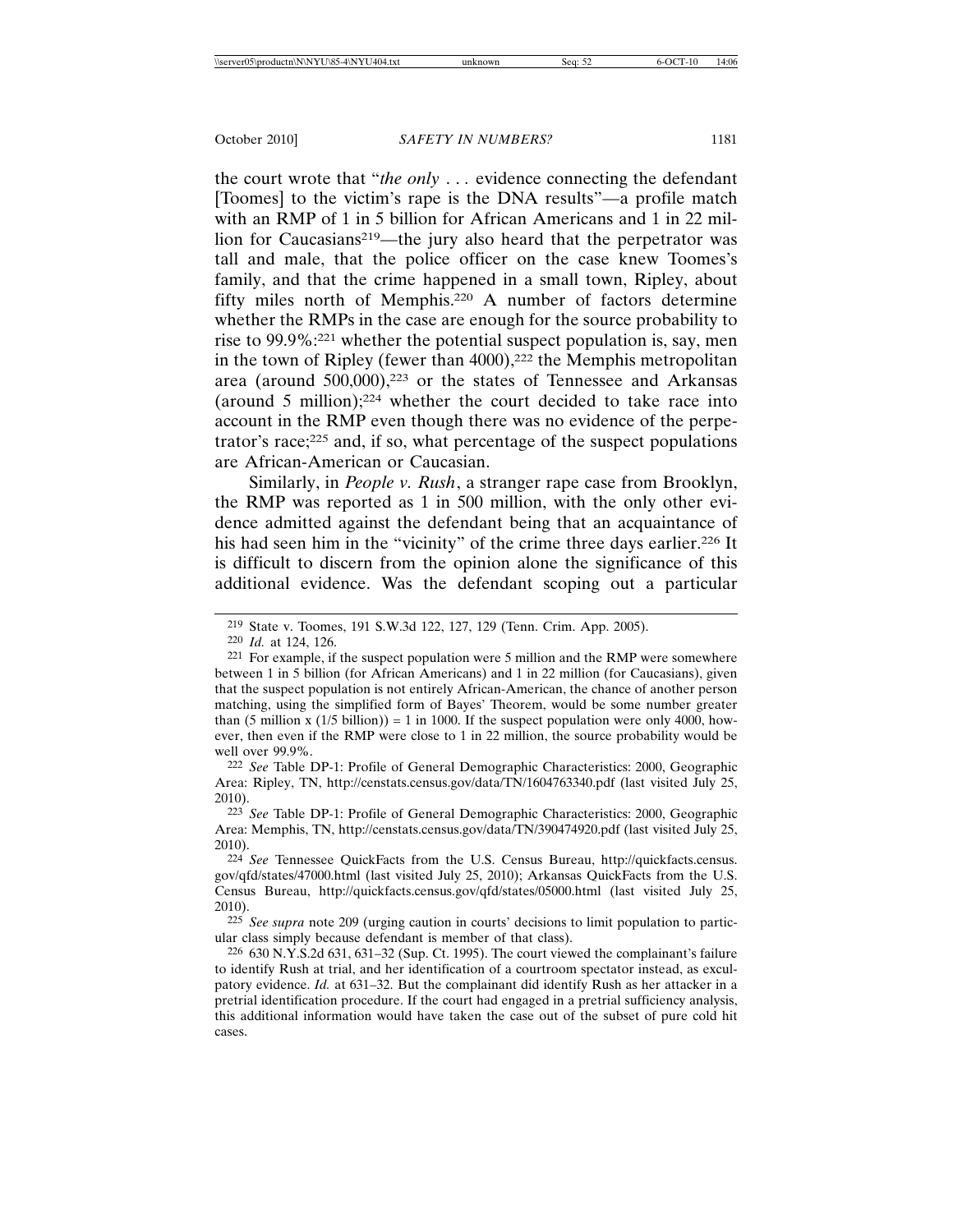address? Or merely seen in Brooklyn that day? Assuming the suspect population is prime-aged men living in Brooklyn, probably around 680,000, the source probability would be less than 99.9%.227 But any dispute over Rush's connection to the area would presumably send the case to the jury.

In some cases, the evidence will be clearly sufficient. Take, for example, the Ohio rape case *State v. Hunter*, in which the court asserted that "*literally no other evidence linked appellant to the crime*" other than the DNA match with an RMP of 1 in 756 trillion.228 Even if one assumed the suspect population were as large as all men in the world between ages 18 and 65, there would be a smaller than 1 in 1000 chance that Hunter was not the source, given the RMP and suspect population.229 Indeed, given that the suspect population for a crime will never be over about 6 billion, any RMP of 6 trillion or more (three orders of magnitude larger than the Earth's population) would be sufficient to show that the chance of the defendant not being the source is 1 in 1000 or less. As explained in Part I, although current typing methods routinely generate RMPs with denominators in the sextillions, cases involving very small amounts of DNA, degraded samples, a complicated mixture, mitochondrial DNA, or related suspects, will continue to result in much larger RMPs.

In still other more complicated cases, the chance the defendant is not the source given the match evidence might be almost exactly 1 in 1000, making any undisputed and highly compelling exculpatory evidence—even if not capable of being quantified—arguably relevant at the sufficiency stage. Take, for example, *Regina v. Adams*, the British rape case in which the only evidence against the suspect was a DNA match with a disputed RMP somewhere between 1 in 2 million and 1 in 200 million and a suspect population of at least 200,000.230

229 Using the simplified version of Bayes' Theorem, and taking 3 billion as an upper bound on the number of possible male suspects in the world, the chance of non-uniqueness would be less than 3 billion x  $(1/756 \text{ trillion}) = 1$  in 252,000.

<sup>227</sup> Using the simplified version of Bayes' Theorem, the chance of non-uniqueness would be about 680,000 x  $(1/500 \text{ million}) = 1/735$ .

<sup>228</sup> 861 N.E.2d 898, 901 (Ohio Ct. App. 2006) (emphasis added). There was also evidence that the perpetrator had stubble and smelled of alcohol, but no evidence that Hunter fit this description. *Id.* at 899–900. If Hunter had fit the description, the case would presumably be removed from the "pure cold hit" category unless an upper bound on the number of potential suspects meeting the description could be quantified. Given the lack of evidence that Hunter fit the physical description of the suspect, if the DNA match statistics suggested other matching profiles in the suspect population, these additional details which could be just as true of nearly all other males aged eighteen to sixty-five with a matching DNA profile—presumably would not stop a court from granting a motion for judgment of acquittal.

<sup>230</sup> [1996] 2 Crim. App. 467.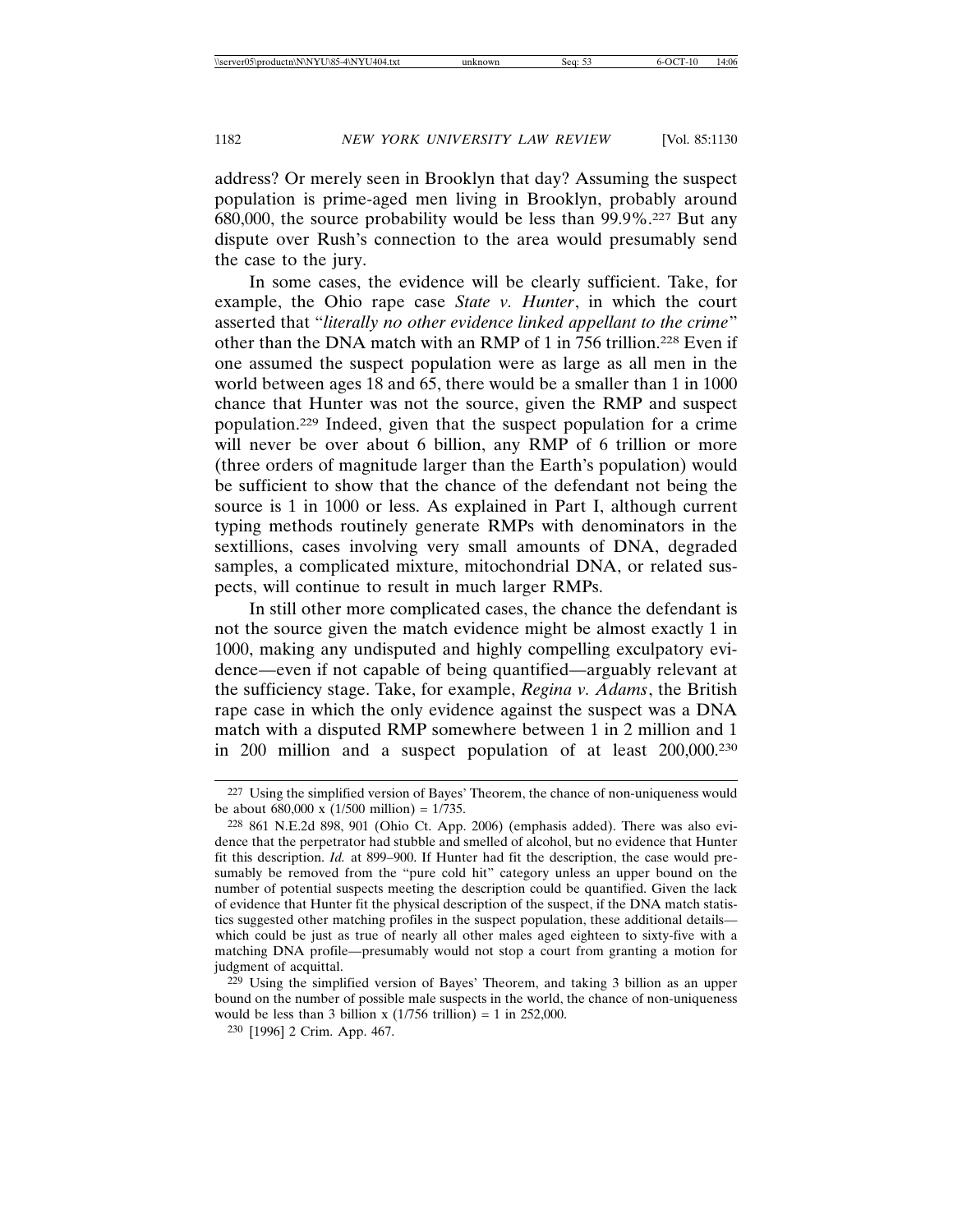Assuming an RMP of 1 in 200 million, the chance of the defendant not being the source based on the match evidence would be right around 1 in 1000.231 While the case is on the cusp of the sufficiency threshold, the fact that the victim undisputedly looked at Adams and said he was around forty, whereas she thought the perpetrator was in his twenties, should perhaps be enough to entitle Adams to judgment as a matter of law. Though such evidence would be difficult to quantify $2^{32}$  and its probative value would typically be left to the jury to decide, any marginal effect such evidence would have, however slight, would operate to decrease the probability of guilt below the 99.9% source probability. Courts will have to decide whether exculpatory evidence can ever be considered at the sufficiency stage, when circumstances indicate that its probative value, even in the government's view, is non-zero.

Finally, a recurring and difficult issue with which courts will also have to grapple is the unknown, but clearly non-zero, chance of a false positive from laboratory or interpretive error. At least one defendant has argued in a pure cold hit case—with an otherwise astronomically high source probability—that the error rate, if the government calculated it, would dwarf the RMP and render the DNA evidence alone insufficient.233 The argument is compelling: In a pure cold hit case where the suspect population is, say, 10 million, a false positive rate of even 1 in 100 million—even if the RMP were infinitesimally small would render the evidence insufficient under a 1-in-1000 certainty threshold. 234 While not all errors lead to false positives,235 and the

233 *See* Memorandum in Support of Defendant's Motion for Judgment of Acquittal at 1–4, State v. Derr, No. K04-930 (Md. Cir. Ct. June 29, 2006) (arguing that defendant must be acquitted because failure to present error rate to jury undermines sufficiency of DNA evidence); *see also* Sangero & Halpert, *supra* note 71, at 47 (arguing that single piece of evidence should never be sufficient to convict).

234 *See* Sangero & Halpert, *supra* note 71, at 54–55 (presenting table of probabilities of guilt as calculated under Bayes' Theorem).

<sup>231</sup> Using the simplified version of Bayes' Theorem, the chance of non-uniqueness would be about 200,000 x  $(1/200 \text{ million}) = 1 \text{ in } 1000$ .

<sup>232</sup> Statistician Peter Donnelly, testifying for the defense, offered a possible quantification of the exculpatory evidence in the case and then calculated the posterior odds of guilt, assuming an RMP of 1 in 200 million, as being only 55 to 1, meaning that the posterior probability of the defendant being guilty based on the evidence was 55/56, or 98.2%. *See Adams*, 2 Crim. App. at 476–77 (citing and discussing Donnelly testimony); *see also* Kaye, *supra* note 6, at 484 (describing Donnelly's application of Bayes' Theorem). The Court of Appeal admonished the defense for using Bayesian reasoning, though it appears the court's true complaint was with the attempt to quantify inherently impressionistic evidence in a way that may have confused the jury. *See Adams*, [1996] 2 Crim. App. at 481 ("[T]he theorem's methodology requires, as we have described, that items of evidence be assessed separately according to their bearing on the accused's guilt . . . . That in our view is far too rigid an approach to evidence of the type that a jury characteristically has to assess . . . .").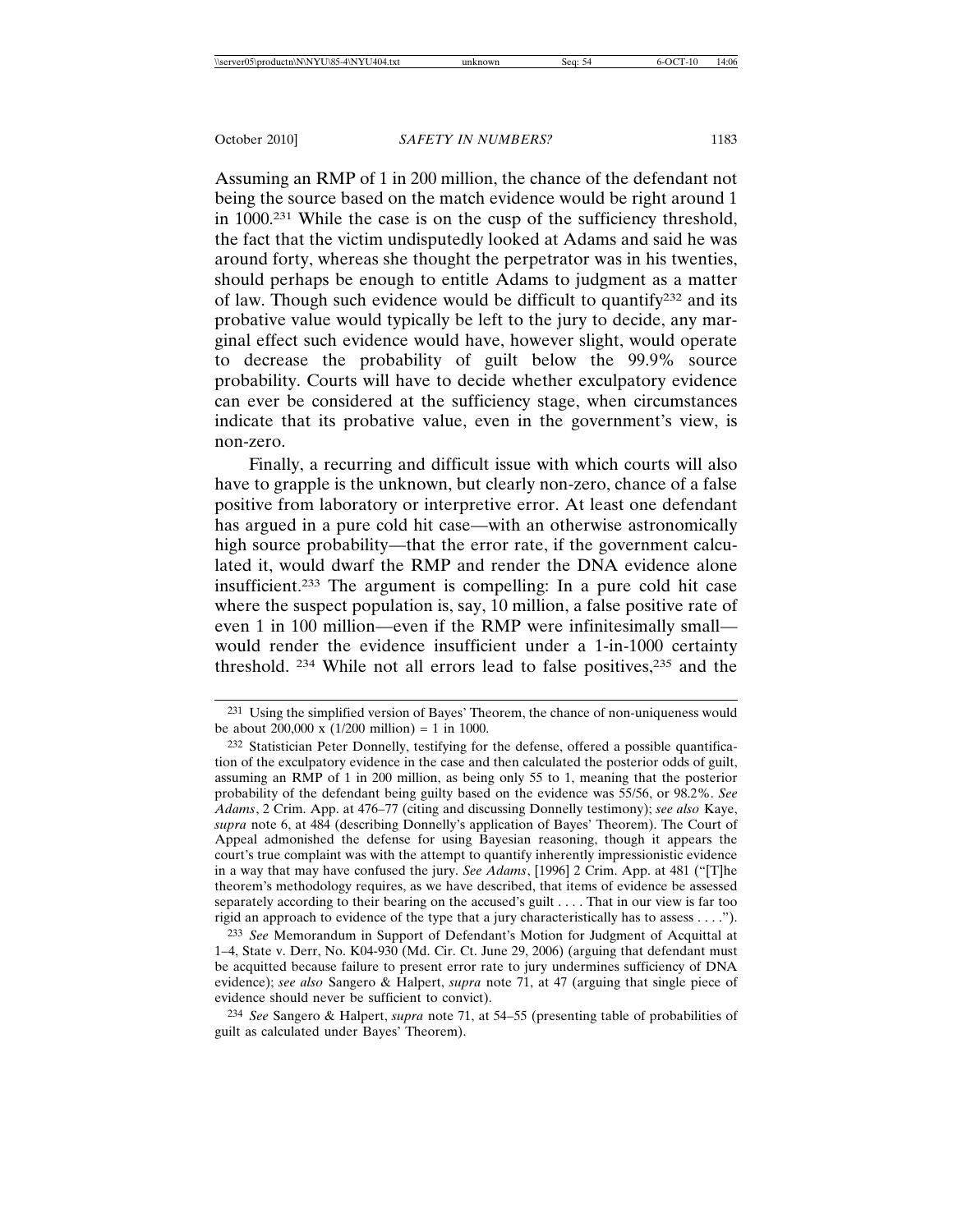error rate will presumably be lower in a cold hit case than a confirmatory one, 236 the rate may well be higher than 1 in 100 million. But no laboratory conducts the type of frequent proficiency testing that would allow it to state an error rate, and it is difficult to imagine any laboratory doing so absent a strong incentive or court order.<sup>237</sup>

#### **CONCLUSION**

Given the astronomically high source probabilities in some DNA cases, it may seem "as though 'DNA' has transcended the mortal realm and moral certainty of criminal evidence and taken its place in a dream world of unassailable scientific evidence and mathematical certainty."238 On the contrary, DNA match statistics begin as purely probabilistic evidence incapable of inspiring moral certainty, yet transcend that realm at a certain point to take their place among other assertions of certainty that, while fallible, are capable of inspiring an actual belief in, and thus moral certainty of, guilt. Society's recognition of match statistics' ability to fully convince jurors of guilt is just as important as its recognition that such statistics fall far short of absolute, metaphysical certainty.

This paper has posited and confirmed the former proposition match statistics' ability, under certain conditions, to fully convince jurors of the defendant's guilt*—*and has offered courts a guide in determining when, in a case that turns entirely on a DNA match statistic, the numbers are compelling enough to send to the jury. I intend the 1-in-1000 benchmark merely as a starting point in the continuing discussion of how to give meaning to the reasonable doubt standard in the modern age of statistics and science-based prosecutions.

The question of the lay jury's role in the coming era of technologically advanced prosecutions remains to be answered. Some have warned that "[w]ith the advent and rapid advancement of DNA technology, there is a danger that juries will be viewed as virtually dispen-

<sup>235</sup> *See, e.g.*, Peter Gill & Amanda Kirkham, *Development of a Simulation Model To Assess the Impact of Contamination in Casework Using STRs*, 49 J. FORENSIC SCI. 485, 486 (2004) ("The most probable outcome of a contamination event is a false exclusion.").

<sup>236</sup> *See* Thompson et al., *supra* note 204, at 53 ("[T]he particular circumstances of database searches would seem to rule out, or at least greatly reduce, the likelihood of some types of errors, such as those arising from switching or cross-contaminating samples . . . . However, other . . . errors, such as those arising from misinterpretation of test results, might still produce false matches.").

<sup>&</sup>lt;sup>237</sup> The 1996 National Research Council Report rejected calls for requiring the type of blind proficiency testing presumably needed to estimate a laboratory-specific error rate or for using an industry-wide estimated error rate, on grounds that both measures would be infeasible and would not be representative of the chance of error in any particular case. *See* NAT'L RESEARCH COUNCIL, *supra* note 45, at 85–87.

<sup>238</sup> LYNCH ET AL., *supra* note 70, at 340.